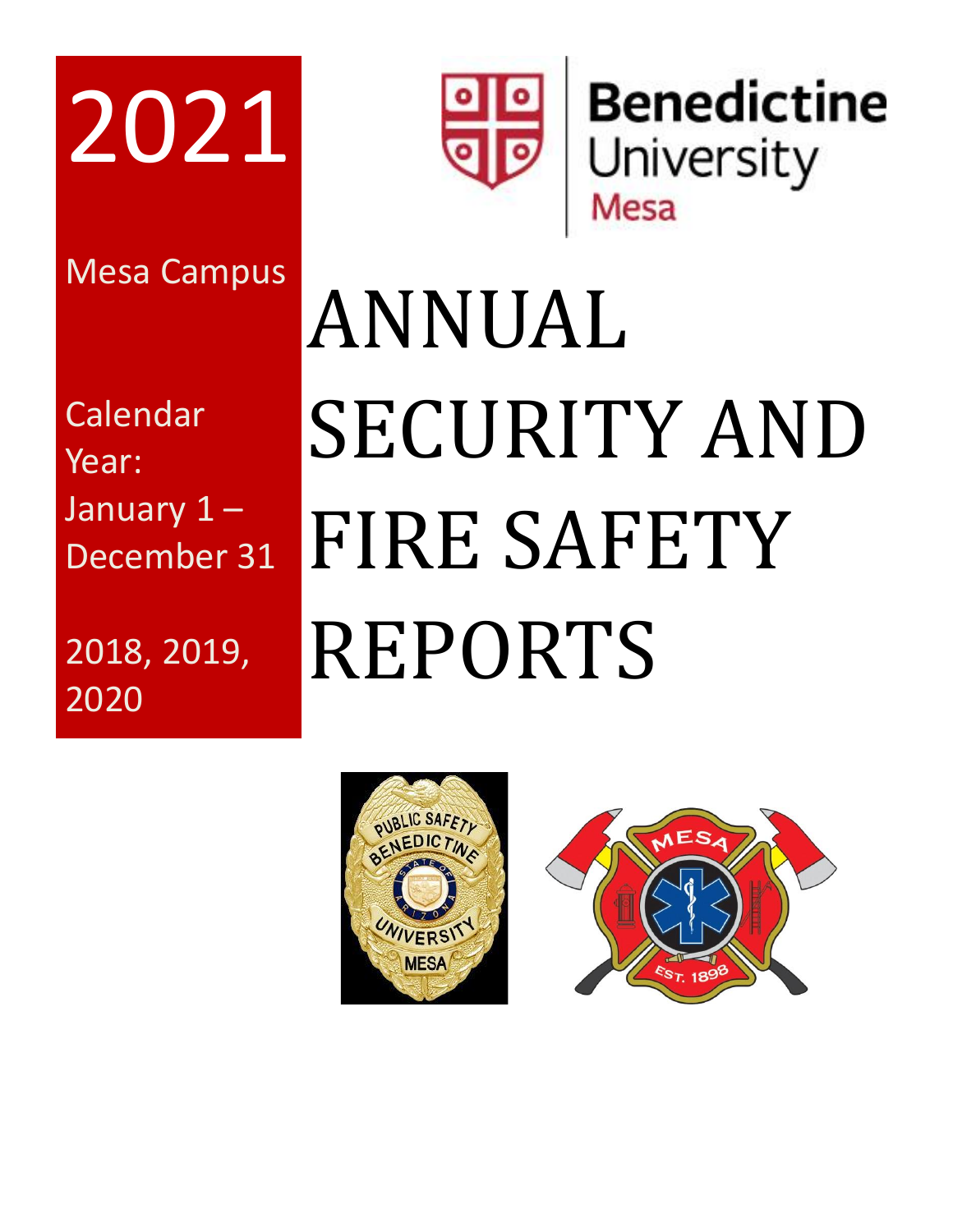# **Table of Contents**

| Procedures for Preparing and Distributing the Annual Security Report  6 |
|-------------------------------------------------------------------------|
|                                                                         |
| Reporting Criminal Offenses, Emergencies, and University Response  7    |
|                                                                         |
| Responsibilities of the Benedictine University Mesa Community           |
|                                                                         |
|                                                                         |
|                                                                         |
| Gender-Based Violence Prevention Programs and State Definitions 17      |
|                                                                         |
|                                                                         |
|                                                                         |
|                                                                         |
|                                                                         |
|                                                                         |
|                                                                         |
|                                                                         |
|                                                                         |
|                                                                         |
|                                                                         |
|                                                                         |
|                                                                         |
|                                                                         |
|                                                                         |
|                                                                         |
|                                                                         |
|                                                                         |
|                                                                         |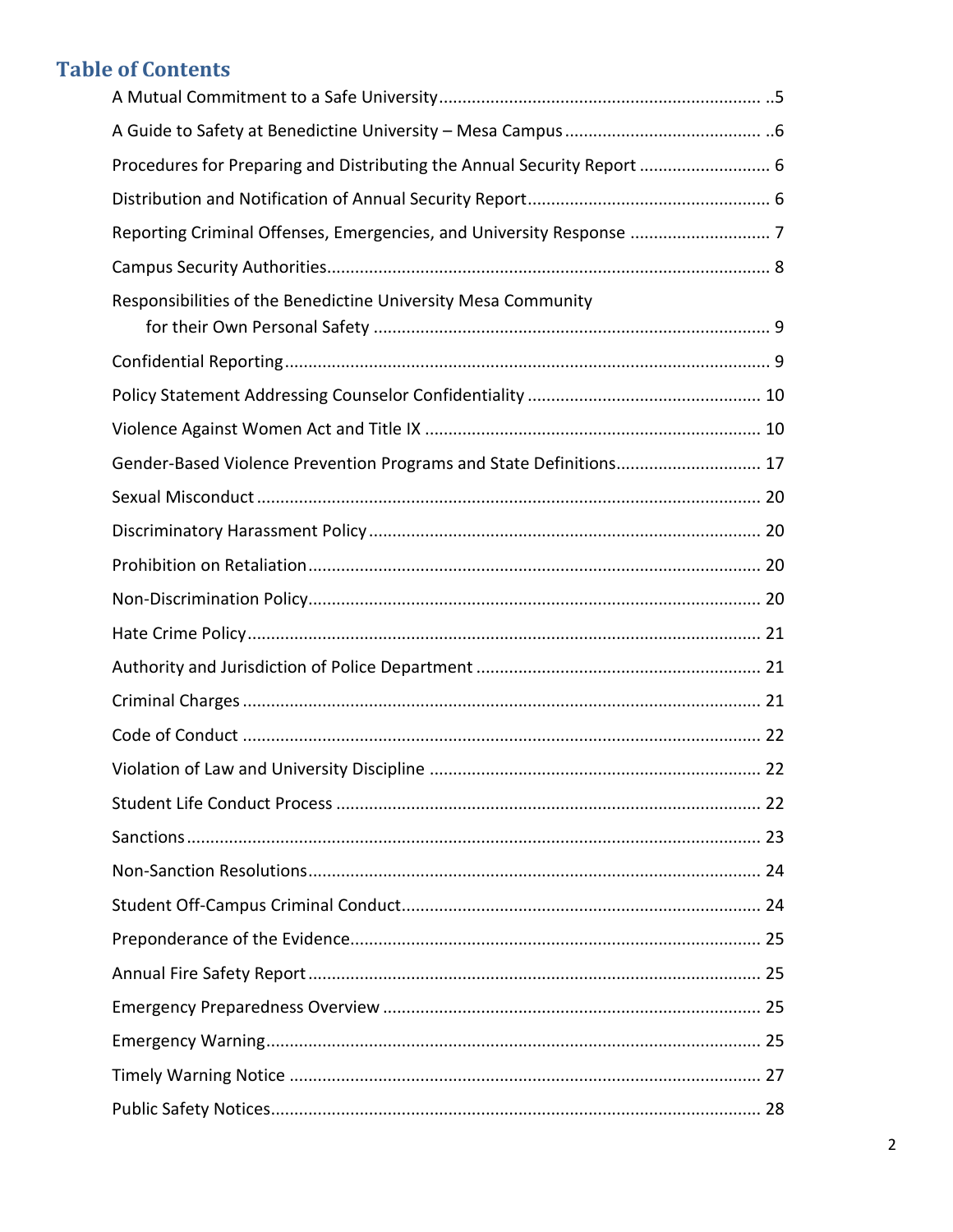| Rules and Policies Regarding Possession, Use and Sale of Alcohol  30 |  |
|----------------------------------------------------------------------|--|
|                                                                      |  |
|                                                                      |  |
|                                                                      |  |
|                                                                      |  |
|                                                                      |  |
| Crime Prevention, Fire Safety, and Safety Awareness Programming  33  |  |
|                                                                      |  |
|                                                                      |  |
|                                                                      |  |
|                                                                      |  |

# **Annual Fire Safety Report**

| Procedures for Preparing and Distributing the Annual Fire Safety Report  39         |  |
|-------------------------------------------------------------------------------------|--|
|                                                                                     |  |
|                                                                                     |  |
|                                                                                     |  |
|                                                                                     |  |
|                                                                                     |  |
|                                                                                     |  |
|                                                                                     |  |
|                                                                                     |  |
| Evacuation Procedures for Students and Employees in the Case of a Fire  41          |  |
|                                                                                     |  |
|                                                                                     |  |
| Policy on Fire Safety Education and Training Programs for Students and Employees 43 |  |
|                                                                                     |  |
|                                                                                     |  |
|                                                                                     |  |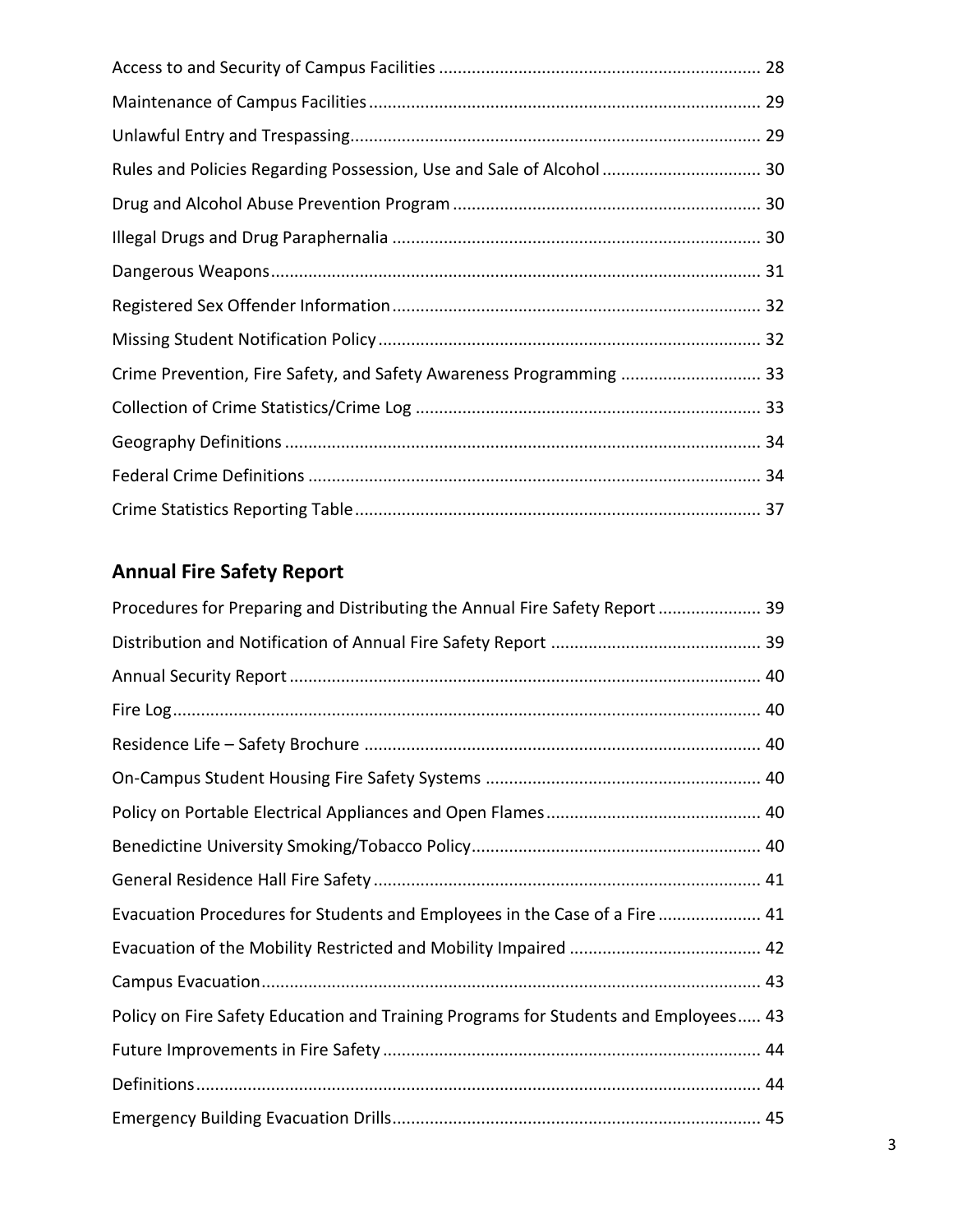| Statistics and Related Information Regarding Fires in Residential Facilities 46 |  |
|---------------------------------------------------------------------------------|--|
|                                                                                 |  |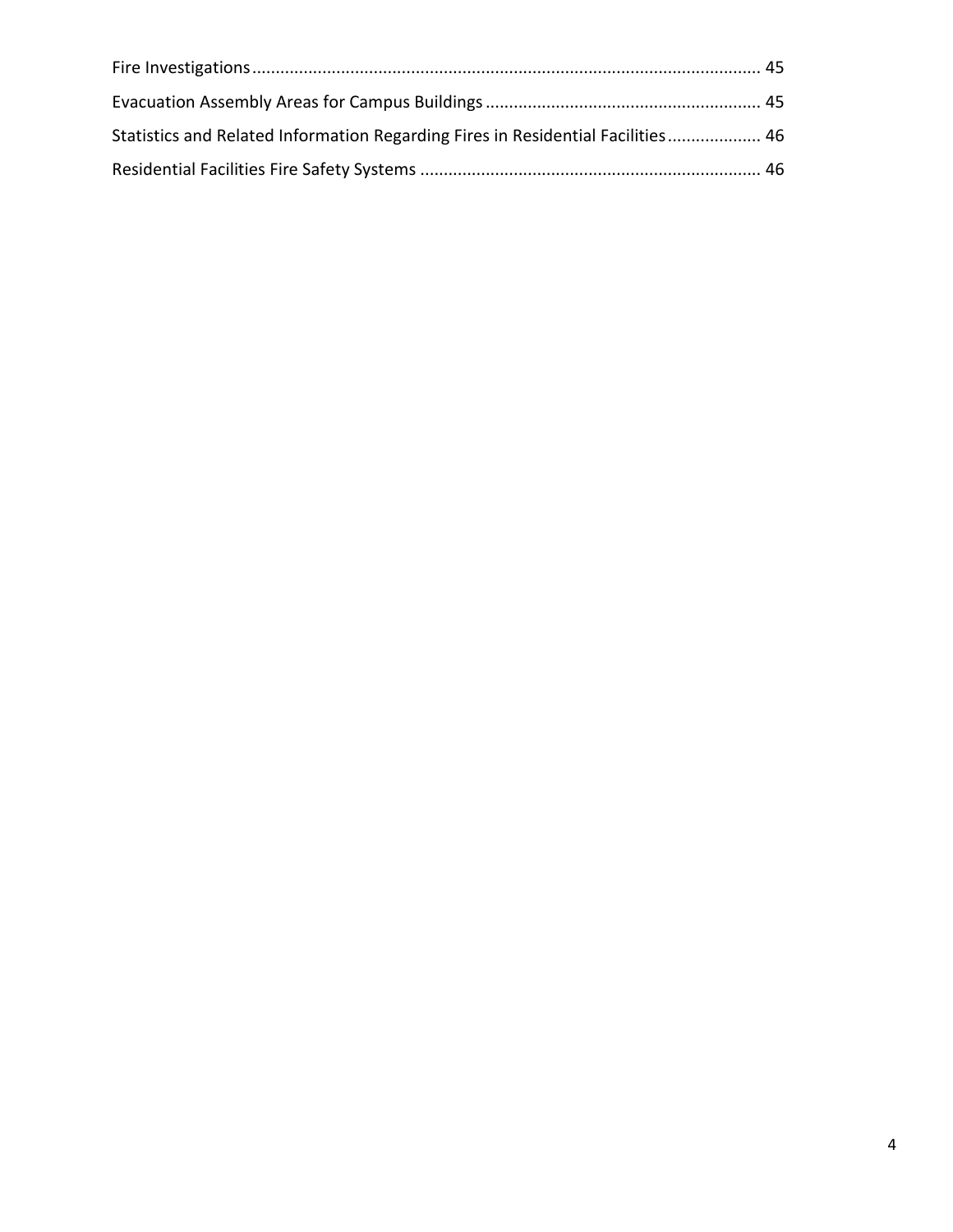#### **A Mutual Commitment to a Safe University**

Benedictine University (the "University") is dedicated to providing a safe and secure environment for all members of the University community who study, live, and work at our Lisle, Illinois main campus and our branch campus in Mesa, Arizona. Each campus has its own department responsible for safety and security. The Lisle main campus is served by the Benedictine University Police Department (BUPD); a law enforcement agency that is comprised of sworn peace officers, civilian dispatcher/community services officers and the Emergency Preparedness Manager/Safety Specialist. The Mesa campus is served by several public safety civilian staff who collaborate with local police authorities to provide safety and security.

Lisle PD, BUPD and the Mesa public safety staff are available for presentations to classes, student groups and other campus entities. Topics may include crime prevention, personal safety, alcohol/drug awareness, violence in the work place, and bystander intervention.

The officers and support personnel are a dedicated, well-trained group of professionals who take pride in their service to the University. The department values the partnerships it has developed with the students, faculty, staff, visitors, and neighbors, and believes that community relationships are the key to building trust and safety for all.

Reviewing the information outlined in this report will increase your awareness and help you understand the high level of commitment to safety the University advocates. Please feel free to directly contact the Lisle BUPD at 630- 829-6122 or the Mesa public safety staff at 602-888-5516 with any questions, concerns, or comments about this report. If you are experiencing an emergency, please call 9-1-1.

Sincerely,

Paul P

Paul Oakes Lead Campus Safety Officer Benedictine University Mesa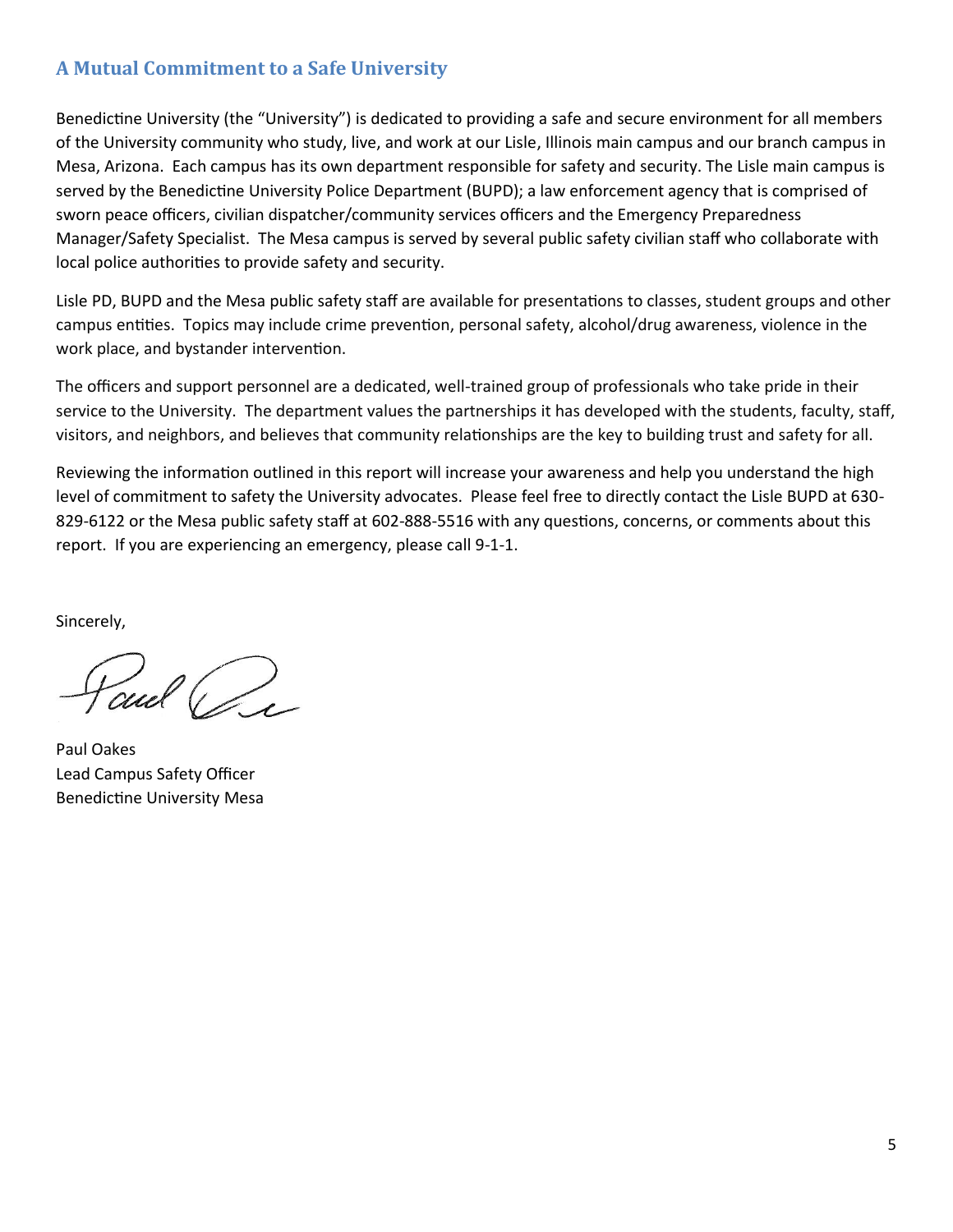# **A Guide to Safety at Benedictine University - Mesa Campus**

In 1998, Congress enacted the Jeanne Clery Disclosure of Campus Security Policy and Campus Crime Statistics Act (20 USC § 1092 (f)) (or the "Clery Act", which previously was known as the Crime Awareness and Campus Security Act of 1990). The Clery Act requires colleges and universities receiving federal funding to disclose reported instances of criminal activities on campuses. In addition to the disclosure of campus crime statistics, the Clery Act requires that timely warnings of criminal activity be disseminated to the campus community, as well as the disclosure of various campus policies. For more information on the Clery Act, please visit the Campus Security Web Site of the U.S. Department of Education, Office of Post-secondary Education, at: [http://www2.ed.gov/admins/lead/safety/campus.html.](http://www2.ed.gov/admins/lead/safety/campus.html) The Clery Act is intended to assure that students and their families, as higher education consumers, have access to accurate, complete, and timely information about safety on campus so that they can make informed decisions.

# **Procedures for Preparing and Distributing the Annual Security Report**

The Chief of Police and the Emergency Preparedness Manager in Lisle is responsible for preparing and distributing the Annual Security Report to comply with 34 CFR 668.46 of the Clery Act for the Mesa campus. The Annual Security Report is published annually by October 1 and contains three calendar years of campus crime statistics and certain campus security policy statements in accordance with the Clery Act. This required statistical information is presented in this Annual Security Report. The Annual Security Report also informs individuals how to report crime to University officials or local law enforcement agencies on a voluntary and confidential basis. Security policies include **immediately** reporting crimes and emergencies, security resources, crime awareness and prevention, security of campus facilities and residence halls, and alcohol, drug and weapons violations.

#### **Distribution and Notification of Annual Security Report**

#### **The Annual Security and Fire Safety Reports are sent twice during the academic school year, once by October 1 and by January 31.**

An e-mail notification is sent to all current students, faculty, and staff providing the website <http://www.ben.edu/mesa/campus-community/public-safety.cfm> to access to this report. Upon request:

- A written paper copy of the report is also available for public view with the Chief Executive Officer of Mesa Operations, located on the main floor of Gillett Hall (Room 120); or
- By calling the Chief Executive Officer of Mesa Operations, at 602-888-5507.

**Newly enrolled students** receive written notification providing the website [http://www.ben.edu/mesa/campus](http://www.ben.edu/mesa/campus-community/public-safety.cfm)[community/public-safety.cfm](http://www.ben.edu/mesa/campus-community/public-safety.cfm) to access this report.

- Notification will be provided to newly enrolled students in their Admitted Student Packet during their initial advising.
- A link to the report is also available at Office of Admissions webpage for students enrolled in the traditional undergraduate programs for freshmen, transfer, Mesa Graduate programs, Mesa School of Graduate, Adult and Professional Education, International and International Transfer. <http://www.ben.edu/mesa/admissions/>

#### **Upon request, prospective students and employees:**

- May obtain a written paper copy of the Annual Fire Safety Report from the Chief Executive Officer of Mesa Operations, Benedictine University Mesa, 225 E. Main Street, Mesa, AZ 85201; or
- By calling the Chief Executive Officer of Mesa Operations, at 602-888-5507; or
- By visiting Benedictine's University's web site at: [http://www.ben.edu/mesa/campus-community/public](http://www.ben.edu/mesa/campus-community/public-safety.cfm)[safety.cfm](http://www.ben.edu/mesa/campus-community/public-safety.cfm) or <http://www.ben.edu/about/consumerinfo.cfm>

**Prospective employees** are notified about this report via Benedictine University's Human Resources jobs website at: <http://www.ben.edu/human-resources/employment-opportunities.cfm>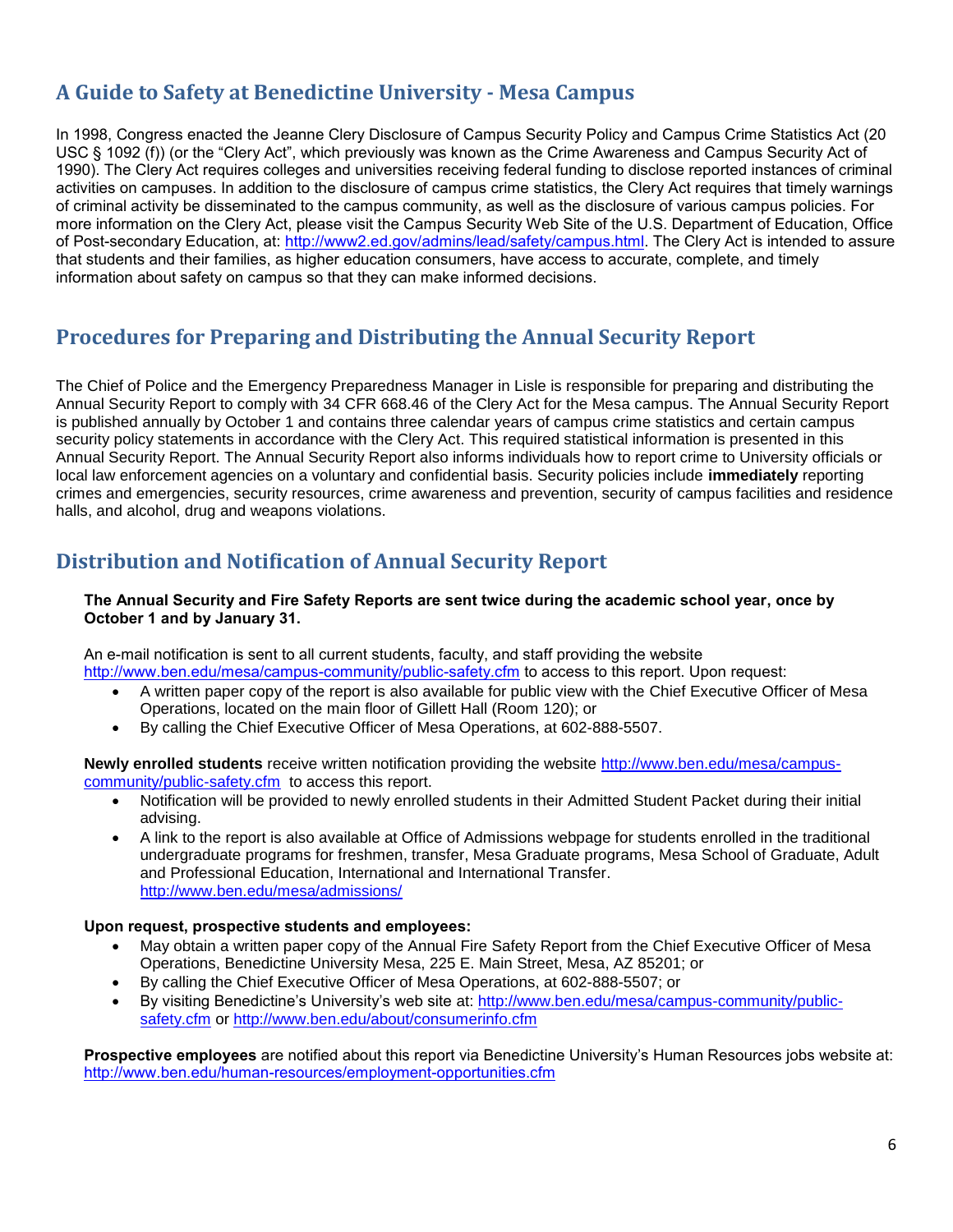**New employees** are provided a document containing a link to [http://www.ben.edu/mesa/campus-community/public](http://www.ben.edu/mesa/campus-community/public-safety.cfm)[safety.cfm](http://www.ben.edu/mesa/campus-community/public-safety.cfm) in their new hire training materials during new hire orientation. Each new employee certifies that they have knowledge as to where the Annual Security Report is located.

**Prospective students and parents of students** can also read about and reference Clery Act information on the Office of Admissions webpage at<http://www.ben.edu/mesa/admissions/>; or the office of the Chief Executive Officer of Mesa Operations, Gillett Hall (Room 120) <http://www.ben.edu/mesa/campus-community/public-safety.cfm> and <http://www.ben.edu/about/consumerinfo.cfm>

**Current Employees** can find the Annual Security Report and Annual Fire Safety Report by clicking the link to the Campus Safety:<http://www.ben.edu/mesa/campus-community/public-safety.cfm>

# **Reporting of Criminal Offenses, Emergencies, and University Response**

University community members – students, faculty, staff, and guests – are encouraged to report all crimes, emergencies and public safety related incidents to the Campus Safety in an accurate, prompt, and timely manner. Campus Safety has been designated by the University as the official office for campus crime reporting. Accurate and prompt reporting ensures Campus Safety is able to evaluate, consider and send timely warning reports, disclose crimes through ongoing disclosure processes such as the posting of crimes in the Daily Crime Log and accurately documenting reportable crimes in its annual statistical disclosure. The University further encourages accurate and prompt reporting to Campus Safety and/or the local police when the victim of a crime elects to, or is unable to make such a report. This publication focuses on Campus Safety because it has primary responsibility for patrolling the campus and it has been designated as the institution's primary reporting structure for crimes and emergencies. However, criminal incidents or incidents off campus can be reported to the Mesa Police Department. The Mesa Police Department is located at 130 North Robson, Mesa, Arizona 85201 and can be reached at 480-644-2211 or in the case of an emergency, 9-1-1.

To report a crime or emergency, members of the community should:

- To report an emergency, call 9-1-1;
- To report a non-emergency security or public safety related matter, call Campus Safety at extension 5516 or, from outside the University 602-888-5516;
- Report in person to Campus Safety located on the main floor of Gillett Hall;
- Mail in a report to Campus Safety at Benedictine University Mesa, 225 E. Main Street, Mesa, Arizona 85201;
- Crimes or emergency situations can be reported to the local police department by dialing 9-1-1;
- Sex offenses and other incidents of sexual or relationship violence can also be reported to the University's Deputy Title IX Coordinator, by dialing 480-878-6703 or on campus extension 6703, or in person in Gillett Hall, room 230;
- For employee related issues, contact Human Resources by dialing 630-829-6492 or on campus extension 6492;
- For student related issues, contact Chief Executive Officer of Mesa Operations by dialing 602-888-5507 or on campus extension 5507, or in person in Gillett Hall, Room 120;
- For resident students' issues, contact the Resident Manager by dialing 602-888-5500 extension 6703 or on campus extension 6703, or in person in Gillett Hall, room 230; and
- A "Silent Witness" link is found on the Campus Safety web page. You may anonymously report any crime, concern, misdeed or emergency at: <http://www.ben.edu/mesa/campus-community/public-safety.cfm>

The Mesa Police Department is an active member of Maricopa County Crime Stoppers. If you have specific information regarding a serious crime on or off campus, you can call Crime Stoppers anonymously at 1-800-222-TIPS and may receive a reward up to \$1,000. More information may be obtained at: <http://www.241stop.com/>

Campus Safety staff are available from 6:15 a.m. to 8:30 p.m. Monday – Friday and 8:00 a.m. to 5:00 p.m. Saturday. Campus Safety procedures require an immediate response to emergency calls. Campus Safety work closely with local and county resources to assure a timely response to emergency calls. Priority response is given to crimes against persons and personal injuries. Campus Safety respond to all reports of crimes and/or emergencies that occur on campus, adjacent to campus within its public property reporting area. In response to a call, Campus Safety will take the required action, dispatching an officer or asking the victim to report to Campus Safety to file an incident report.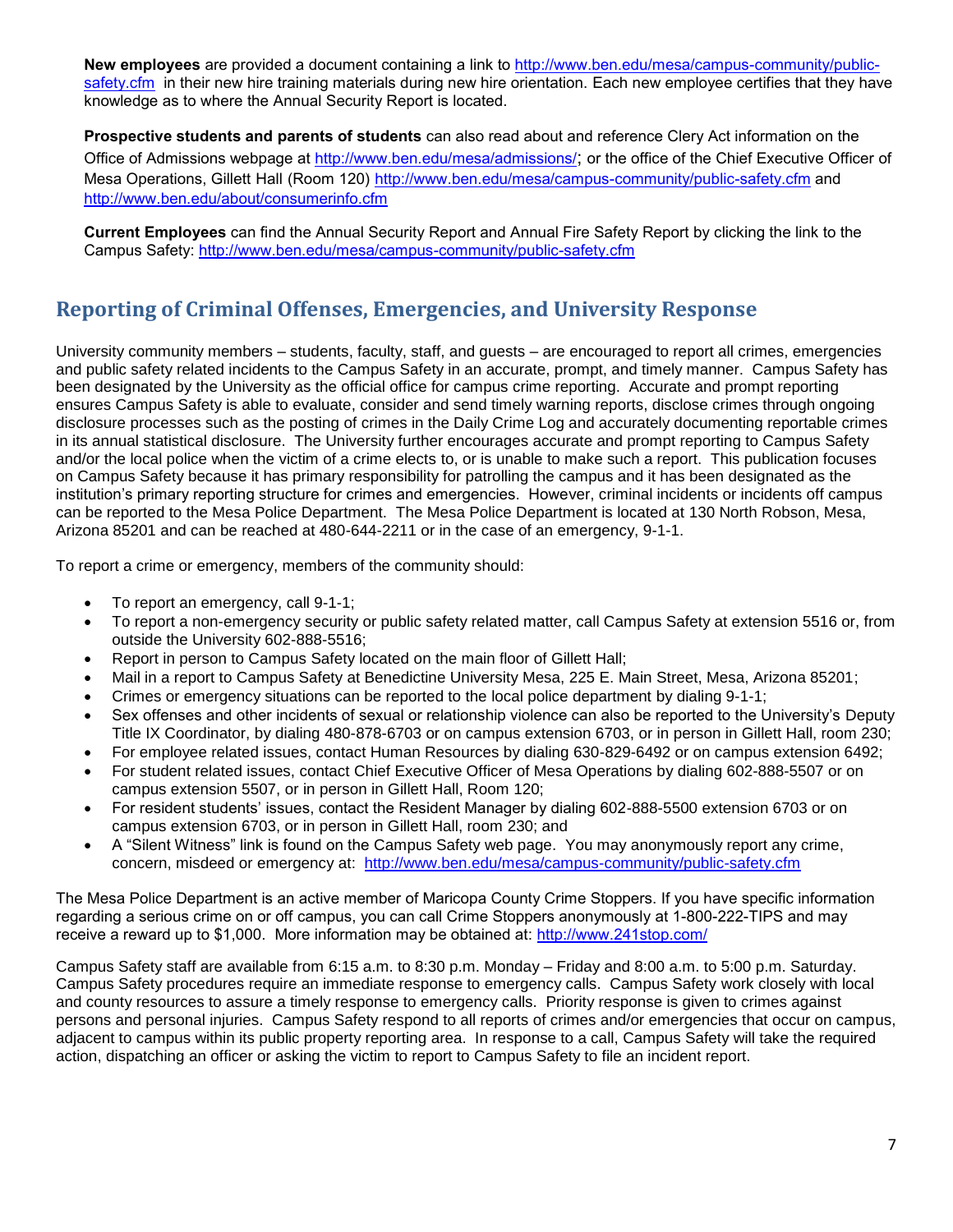To obtain information or request a safety escort, community members should call 602-888-5516 or extension 5516.

If a sexual assault should occur on campus, staff on scene, including Campus Safety, will offer the victim a variety of resources and services. This publication contains information about on and off campus resources and services. You may make a report anonymously, request anonymity, or voluntarily identify yourself.

For a life-threatening event, medical emergency, criminal act, suspicious person or incident, which should be reported immediately, dial **9-1-1**, for the Mesa Police/Fire Departments. The Mesa Police Department is located at 130 North Robson, Mesa, Arizona 85201.

You may also dial **602-888-5516**, for Campus Safety to report non-emergency incidents.

You may also report a crime or emergency to a Campus Security Authority, faculty or staff member, who will contact the appropriate authority. The crime or emergency can be reported in-person, via e-mail, telephone call, or US Mail. You can choose to make a report anonymously, request anonymity, or voluntarily identify yourself.

# **Campus Security Authorities (CSA)**

A CSA is a Clery-specific term that encompasses four groups of individuals and organizations associated with the institution.

- 1. A campus police department or a campus security department;
- 2. Any individual or individuals who have responsibility for campus security but who do not constitute a campus police department or a campus security department;
- 3. Any individual or organization specified in an institution's statement of campus security policy as an individual or organization to which students and employees should report criminal offenses; and
- 4. An official of an institution who has significant responsibility for student and campus activities, including, but not limited to, student housing, student discipline and campus judicial proceedings.

Below is a list of current Campus Security Authorities:

**Kevin Broeckling**, [kbroeckling@ben.edu,](mailto:kbroeckling@ben.edu) Chief Executive Officer of Mesa Operations, Gillett Hall, room 132, 602-888-5507

**Myra Carlos,** [mcarlos@ben.edu,](mailto:mcarlos@ben.edu) Administrative Support Specialist, Gillett Hall Front Desk, 602-888-5500

**Dr. Julie Cowgill,** [jcowgill@ben.edu,](mailto:jcowgill@ben.edu) Faculty and Deputy Title IX Coordinator, Gillett Hall, room 230, 480-878-6703

**Robert Curtis,** [rcurtis@ben.edu,](mailto:rcurtis@ben.edu) Director of Campus Ministry, Gillett Hall, room 132, 480-878-6720

**Paul Oakes**, [poakes@ben.edu,](mailto:poakes@ben.edu) Lead Campus Safety Officer, Gillett Hall, 602-888-5516

**Brandon Willis,** [bwillis@ben.edu,](mailto:bwillis@ben.edu) Director of Enrollment, Gillett Hall, room 116, 602-888-5504

**Frank Woodford**, [fwoodford@ben.edu,](mailto:fwoodford@ben.edu) Director of Athletics, Mesa Higher Education Center, room 115, 602-888-6711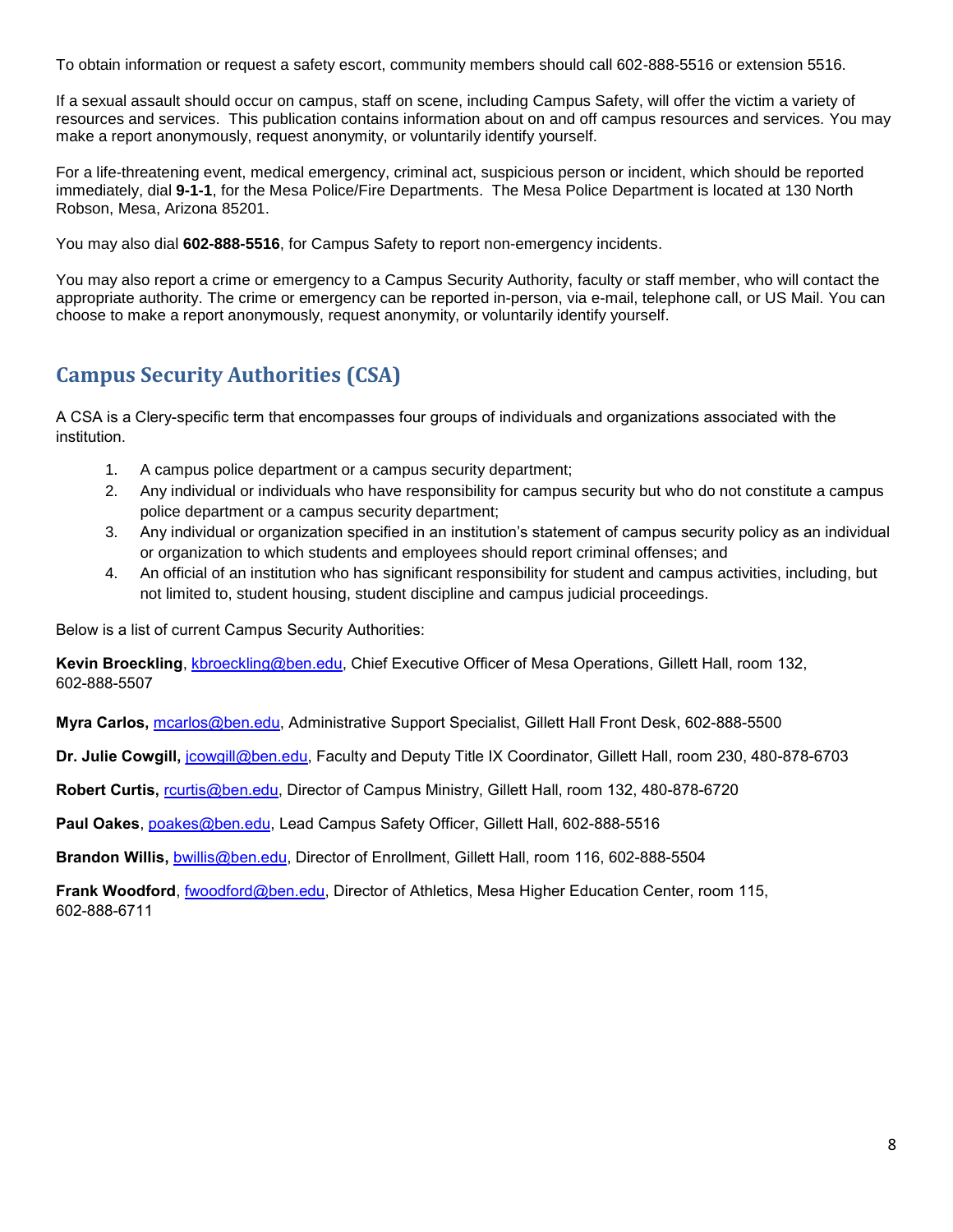# **Responsibilities of the Benedictine University Community for their own Personal Safety**

Members of the University community must assume responsibility for their own personal safety and the security of their personal property. The following precautions provide guidance:

- Report all suspicious activity to Campus Safety immediately;
- Never take personal safety for granted;
- Try to avoid walking alone at night. Use the Campus Safety escort service;
- Limit your alcohol consumption, and leave social functions that get too loud, too crowded, or that have too many people drinking excessively;
- Carry only small amounts of cash;
- Never leave valuable (wallets, purses, books, phones, laptops, etc.) unattended;
- Carry your keys at all times and do not lend them to anyone;
- Lock car doors and close windows when leaving your car;
- Always lock the door to your residence hall room or apartment, whether or not you are there. Be certain that your door is locked when you go to sleep, and keep windows closed and locked when you are not at home. DO NOT PROP OPEN INTERIOR OR EXTERIOR DOORS;
- Do not leave valuables in your car, especially if they can be easily noticed; and
- Engrave serial numbers or owner's recognized numbers, such as driver's license, on items of value.

#### **Confidential Reporting**

Campus Safety encourages anyone who is the victim or witness to any crime to promptly report the incident to Campus Safety. When a report is made to Campus Safety, they must investigate the incident and cannot hold reports of crime in confidence. With the information investigated from the crime, the University can keep an accurate record of the number of incidents involving students, employees and visitors; determine where there is a pattern of crime with regard to a particular location; method, or assailant; and alert the campus community to potential danger. Reports filed are counted and disclosed in the annual crime statistics for the institution.

It is understood that not everyone is comfortable speaking with the police. We urge you to speak with your supervisor, any senior University official or Human Resources should you become aware of any act or omission, which you think violates the law or University policies or procedures.

Benedictine University has an obligation and commitment to conduct business legally and ethically. It is our policy to prevent violations of the law or other improper business conduct and detect and remedy violations should they nonetheless occur. In keeping with this obligation, employees are expected to conduct themselves ethically and honestly. Furthermore, it is the responsibility of every employee to report any illegal, unethical or improper activities. Should you need to report situation that may conflict with this statement, you are encouraged to speak with your supervisor, an appropriate management representative or Human Resources. You may make an anonymous report by using the Anonymous Reporting Tool at: [https://www.ben.edu/compliance/statement.cfm.](https://www.ben.edu/compliance/statement.cfm) Anonymous reports can be made 24 hours a day/7days a week.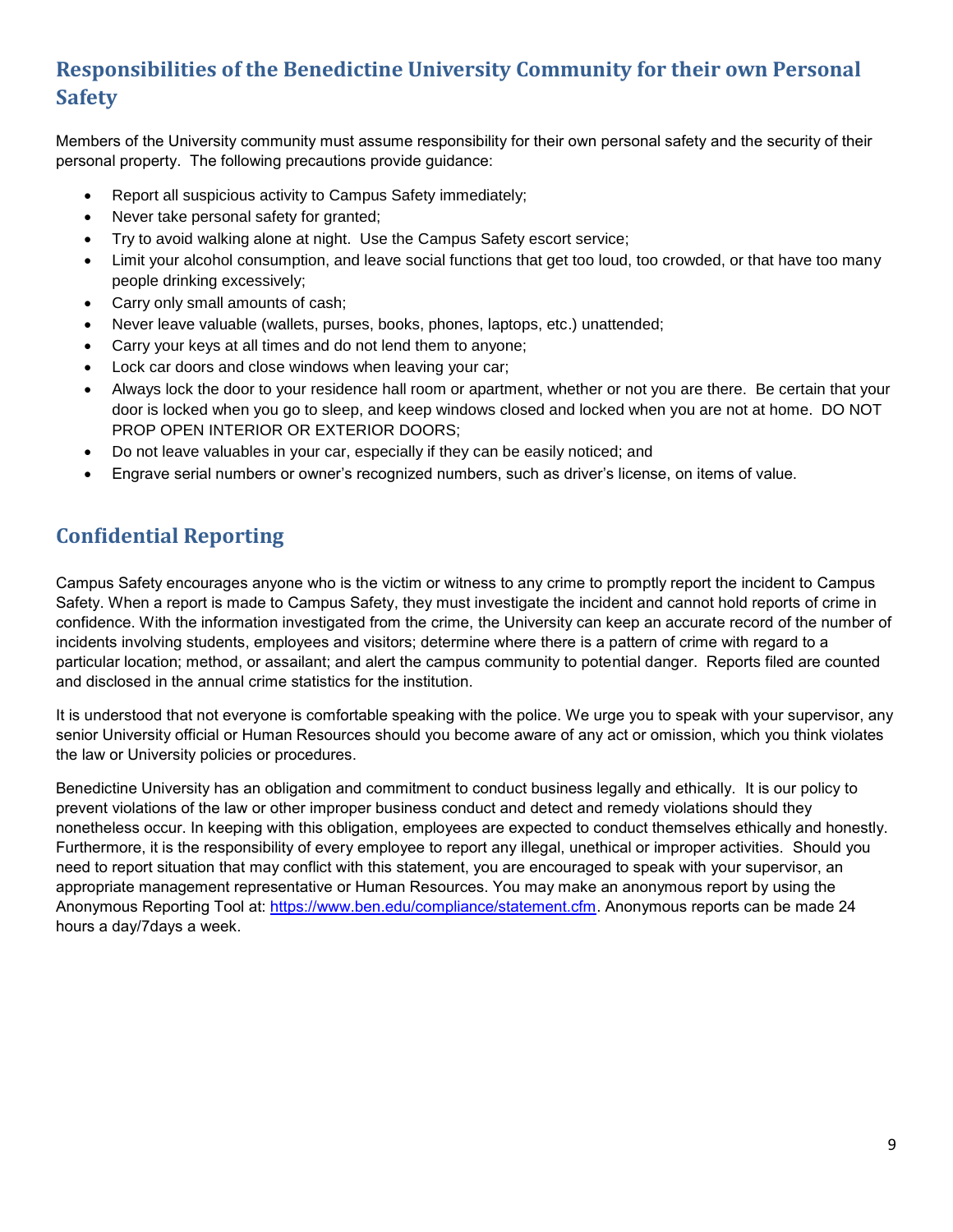# **Policy Statement Addressing Counselor Confidentiality**

The University "Pastoral Counselors" and "Professional Counselors," when acting as such are not considered to be a campus security authority and are not required to report crimes for inclusion in the annual security report disclosure of crime statistics. As a matter of policy, the professional counselors are encouraged if and when they deem it appropriate, to inform persons being counseled of the procedures to report crimes on a voluntary confidential basis to the Mesa Police Department.

Counselors are defined as:

**Pastoral Counselor** – A person, who is associated with a religious order or denomination, is recognized by that religious order or denomination as someone who provides confidential counseling, and is functioning within the scope of that recognition as a pastoral counselor.

**Professional Counselor** – A person whose official responsibilities include providing mental health counseling to members of the institution's community and who is functioning within the scope of his or her license or certification. This definition applies even to professional counselors who are not employees of the institution, but are under contract to provide counseling at the institution.

All information with regards to counseling remains confidential, except in situations where there is a threat to life and safety. The Early Alert Team (EAT), Campus Safety, Campus Ministry and outside professional agencies, work together to minimize any threat to one's self and the entire internal and external campus community. Information on EAT can be found at: <http://www.ben.edu/mesa/campus-community/early-alert-team.cfm>

# **Violence Against Women Act and Title IX**

The Violence Against Women Reauthorization Act of 2013 (VAWA) amends the Clery Act expanding the scope of this legislation in terms of reporting, response, and prevention education requirements around rape, acquaintance rape, domestic violence, dating violence, sexual assault, and stalking. Sexual violence primary prevention and awareness programming shall be provided for all students who attend one or more class on campus annually. In addition, we require all staff and faculty to complete online training annually. We have designed an in-house training program delivered virtually with students, faculty and staff attending via Zoom. We have taken the training and added it to our learning management system, D2L, for those that could not make the scheduled Zoom times.

Benedictine University expects its Trustees, officers, faculty, staff and students to cultivate an environment that allows members of the University community to enjoy the full benefits of their work or learning experience. It is, therefore, the policy of the University to comply with Title IX of the Education Amendments of 1972 ("Title IX"), which prohibits discrimination based on sex (including sexual harassment and sexual violence) in the University's employment, educational programs and activities. Title IX also prohibits retaliation for asserting or otherwise participating in claims of sex discrimination. Such behavior seriously undermines the University's effectiveness as an educational institution and a workplace.

A person who has been a victim of sexual assault is strongly encouraged to **immediately** report the crime. Victims are strongly urged to preserve all physical, trace and serological evidence, to include clothing, bedding and body fluids, associated with the assault, to ensure a successful criminal prosecution, or administrative sanction against the offender, if desired. The University will provide written notification to students and employees about existing counseling, health, mental health, victim advocacy, legal assistance, visa and immigration assistance, student financial aid, and other services available to victims, both within the University and in the community. Upon request, assistance will be provided in changing academic schedules and living arrangements.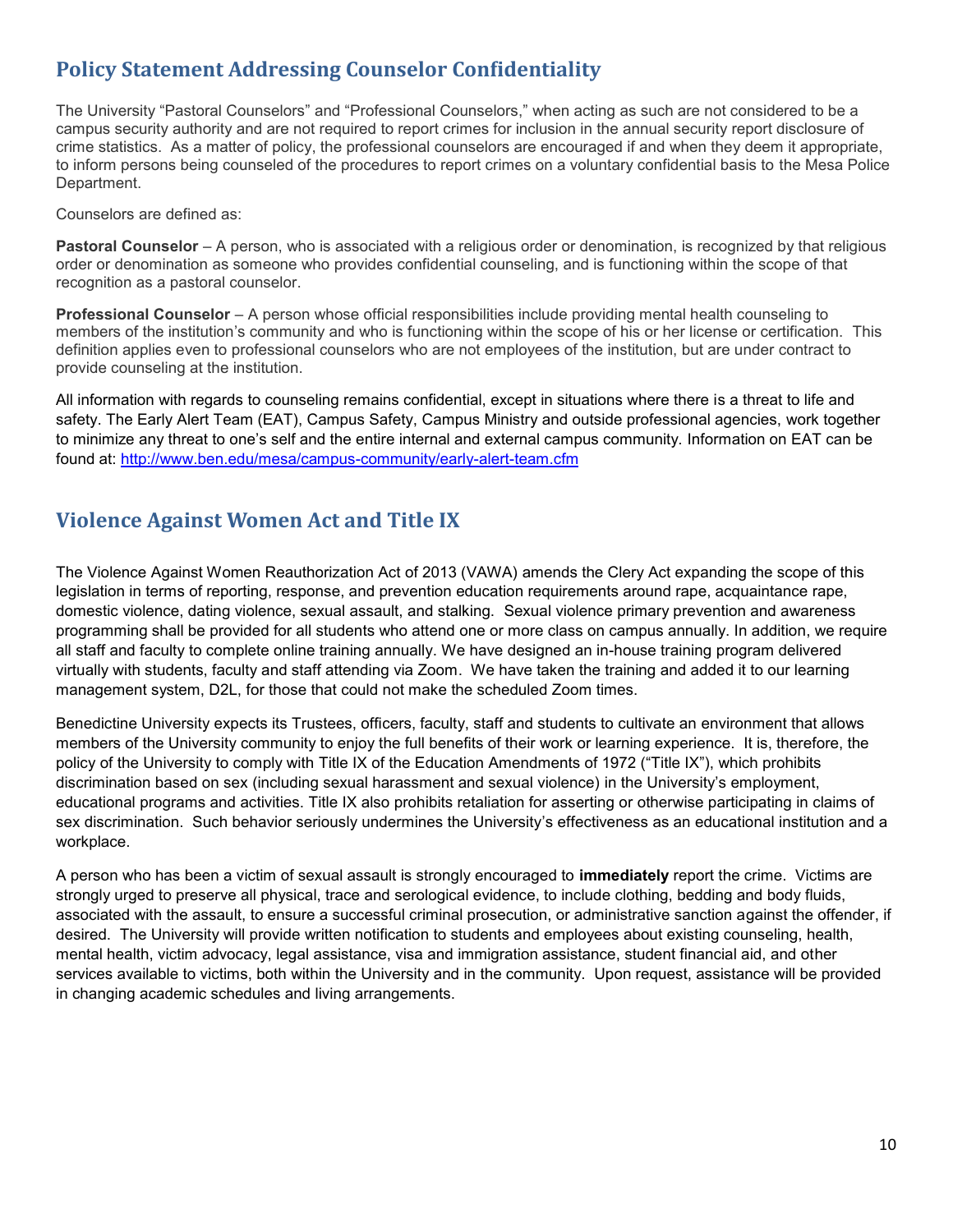#### **Reporting Sexual Discrimination or Harassment, Filing a Formal Complaint**

- A. Any person may report conduct alleged to be sex discrimination or sexual harassment to the Title IX Coordinator, to any University Official with Authority, and/or to law enforcement without filing a Formal Complaint. A report of sexual harassment or sex discrimination may be made at any time, regardless of the length of time between the alleged sexual discrimination or harassment and the decision to report it. However, a delay in reporting may compromise the subsequent investigation. No member of the University community may discourage an individual from reporting alleged incidents of sex discrimination or sexual harassment.
- B. Individuals wishing to file a Formal Complaint must do so by contacting the Title IX Coordinator. Complaints may be filed in person, by mail, by email, or through the [Complaint form](https://forms.office.com/Pages/ResponsePage.aspx?id=gRH0uhBKDU-8xiSs06vky9Tg9ldoyfZKqBpBLvL12M9UNzdISElZM1ZJMVM1TEQ1OERWQkFHR1JCNC4u) on the Title IX web page <http://www.ben.edu/compliance/title-ix.cfm> or through the Helpline.
- C. To report to the Title IX Coordinator, or to file a Formal Complaint, contact:

Dr. Tammy Sarver Professor 5700 College Road, SL228L Lisle, IL 60532 630-829-6473 [tsarver@ben.edu](mailto:tsarver@ben.edu)

Deputy Title IX Coordinator Dr. Julie Cowgill Associate Professor, Criminal Justice 225 E. Main Street Mesa, AZ 85201 480-878-6703 [jcowgill@ben.edu](mailto:jcowgill@ben.edu)

- D. To report to a University Official with Authority (OWA), contact any member of the University Senior Staff, any Dean or supervisory personnel
- E. To report to Law Enforcement, contact:
	- Mesa Police Department 911;
	- Campus Safety at 602-888-5515 for non-emergency;
	- Mesa Police Victim Services Unit (Non-emergency) 602-790-6600.
- F. Except for OWA's, University employees, faculty and Confidential Employees are not required to report allegations of sexual harassment to the Title IX Coordinator. If an individual is not comfortable making a report or filing a Formal Complaint, or would like to think through their situation with someone who can keep their information as confidential as possible, the following resources are available:
	- Center for Prevention of Abuse/Violence at 800-559-SAFE (7233)
	- Voices for Crime Victims at 480-600-2661
	- Catholic Charites intake line is 602-749-4405
	- National Suicide Prevention Hotline is 800-273-8255
	- Autumn House Domestic Violence Shelter 480-835-5555 24 hours a day <https://www.domesticshelters.org/az/mesa/85203/autumn-house-domestic-violence-shelter>
	- On-line Anonymous Reports: Anonymous reports can be made on the ben.edu Title IX website [\(http://www.ben.edu/compliance/title-ix.cfm\)](http://www.ben.edu/compliance/title-ix.cfm) and will be investigated to the greatest extent possible. However, in the case of anonymous reports, the University's ability to act may be limited by the lack of information reported.
	- In a case of physical or sexual abuse, the Complainant is able to seek medical attention. Survivors of sexual assault may receive a medical forensic examination completed at no cost to them as a result of the Sexual Assault Survivors Emergency Treatment Act.
	- Adelante Healthcare 877-809-5092, 1705 W. Main Street, Mesa, AZ
	- Banner Desert Medical Center Mesa 480-412-3000, 1400 S. Dobson Road, Mesa, AZ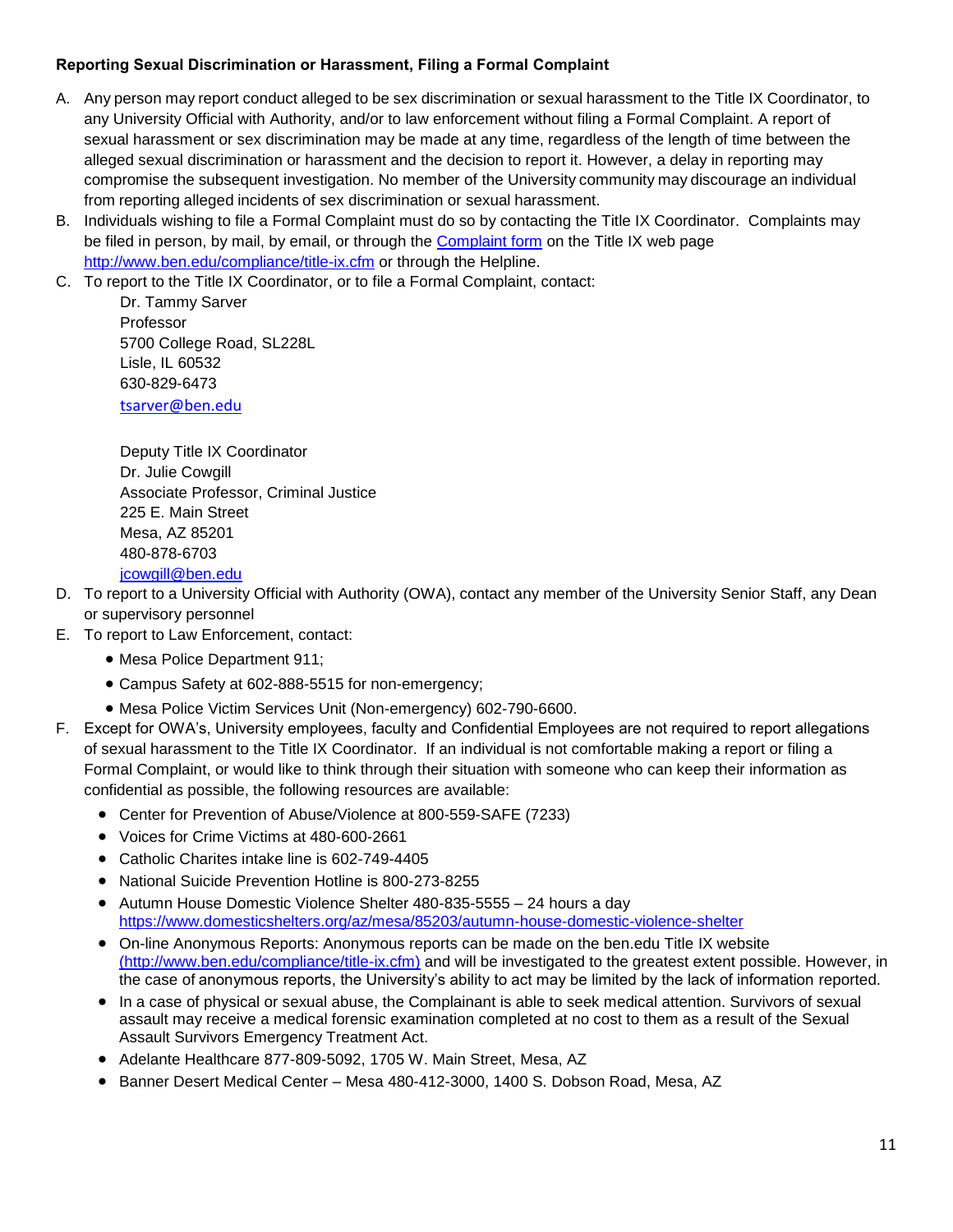The Victim's Bill of Rights is addressed in Article II of the Arizona Constitution. Further, Crime Victim's Rights are outlined in A.R.S. Title 13, Chapter 40 to ensure fair and compassionate treatment for victims and witnesses of crime. Arizona victims' rights law provides that victims have the right to receive timely notice of criminal proceedings in their cases. Victims have the right to be present in the courtroom during all proceedings involving the defendant. The Victim's Bill of Rights and related statutes ensure that victims are provided the opportunity to be heard at release, plea, and sentencing proceedings. These laws also provide for the safety of victims throughout the criminal justice process as well as their interest in avoiding unreasonable delays, their claims for restitution, and to be treated with dignity and respect.

#### **Arizona Domestic Violence Act: Rights of Victims**

Domestic violence is a crime. Any person, who hits, chokes, kicks, threatens, harasses or interferes with the personal liberty of another family or household member has broken the Arizona Domestic Violence law. Under Arizona law family or household members are defined as:

- Family members relate by blood;
- People who are married or used to be married;
- People who share or used to share a home, apartment, or other common dwelling;
- People who have or allegedly have child in common or a blood relationship through a child in common; and
- People who are dating or engaged or used to date; and

Domestic violence consists of physical assault, sexual abuse and stalking. The violence takes many forms and can happen all the time or occasionally. If you are in an abusive situation, you are urged to seek help. For off-campus resources refer to the following:

For employees who may have been a victim of a criminal act of violence, the University fully complies with the Arizona Revised Statute – Title 13 Criminal Code, [Section 13-4439,](http://www.azleg.state.az.us/ars/13/04439.htm) which gives employees affected certain rights for leaves of absence, protective measures in the workplace, and reasonable accommodations. More information about the University's policy may be obtained from Personnel Resources.

#### **The University's Grievance Process – Pre-Investigation**

- A. Within 3 days after receiving a report or complaint of either sex discrimination or sexual harassment, the Title IX Coordinator will send the complainant or filer written acknowledgement of receipt.
- B. If the complaint or report alleges sex discrimination, the Title IX Coordinator will contact the investigator(s) to initiate an investigation, and will oversee the University's response to assure a prompt and equitable resolution of the report of sex discrimination.
- C. If the complaint or report alleges sexual harassment, the Title IX Coordinator will contact the complainant to discuss the availability of supportive measures and inform the complainant that the measures are available with or without filing a Formal Complaint. The Title IX Coordinator will consider the complainant's wishes with respect to the measures and explain to the complainant the process for filing a Formal Complaint.
- D. As soon as possible, but not later than 7 days of receiving a signed Formal Complaint of sexual harassment, the Title IX Coordinator will send written notice to the complainant and respondent of the allegations and a copy of this Grievance Process. The notice will provide all of the following:
	- 1. The identity of the parties involved in the incident(s), if known; and
	- 2. The specific section of the University's policy that has allegedly been violated; and
	- 3. The conduct constituting sexual harassment; and
	- 4. The date and location of the alleged incident, if known; and

5. That the Respondent is presumed not responsible until a determination has been made at the conclusion of the Grievance Process; and

6. That both parties may have an advisor of their choice, who may be an attorney, accompany them to any meeting or proceeding related to the case, but is not permitted to participate in the University's investigation; and

7. That the parties may inspect and review evidence; and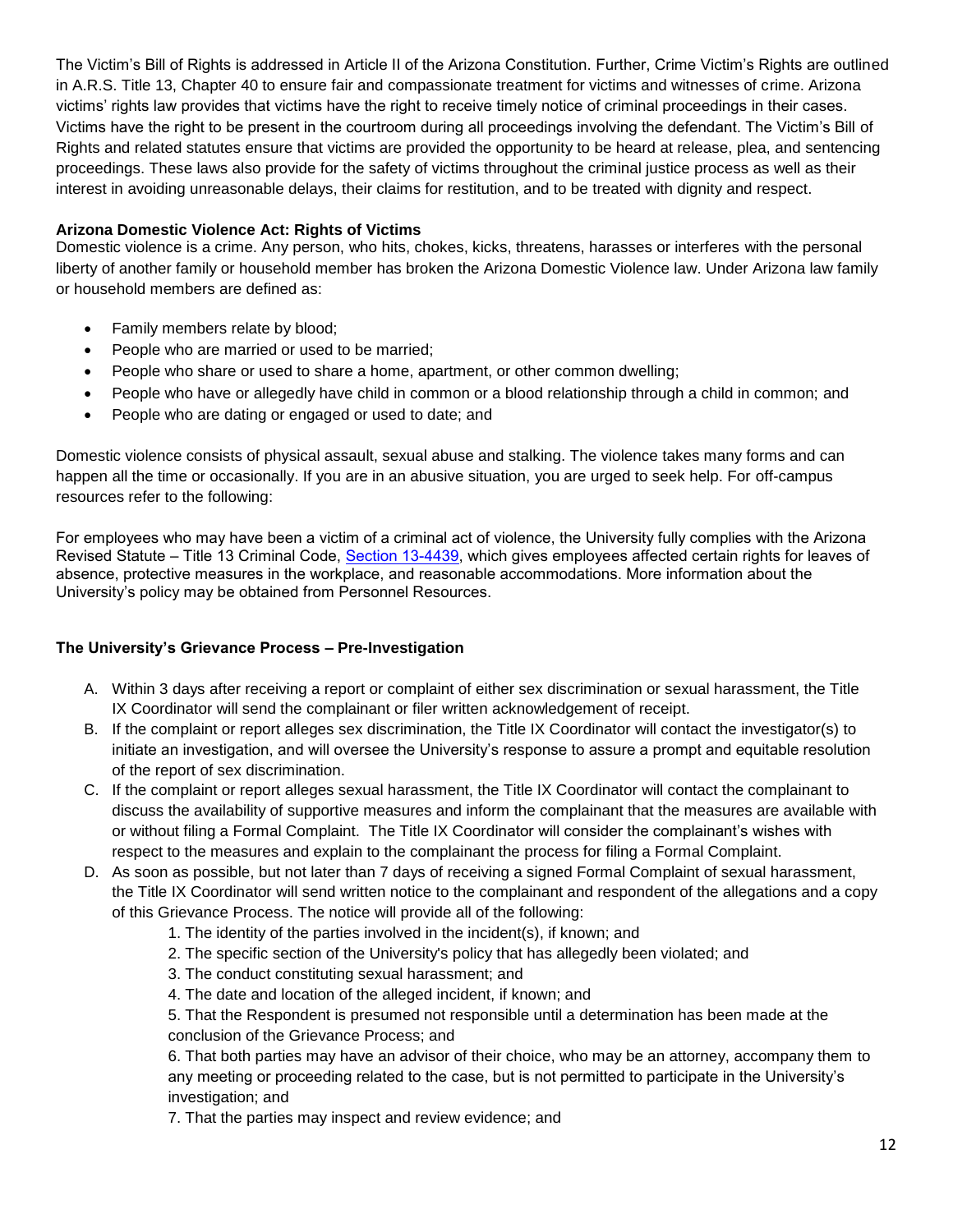8. That the Student Statement of Responsibilities – Student Code of Conduct prohibits knowingly making false statements or knowingly submitting false information during the Grievance Process; and

9. The University will provide the parties notice of any additional allegations it later decides to investigate which were not included in the original notice.

- E. The Title IX Coordinator will evaluate the complaint to determine if the alleged conduct falls within the definition of sexual harassment under this policy.
	- 1.The Title IX Coordinator shall dismiss any Complaint or allegations that;

a. Show the Complainant was not participating in or attempting to participate in the University's education programs or activities at the time the Complaint was filed; or

b. Would not constitute sexual harassment even if proved; or

- c. Allege conduct which did not occur in the University's education program or activity; or
- d. Alleged conduct which did not occur against a person in the United States.
- 2. The Coordinator may dismiss a complaint;
	- a. Upon Complainant's written request to withdraw the Complaint; or
	- b. If the Respondent is no longer employed or enrolled at the University; or

c. If specific circumstances prevent the University from gathering evidence sufficient to reach a determination.

3. If the Title IX Coordinator determines that dismissal is warranted, the Coordinator will promptly send notice of the dismissal simultaneously to the Complainant and Respondent, and advise each of the reason for the dismissal and their right to appeal the decision.

- F. The Title IX Coordinator will undertake an individualized safety and risk analysis to determine if the alleged sexual harassment presents an immediate physical threat to the health or safety of students or others, which would justify removing the respondent from an education program or activity on an emergency basis. The respondent, may appeal no later than 5 days after the removal decision.
- G. To the extent reasonably possible, the University will keep confidential the identity of any individual who has made a report or complaint to sex discrimination, including any individual who has made a report or filed a Formal Complaint of sexual harassment, any complainant, any individual who has been reported to be the perpetrator of sex discrimination, any respondent, and any witness in a Title IX grievance process except as permitted by FERPA, required by law, or as necessary to conduct the hearing or proceeding.

#### **The Grievance Process**

- A. The University's Grievance Process for resolving Formal Complaints of sexual harassment will be concluded within 90 days of the date of filing. The Title IX Coordinator or either party may request a delay or extension of the time for good cause to the Title IX Coordinator or Adjudicator. Any grant or denial of a request for extension or delay will be documented in the Determination Regarding Responsibility.
- B. At any time prior to reaching a Determination Regarding Responsibility, the complainant and an eligible respondent may agree to participate in informal resolution, (see Restorative Justice). This Grievance Process will be suspended once informal resolution begins, but will resume if either party withdraws.
- C. The University is responsible for gathering the relevant evidence sufficient to prove responsibility by a preponderance of the evidence and will complete the investigation within 45 days of the filing of a Formal Complaint. The time for the completion of the investigation may be extended in 5-day intervals with written notice to the parties explaining the reason for the extension.
- D. The Title IX Coordinator will notify the complainant and respondent of the individuals involved in investigating their case and inquire about the need for language interpreters or disability accommodations before the investigation begins.
- E. Neither the complainant nor the respondent is restricted from discussing the allegations under investigation or from gathering or presenting relevant evidence. Both are encouraged to present to the investigator, witnesses and other inculpatory or exculpatory evidence to prove or disprove responsibility.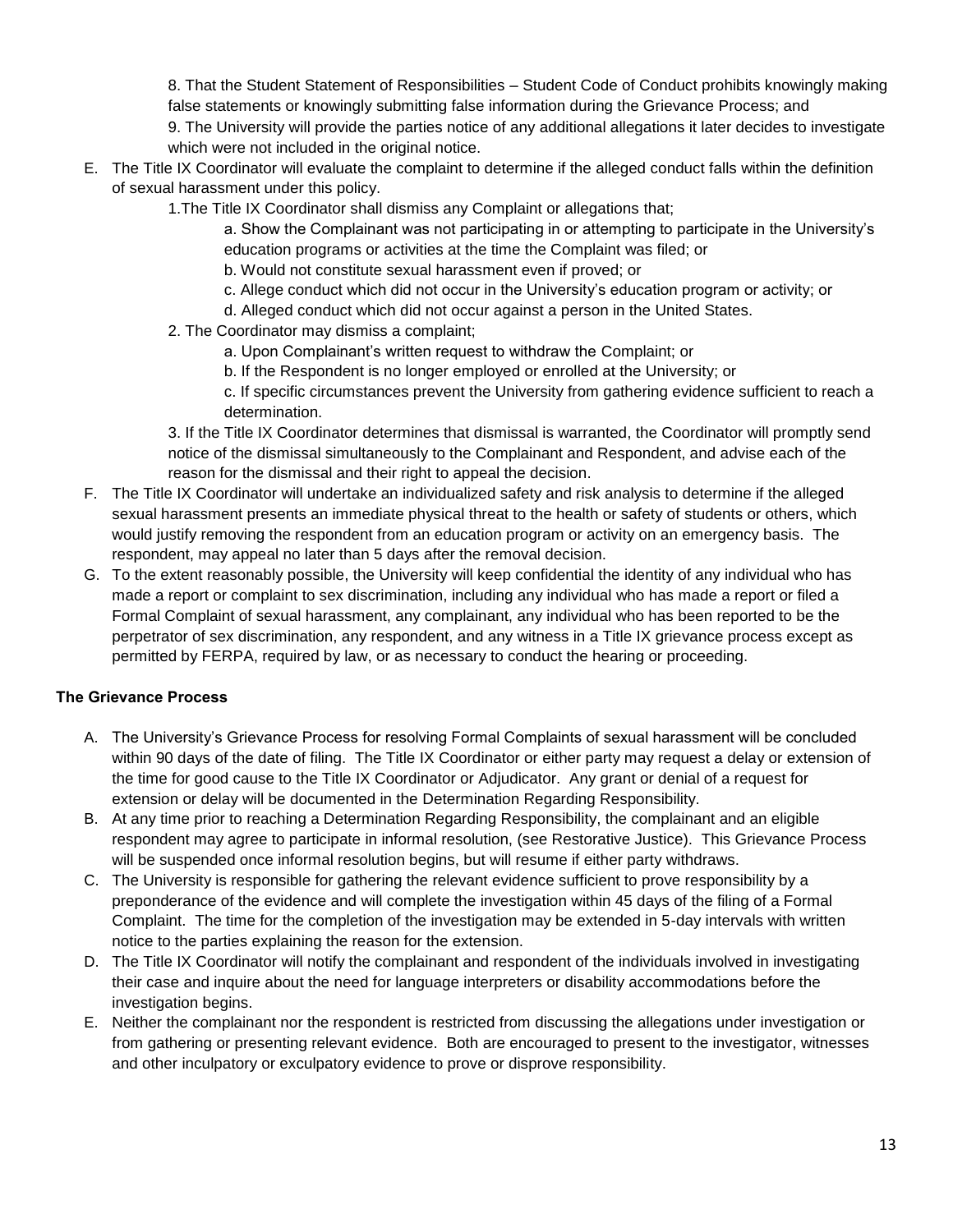- F. The investigator will provide the parties with written notice of the date, time, location, participants, and the purpose of any hearing, investigative interview, or other meeting with the complainant or respondent at least 5 days in advance to allow each time to prepare. Each is allowed to have an advisor of their choice present during the interview, but advisors are not allowed to participate in the interviews or meetings.
- G. Each party may submit relevant questions to be asked of the other party or any witness at the investigative interview. The questions must be submitted in writing to the investigator no later than 48 hours prior to the interview. Decisions to exclude questions as not relevant will be explained in the investigative report.
- H. The University investigators will not access, consider, disclose or otherwise use medical, or mental health treatment records of a party with the party's written consent.
- I. Prior to the completion of the investigative report, the investigators will send each party and their advisor, of any, a copy of the evidence subject to inspection and review, in electronic format or hard copy including but not limited to interview summaries of the parties and witnesses. Each party will have up to 10 days to provide any additional or new evidence; or submit a written response regarding the evidence subject to inspection and review, after which time the investigator will not be required to accept a late submission. The investigator will consider written responses timely received, and will generate the investigative report within 5 days or alternatively, may provide the parties with written notice extending the investigation for an additional 5 days and explaining the reason for the extension.
- J. The investigators will create an investigative report that fairly summarizes the relevant evidence and provide a copy of the report to the parties by a secure file share for their review and written response at least 10 days prior to a hearing to determine responsibility. If a party wishes to submit a written response to the investigative report, it must be submitted no later than 48 hours prior to the scheduled start of the hearing.

#### **The Grievance Process – The Hearing**

- A. The Title IX Coordinator will schedule a date for the virtual Hearing to take place by Zoom as soon as practicable after the completion of the investigative report, considering the scheduling needs of all to the extent possible. The Title IX Coordinator will send notice of the time and date to the parties, their advisors, the Adjudicator and the witnesses. Once the Hearing has commenced, the additional days and times needed to present all the evidence and expeditiously conclude the Hearing will be scheduled by the Adjudicator in consultation with the Title IX Coordinator.
- B. The parties are required to advise the Adjudicator of their intent to bring an advisor to the Hearing; and are requested to submit the questions to be asked on cross-examination of a party or any witness to the Adjudicator 24 hours in advance of the Hearing to Provide the Adjudicator with the opportunity to review the questions for relevancy. The Adjudicator is prohibited from disclosing a party's questions to the other party or their advisor or any witness.
- C. Cross examination of parties and witnesses will be conducted directly, orally and in real time by the party's advisor of choice and never by a party personally. Only relevant cross examination and other questions may be asked. After a question is asked, and before the complainant, respondent or a witness answers, the Adjudicator will determine if the question is relevant and explain a decision to exclude a question as not relevant.
- D. If a party does not have an advisor at the Hearing, the University will choose an advisor to conduct cross examination on behalf of that party. The advisor is permitted to ask the other party or witnesses relevant questions and follow-up questions including those that challenge credibility. An advisor who repeatedly violated guidelines for civility and decorum, or who disregards the directive of the Adjudicator, may be removed by the Adjudicator and replaced by an advisor of the University's choice.
- E. No party is required to participate in the Grievance Process, including being cross examined at a live hearing. In the event that a party chooses not to attend, that party's advisor may appear and conduct cross examination.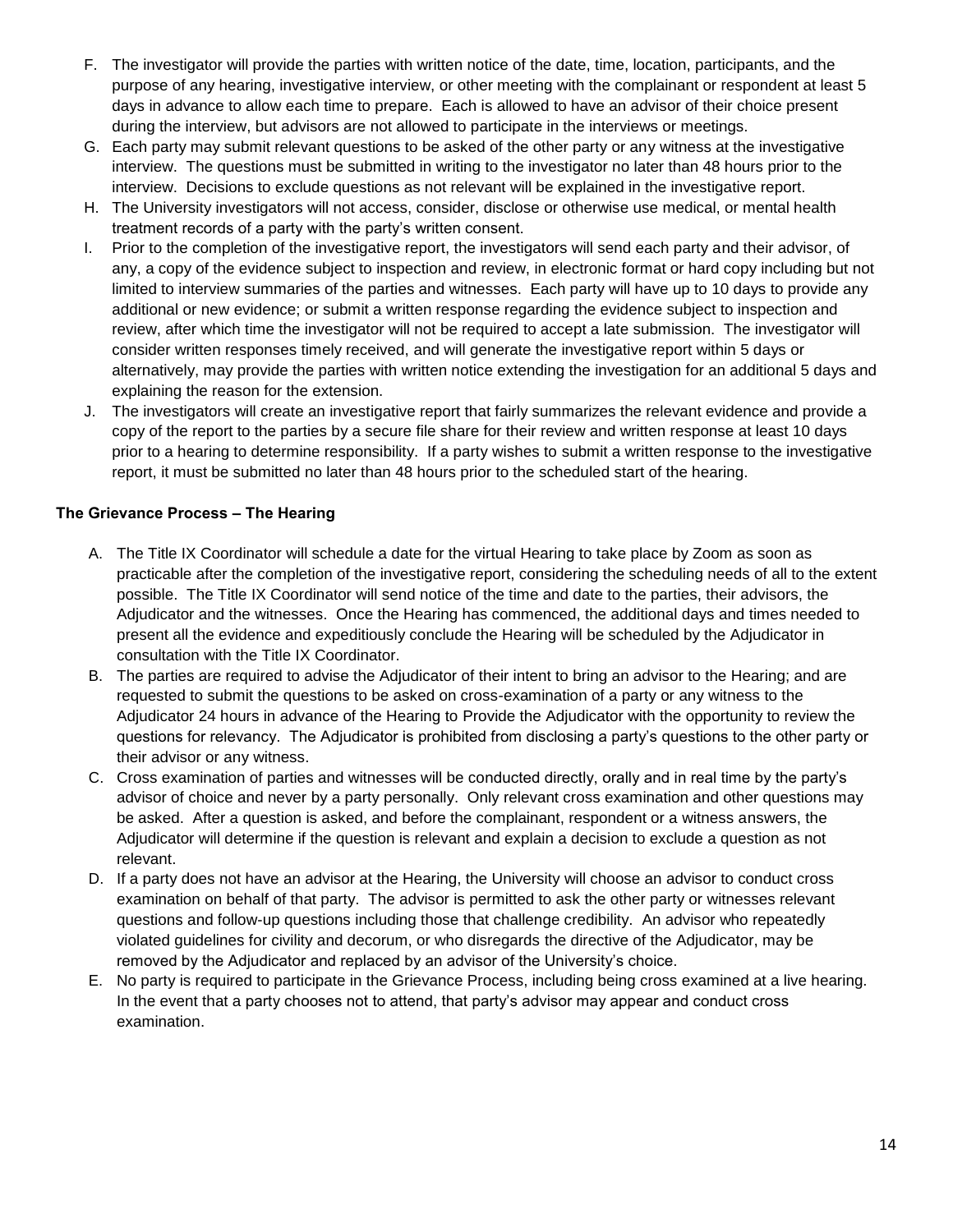- F. If deemed reliable and relevant by the decision-maker, and not otherwise subject to exclusion under this Policy, the decision-maker may consider the statements of persons who were not present at the hearing, or persons who were present at the hearing but who nevertheless were not subject to cross-examination. This includes, but is not limited to, opinions and statements in police reports or other official reports, medical records, court records and filings, investigation notes of interviews, emails, written statements, affidavits, text messages, social media postings, and the like.
- G. Only relevant evidence may be considered by the Adjudicator to determine responsibility. Questions and other forms of information are relevant if they tend to prove or disprove the issue of responsibility. Questions and other forms of evidence not relevant are not admissible to prove responsibility and include, but not by way of limitation, the following:

1. Evidence about the Complainant's sexual predisposition or prior sexual behavior are "irrelevant," unless (a) such questions and evidence are offered to prove that someone other than the Respondent committed the conduct alleged by the Complainant, or (b) the questions and evidence concern specific incidents of the Complainant's prior sexual behavior with respect to the Respondent and are offered to prove consent.

2. Evidence that constitutes, or seeks disclosure of, information protected under a legally recognized privilege, unless the privilege is waived by the party.

3. Evidence of any party's medical, psychological, and similar records unless the party has given voluntary, written consent.

- 4. Questions that are duplicative or repetitive. F.
- 5. Conversations or statements made during informal resolution.
- H. At the conclusion of the Hearing, the Adjudicator will issue a written Determination Regarding Responsibility which will include all of the following:
	- 1. Identification of the allegations potentially constituting sexual harassment; and

2. The administrative and investigative history of the case, beginning with the filing of the formal Complaint, including but not limited to notifications to the parties, interviews, site visits, evidence gathering and hearings; and

- 3. Findings of fact supporting the determination; and
- 4. Conclusions regarding the application of the institution's code of conduct to the facts; and
- 5. A statement of, and rationale for the result as to each allegation, including:

a. A determination regarding responsibility; and

b. Any disciplinary sanctions the University imposes on the Respondent; and

c. Whether remedies designed to restore or preserve equal access to the recipient's education program or activity will be provided by the University to the Complainant; (remedies that do not affect the Respondent will not be specifically disclosed); and

6. That the decision becomes final and the sanctions imposed and remedies provided are effective on the date the notice of decision is sent to the parties; and

7. Information regarding appeals from the determination of responsibility including:

a. That either party may appeal within 3 days after the date on which the recording of the hearing is made available for inspection, after which time no appeal may be made

b. The University's procedures and permissible bases for appeal; and

c. The method and date on which an audiovisual recording of the hearing will be made available for the parties' review.

I. The Title IX Coordinator will send a copy of the written determination of responsibility electronically to the parties' Ben.edu email accounts.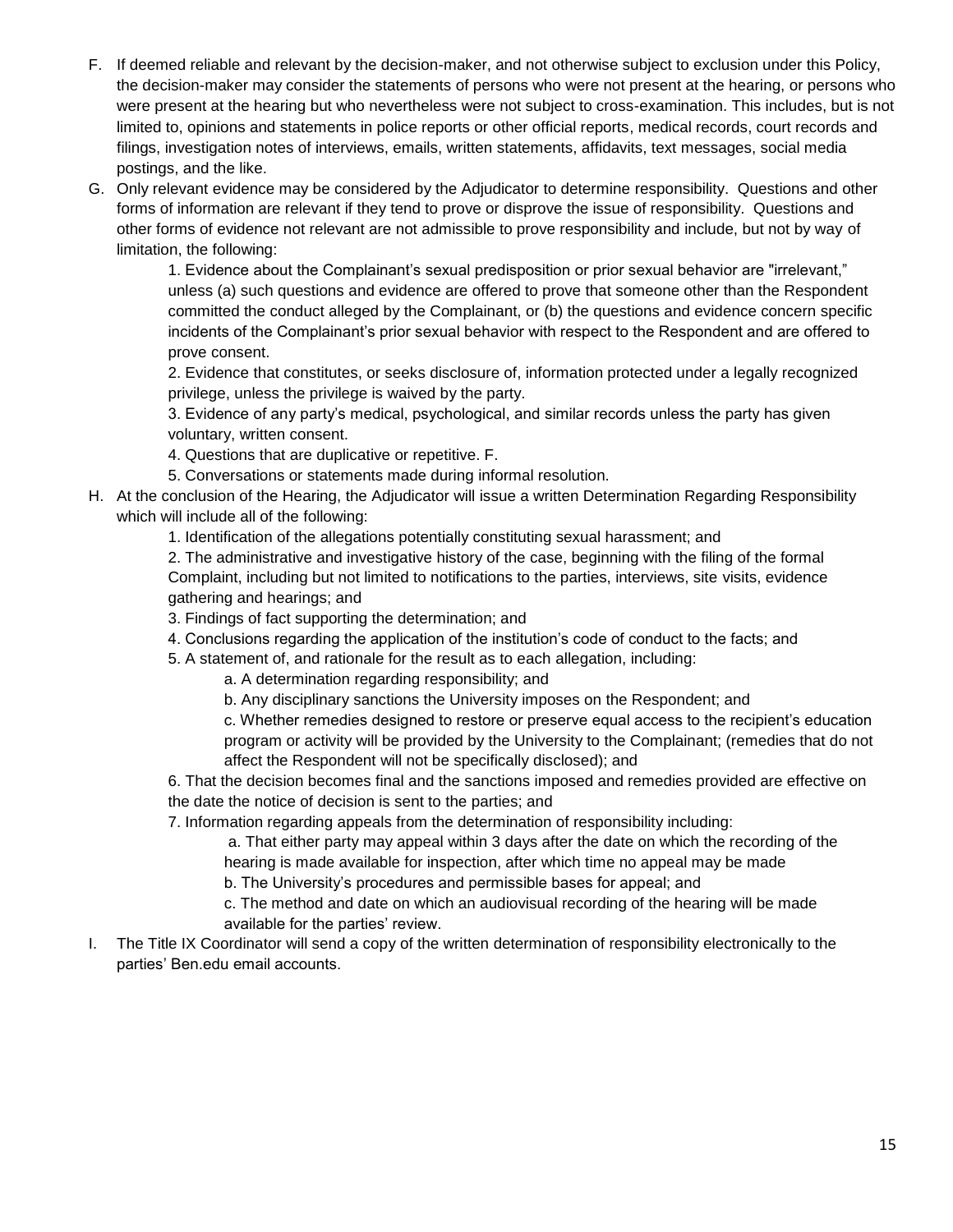#### **The Grievance Process – Appeals**

- A. Both parties have the right to appeal a determination of responsibility and the dismissal of a Formal Complaint or any allegations in a Formal Complaint provided the written appeal is filed with the Title IX Coordinator with 3 days after:
	- 1. The date of notice of dismissal of a Formal Complaint is sent; or
	- 2. The date on which the recording of the hearing is made available for inspection in appeals of the determination of responsibly.
- B. Both parties may appeal from a Determination Regarding Responsibility, and from a dismissal of a Formal Complaint or any allegations in a Formal Complaint on the following bases only:
	- 1. Procedural irregularity that affected the outcome of the matter;
	- 2. New evidence that was not reasonably available at the time the Determination Regarding Responsibility or dismissal was made, that could affect the outcome of the matter; and
	- 3. The Title IX Coordinator, Investigator(s), or Adjudicator had a conflict of interest or bias for or against complainant or respondent generally or the individual complainant or respondent that affected the outcome of the matter.
- C. Within 24 hours after receipt of the appeal, the Title IX Coordinator will send notice and a copy of the appeal to both parties and the designated Appellate Officer; advising that both parties may submit to the Appellate Officer and the Title IX Coordinator, a written statement in support of, or challenging, the responsibility determination or dismissal within 3 days after the notice of appeal.
- D. Within 7 days after the notice of appeal, the Appellate Officer will prepare a written decision of outcome of the appeal and the rationale and will send a copy of the decision simultaneously to both parties and the Title IX Coordinator.
- E. Supportive measure, such as mutual no-contact orders or academic course adjustments for either or both parties may continue in place throughout an appeal process.
- F. The decision on appeal is final, sanctions imposed and remedies provided are effective, on the date the notice of decision is sent to parties.

#### **The Grievance Process – Sanctions**

- A. Possible sanctions against students for a violation of this policy may include, but at not limited to, the following:
	- 1. Oral or written warning
	- 2. Community service
	- 3. Training or online courses
	- 4. Mandatory referral for psychological counseling
	- 5. Removal from University housing
	- 6. Counseling
	- 7. Probation
	- 8. Immediate temporary suspension
	- 9. Suspension
	- 10. Expulsion
- B. Possible sanctions against faculty and staff for a violation of this policy may include, but are not limited to:
	- 1. Written warning
	- 2. Mandatory additional training
	- 3. Administrative leave without pay
	- 4. Separation from the University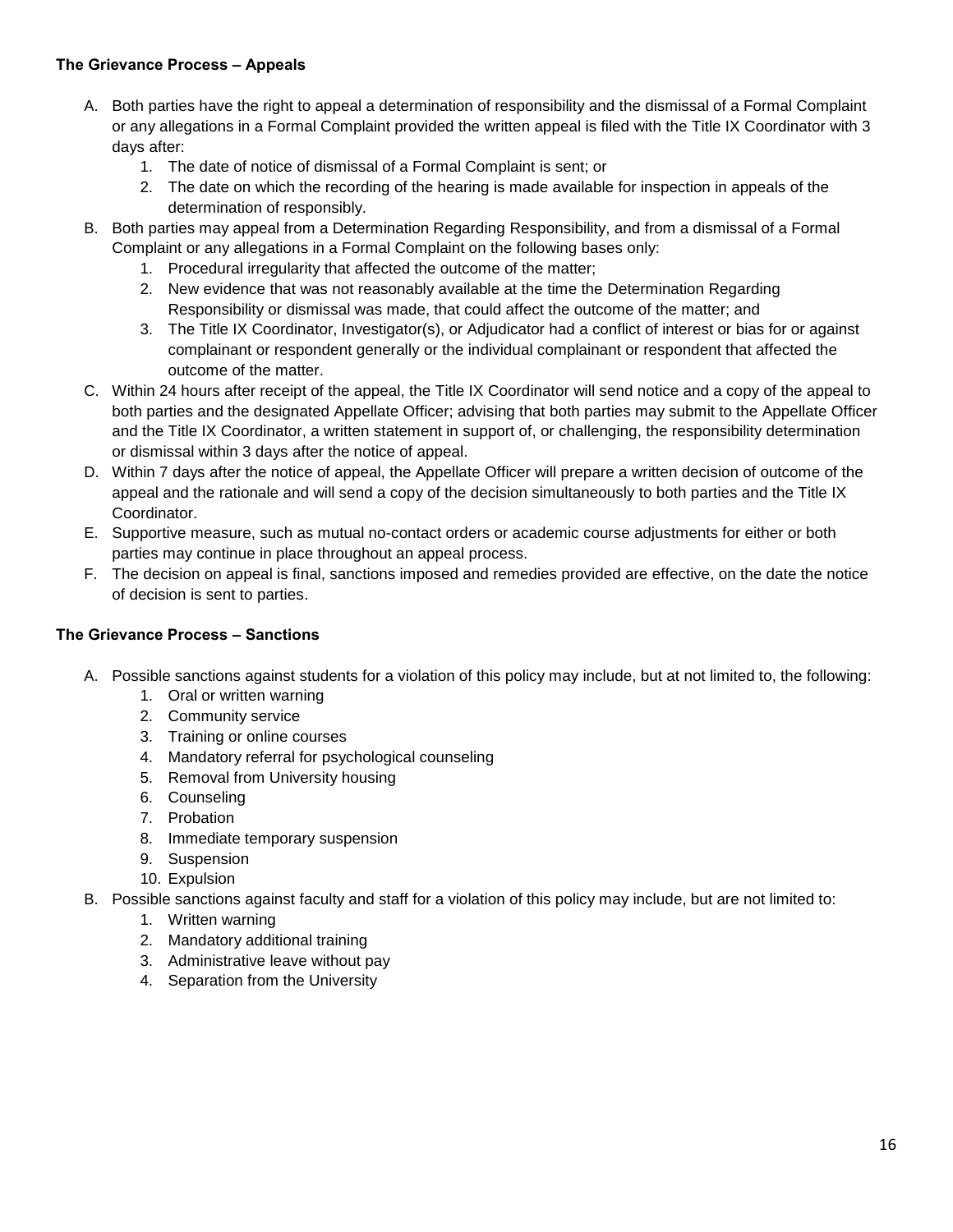#### **The Grievance Process – Restorative Justice**

- A. Restorative Justice is a form of informal resolution the parties may agree to undertake at any time after a Formal Complaint is filed and before a determination of responsibility is made. Restorative Justice is facilitated by the University, is completely voluntary and requires the agreement of both parties.
- B. If the parties agree to participate in Restorative Justice, the Grievance Process with respect to the Formal Complaint stops. At any time prior to agreeing to a resolution, a party has a right to withdraw from Restorative Justice at which time the Grievance Process resumes.
- C. Restorative Justice is not available to resolve allegations that a University employee sexually harassed a student.
- D. All communications between the Facilitators and the parties during the informal resolution process are confidential dispute resolution communications with a neutral party and are not relevant evidence in any subsequent Grievance Process. Evidence that is otherwise relevant will not be rendered irrelevant as a result of its use in the informal resolution process. The sessions will not be recorded or transcribed by the Facilitators or any of the parties.
- E. No party shall be legally bound by anything said or done during the informal resolution sessions. If a solution is reached, the solution will be reduced to writing and when signed shall be binding upon the parties.

The University is committed to maintaining a positive learning, working and living environment. The University does not discriminate or allow harassment on the basis of race, color, religion, national origin, sex, gender, gender identity, age, marital status, citizenship, mental or physical disability status, sexual orientation, order of protection status, military or veteran status, or any other characteristic protected by law in admission and access to, and treatment and employment in its educational programs and activities.

# **Gender-Based Violence Prevention Programs and State Definitions**

Benedictine University Mesa values every member of our community. As such, the University prohibits acts of genderbased violence (sexual assault, domestic violence, dating violence, and stalking) against any student, faculty, staff, or visitor. Reports received of these crimes will be investigated by the Title IX office in accordance with the University Title IX Policy. To view the full policy, visit [http://www.ben.edu/compliance/title-ix.cfm.](http://www.ben.edu/compliance/title-ix.cfm) It is also the University's policy to comply with all applicable federal and state laws for reporting and publishing statistics on the occurrence of sexual assault, domestic violence, dating violence, and stalking in our annual security report located [http://www.ben.edu/mesa/campus](http://www.ben.edu/mesa/campus-community/public-safety.cfm)[community/public-safety.cfm](http://www.ben.edu/mesa/campus-community/public-safety.cfm).

In order to prevent future crimes of gender-based violence (sexual assault, domestic violence, dating violence, and stalking) the university provides annual training and prevention programming to students, faculty, and staff.

When providing training and programming, Benedictine University considers the unique needs of our campus culture and provides programs that are:

- Culturally appropriate and inclusive of our diverse communities and identities;
- Sustainable, so programs can be provided annually to ensure the University's commitment to violence prevention;
- Responsive to the needs of our community to educate on local services; and
- Informed by research and evaluated for effectiveness.

The training and programming initiatives are available to all students, faculty and staff. Programs conducted during the 2020 calendar year can be found at:

[S:\Projects\DAAPP-CPAPSEP Presentation Logs\CPAPSEP\2020 CPAPSEP Logs\2020 CPAPSEP Presentations](file://///benufs/Share$/Projects/DAAPP-CPAPSEP%20Presentation%20Logs/CPAPSEP/2020%20CPAPSEP%20Logs/2020%20CPAPSEP%20Presentations%20Mesa.xlsx)  [Mesa.xlsx](file://///benufs/Share$/Projects/DAAPP-CPAPSEP%20Presentation%20Logs/CPAPSEP/2020%20CPAPSEP%20Logs/2020%20CPAPSEP%20Presentations%20Mesa.xlsx)

We also consider the risks that may be inherent in our community on and off campus as well as protective factors that come from the safe and supportive environment that we strive to provide.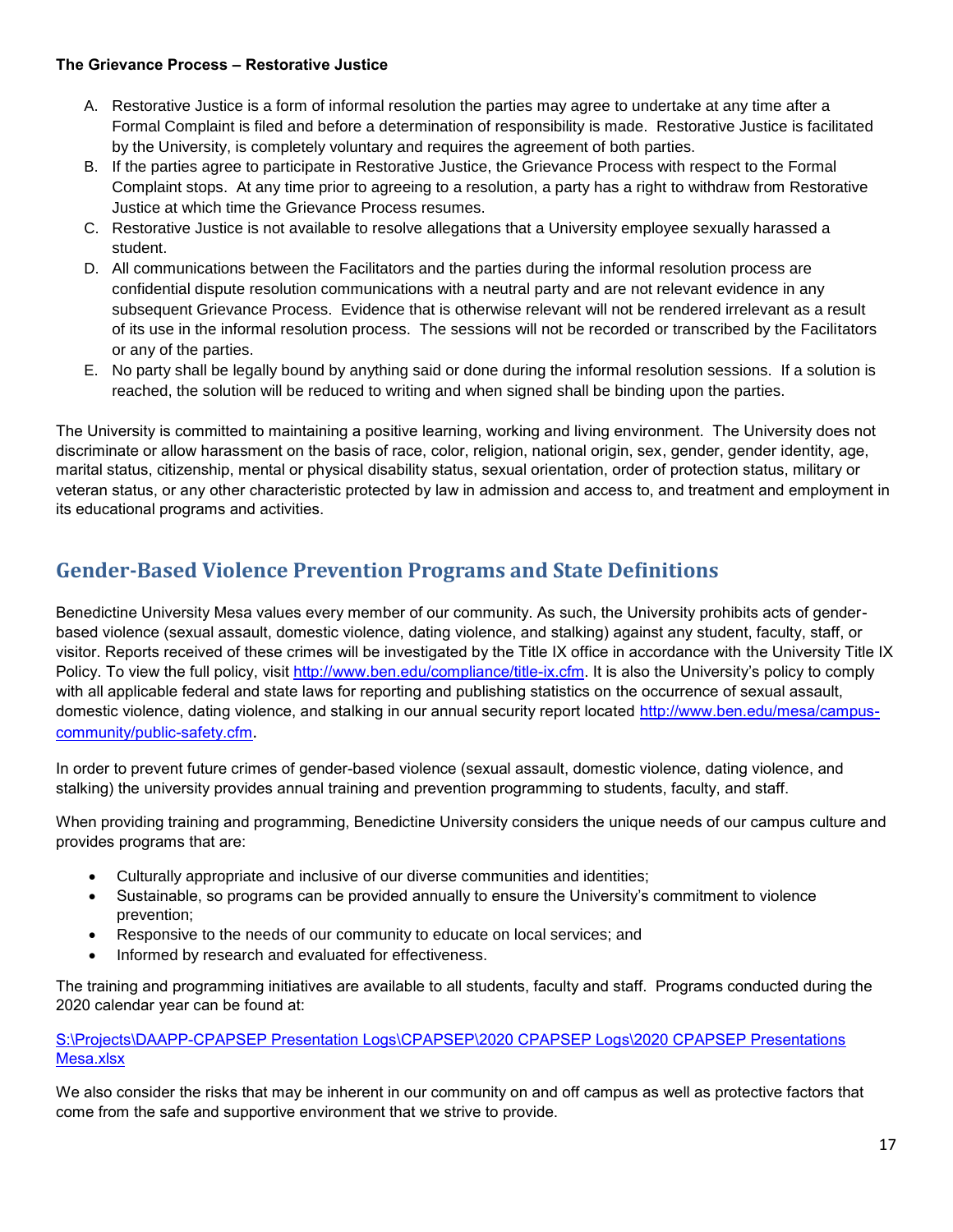All of our programs include common themes. One important theme that guides our programming is the University's stance that violence will not be tolerated in our campus community. Some of the other topics that are covered in programming include:

- Definitions of sexual assault, domestic violence, dating violence, and stalking on the federal level which are used in University investigations;
- Definitions of these crimes in Illinois, which are used when they are reported to the University Police or local law enforcement. These definitions are particularly helpful if the victim choose to pursue the criminal justice process against the accused;
- Discuss safe and reasonable options for bystander intervention. We believe that in order to prevent violence, then it is everyone's responsibility to step up and work to ensure a safe community;
- Share information on risk reduction to decrease perpetration on our campus, reduce barriers for getting involved as a bystander, and empower individuals to know their options in situations that may feel unsafe; and
- Give information about the institution's disciplinary process, which can be found in our Title IX Policy found at [http://www.ben.edu/compliance/title-ix.cfm.](http://www.ben.edu/compliance/title-ix.cfm)

As defined in 34 CFR 668.46 (j)(2) and the Arizona Coalition to End Sexual and Domestic Violence:

**Awareness programs:** The term awareness programs are defined as community-wide or audience-specific programming, initiatives and strategies that increase audience knowledge, and share information and resources to prevent violence, promote safety and reduce perpetration.

**Bystander intervention:** The term bystander intervention is defined as safe and positive options that may be carried out by an individual or individuals to prevent harm or intervene when there is a risk of dating violence, domestic violence, sexual assault or staking. Bystander intervention includes:

- Recognizing situations of potential harm;
- Understanding institutional structures and cultural conditions that facilitate violence (this might include fraternity or sports cultures at some institutions);
- Identifying safe and effective intervention options; and
- Taking action to intervene.

**Ongoing awareness and prevention campaigns:** The term ongoing awareness and prevention campaigns means programming, initiatives, and strategies that are sustained over time and focus on increasing understanding of topics relevant to and skills for addressing dating violence, domestic violence, sexual assault, and stalking, using a range of strategies with audiences throughout the institution and including information described in 34 CFR 668.46 (j) (1) (A) through (F).

**Primary prevention programs:** The term primary prevention refers to programming, initiatives and strategies informed by research or assessed for value, effectiveness, or outcome that are intended to stop dating violence, domestic violence, sexual assault, and stalking before they occur through the promotion of positive and healthy behaviors that foster healthy, mutually respectful relationships and sexuality, encourage safe bystander intervention, and seek to change behavior and social norms in healthy and safe directions.

**Risk reduction:** The term risk reduction is defined as options designed to:

- Decrease perpetration and bystander inaction;
- Increase empowerment for victims in order to promote safety; and
- Help individuals and communities address conditions that facilitate violence.

**Survivor-centered:** The term survivor-centered means a student who has experienced sexual violence, domestic violence, dating violence, or stalking that (i) ensures the compassionate and sensitive delivery of services in a nonjudgmental manner; (ii) ensures an understanding of how trauma affects survivor behavior; (iii) maintains survivor safety, privacy, and, if possible, confidentiality; and (iv) recognizes that a survivor is not responsible for the sexual violence, domestic violence, dating violence, or stalking.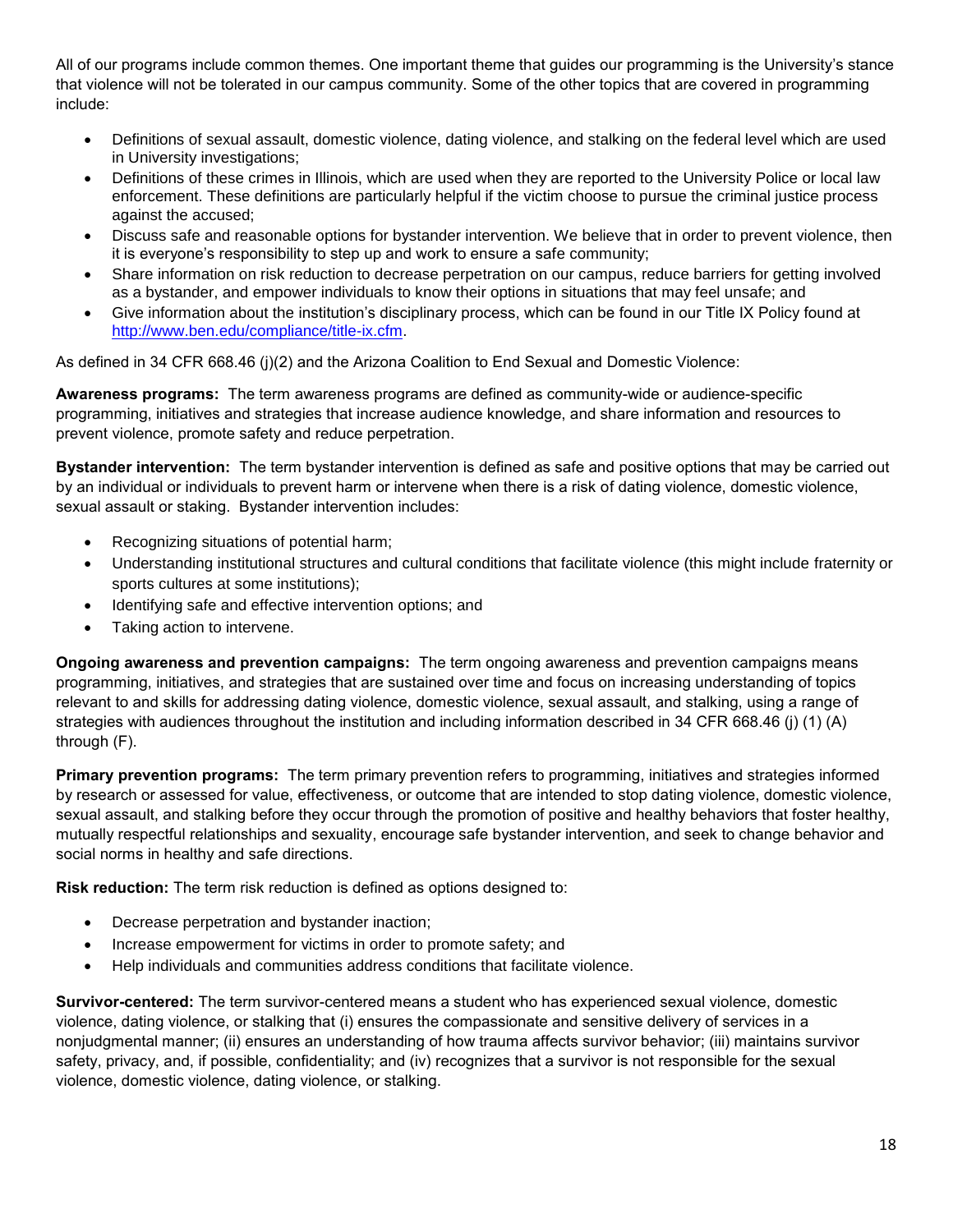**Trauma-informed response:** The term trauma-informed response is an understanding of the ways by which emotional, psychological, and physical effects of trauma can impact victims' cognitive processes, decision-making, memory, and behavior. A trauma-informed response is sensitive to these effects, and helps survivors to regain feelings of control and empowerment during each step of their involvement with social and legal systems. Services focus on trust and safety in order to mitigate additional trauma and facilitate healing. This response prioritizes the needs of survivors by giving them autonomy in determining their immediate concerns.

**Victim-centered response:** The term victim-centered response reinforces that sexual violence survivors are never at fault for the victimization, and provides a supportive and compassionate response with the goal of mitigating trauma and facilitating healing for victims. The following are central components of victim-centered response:

- Services are provided to victims/survivors in a sensitive, respectful, and nonjudgmental manner, where victims are listened to and believed;
- First responders and other practitioners are competent, compassionate, and knowledgeable about sexual violence, and recognize their response can either decrease or increase the trauma experienced by victims; and
- The safety and wellbeing of the victim is responders' priority, and victims have input in determining and voicing their needs and concerns at each step of the process.

State of Arizona definitions of dating violence, domestic violence, sexual assault, stalking and consent are as follows:

**Dating Violence:** Means a pattern of behavior in which one person uses or threatens to use physical, sexual, verbal or emotional abuse to control the person's dating partner.

"Dating partner" means any person who is involved in an intimate association with another person that is primarily characterized by the expectation of affectionate involvement and that includes casual, serious and long-term dating partners. (ARS 15-712.01)

**Domestic Violence:** Any criminal act of abuse committed by one "family or household member" against another. Domestic violence abuse can be physical, emotional, sexual, economic control and neglect. Examples of crimes associated with domestic abuse include:

- Assault and Battery;
- Assault and Battery with a Dangerous Weapon;
- Criminal Trespass;
- Disorderly Conduct;
- Threatening;
- Kidnapping; and
- Witness Intimidation (ARS 13-3601 et seq.)

**Sexual Assault:** (commonly called rape) occurs when a person intentionally or knowingly engages in sexual intercourse or oral sexual contact with any person without consent of such person.

Sexual assault in Arizona can include any of the following acts:

- Sexual intercourse without consent means the penetration of the vulva, penis, or anus using anything.
- Oral sexual contact (with the vulva, penis, or anus) without consent verbal threats, fear, or intimidation in which may be used to sexually assault someone. (ARS 13-1406 et seq.)

**Stalking:** Intentionally or knowingly engages in a course of conduct that is directed toward another and causes fear of personal safety or safety of immediate family members. (ARS 13-2923)

#### **Consent:** Means any of the following:

- 1. The victim is coerced by the immediate use or threatened use of force against a person or property;
- 2. The victim is incapable of consent by reason of mental disorder, mental defect, drugs, alcohol, sleep or any other similar impairment of cognition and such condition is known or should have reasonably been known to the defendant;
- 3. The victim is intentionally deceived as to the nature of the act; or
- 4. The victim is intentionally deceived to erroneously believe that the person is the victim's spouse. (ARS 13-1401 (2014))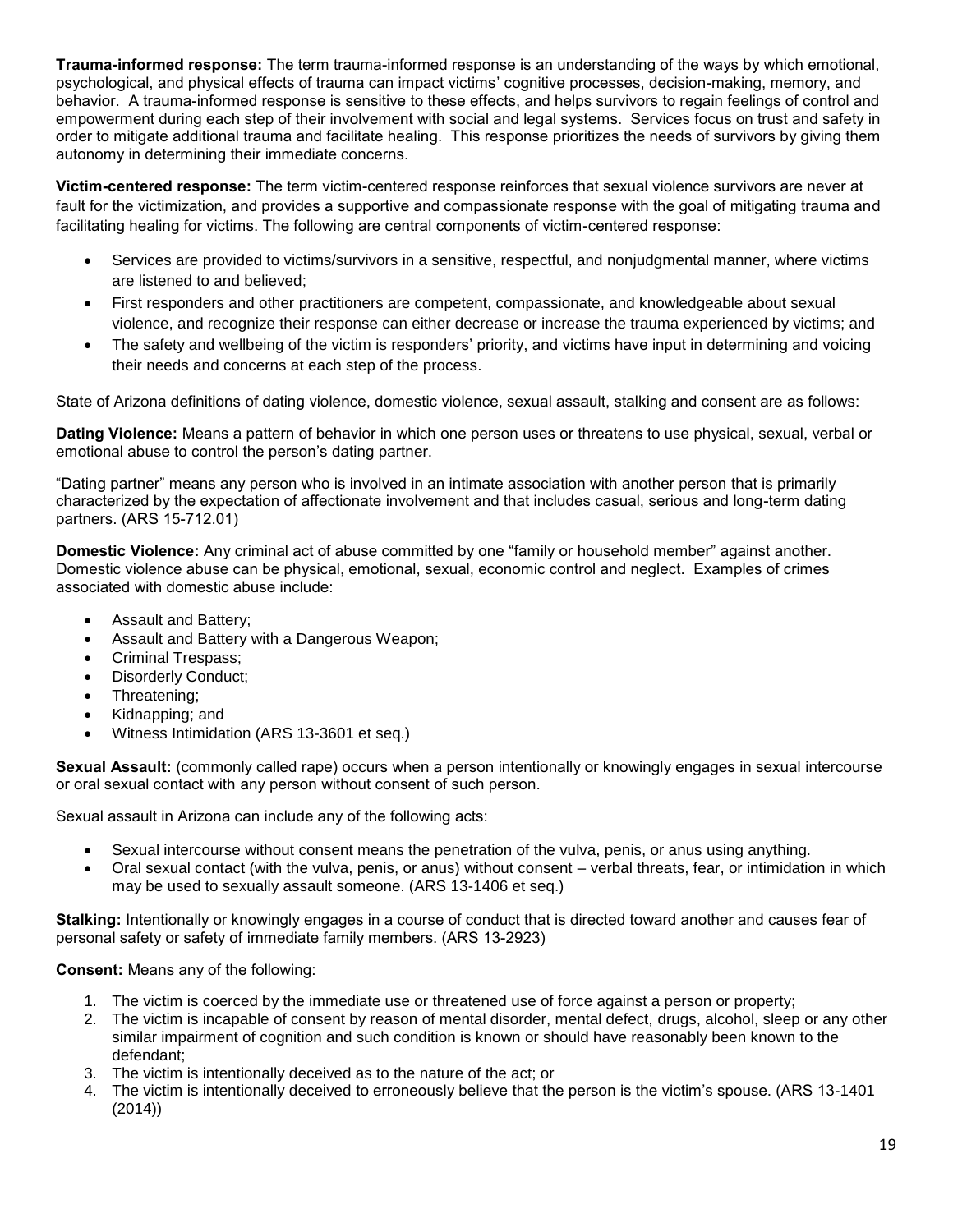# **Sexual Misconduct**

As defined by USLegal.com, sexual misconduct encompasses a range of behavior used to obtain sexual gratification against another's will or at the expense of another. Sexual misconduct includes sexual harassment, sexual assault, and any conduct of a sexual nature that is without consent, or has the effect of threatening or intimidating the person against whom such conduct is directed. State laws vary on defining acts which constitute sexual misconduct. Generally sexual misconduct can involve any of the following acts:

- Intentional touching without consent;
- Exposing his or her genitals under circumstances likely to cause affront or alarm;
- Having sexual contact in the presence of a third person or persons under circumstances likely to cause affront or alarm;
- Having sexual intercourse or deviate sexual intercourse in a public place in the presence of a third person;
- Soliciting or requesting another person to engage in sexual conduct under circumstances in which he knows that his requests or solicitation is likely to cause affront or alarm;
- Forcing a victim to touch, directly or through clothing, another person's genitals, breast, groin, thighs or buttocks;
- Vaginal or anal intercourse;
- Fellatio or cunnilingus;
- Sexual penetration with an object without consent.

#### **Discriminatory Harassment Policy**

The University is responsible for creating an environment where we are treated with respect and dignity. Sometimes behavior that seems acceptable to you may be offensive to others. Any harassment or false accusations of harassment, of or by employees or students, are not acceptable. The University prohibits harassment based on sex, race, religion, age, national origin, disability, sexual orientation, or membership in any other group, or any characteristic, protected by law, including the following behaviors:

- Unsolicited remarks, gestures, or physical contact; display or circulation of written material or pictures negative or offensive to gender or to racial, ethnic, religious or other groups, or to any characteristic, protected by law;
- Unwelcome sexual advances, request for sexual favors, and all other verbal or physical conduct of a sexual or otherwise offensive nature, especially where submission to such conduct is made either explicitly or implicitly a term or condition of employment or academic advancement or status, or the basis for employment-related decisions affecting the employee or decisions affecting the individual's academic advancement or status; or
- Conduct that has the purpose or effect of interfering with an employee's work or academic performance or creating an intimidating, hostile, or offensive working or learning environment.

# **Prohibition on Retaliation**

An institution, or an officer, employee, or agent of an institution, may not retaliate, intimidate, threaten, coerce, or otherwise discriminate against any individual for exercising their rights or responsibilities under any provision.

#### **Non-Discrimination Policy**

In administering its affairs, the University does not discriminate against any person on the basis of race, creed, color, national or ethnic origin, sex, age, disability, military or veteran status, marital status, citizenship, or any other characteristic protected by applicable law. The laws applicable to the University include constitutional and statutory protections of the University's rights as a religiously sponsored institution.

To report discrimination or harassment contact Benedictine University's Title IX Coordinator, Dr. Tammy Sarver 630-829 6473, [tsarver@ben.edu.](mailto:tsarver@ben.edu) For Arizona, you may also contact the U.S. Department of Education's Denver Office for Civil Rights, Cesar E. Chavez Memorial Building, 1244 Speer Boulevard, Suite 310 Denver, CO 80204-3582 Telephone: 303- 844-5695 FAX: 303-844-4303; TDD: 800-877-8339 Email: [OCR.Denver@ed.gov](mailto:OCR.Denver@ed.gov)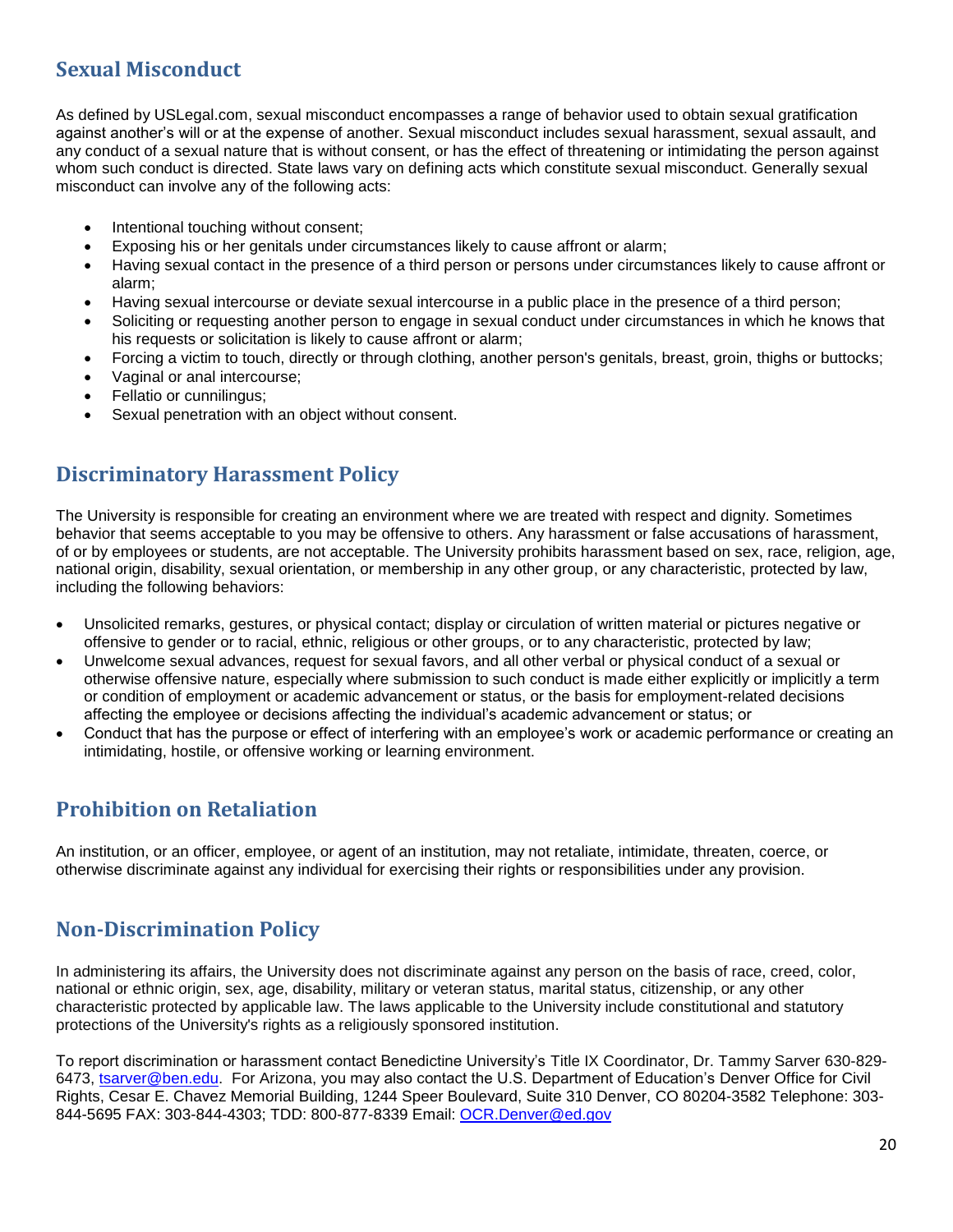# **Hate Crime Policy**

A hate crime is classified by law as a felony offense and is in direct violation of the University's non-discriminatory policies. Therefore, the University, in addition to processing hate crimes in accordance with the law, may simultaneously proceed with internal investigatory and disciplinary processes as defined by the Student Handbook. A person commits (a) hate crime(s) when by reason of the actual or perceived race, color, creed, religion, ancestry, gender, sexual orientation, physical or mental disability or natural origin of another individual or group of individuals, he commits assault, battery, aggravated assault, misdemeanor or criminal damage to property, criminal trespass to property, mob action or disorderly conduct, and/or harassment by telephone.

A person who has been a victim of a hate crime may report the crime to 9-1-1, Campus Safety non-emergency (602) 888- 5516, a residence hall staff member, the Chief Executive Officer of Mesa Operations, or an outside community agency. Those who report a hate crime will be advised of the importance of preserving evidence, which may be necessary to provide proof for prosecution. Hate crimes will be reported to the Chief Executive Officer of Mesa Operations. The University will provide support services for persons who have been victims of hate crimes. Staff will serve in an advocacy role and help refer individuals for appropriate medical, police, and counseling assistance.

#### **Authority and Jurisdiction of Campus Safety**

The Benedictine University Mesa, Department of Campus Safety, consisting of security professionals, with no police powers, maintains a close working relationship with the City of Mesa Police Department. Meetings are held between the leaders of both departments on both a formal and informal basis. The officers of University Campus Safety communicate regularly on incidents that occur in and around the campus area. The University Campus Safety officers work closely with the investigative staff of the City of Mesa Police Department when incidents arise that requires joint investigative efforts, resources, crime related reports and exchanges of information, as deem necessary. There is no written Memorandum of Understanding between the University Campus Safety and City of Mesa Police Department.

The University utilizes a Campus Safety department, which is augmented by area law enforcement agencies, emergency fire and medical services and emergency disaster and recovery organizations. The University Police on the main campus in Lisle, Illinois collect crime reports from local law enforcement agencies for Clery Act statistical reporting for all properties, owned, controlled and/or adjacent to the University.

Campus Safety website provides information on services, registered sex offenders, anonymous reporting, residence hall safety, and Clery Act crime statistics.

Campus Safety staff serve on several University committees that have a direct impact on campus safety, security and violence prevention. Campus Safety officers enforce all state criminal statutes as well as the University's Student Code of Conduct, and provide referrals for reports of off-campus crime.

Campus Safety office is located on the main floor of the Gillette Hall of the Mesa campus. The Department's office hours are Monday - Friday, 6:15 a.m. – 8:30 p.m. and Saturday, 8:00 a.m. – 5:00 p.m. Campus Safety can be contacted at 602- 888-5516. For emergencies, call 9-1-1 Mesa Police Department and Campus Safety 602-888-5516.

#### **Criminal Charges**

Criminal charges filed by the Mesa Police are heard at the Maricopa County Superior Court for Maricopa County, located in Mesa, Arizona. Failure to appear for designated court dates may result in the Court issuing a warrant for Criminal Failure to Appear and/or the revocation of bond.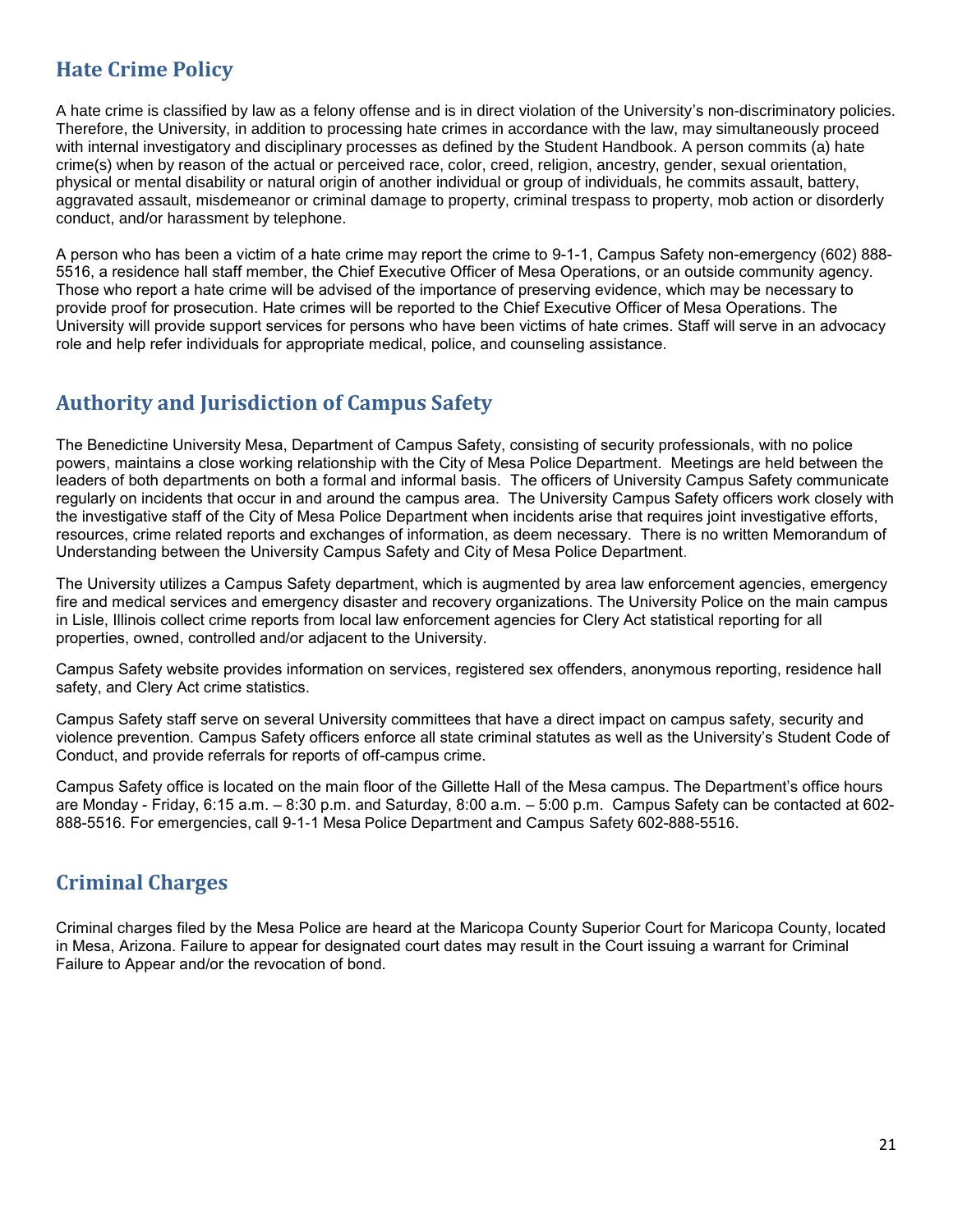# **Code of Conduct**

Violations of an Arizona state statute, Mesa city ordinance, or University policy also may be a violation of the Student Statement of Responsibilities found in the Benedictine University 2021-2022 Student Handbook. <https://www.ben.edu/mesa/campus-community/upload/Mesa-Student-Handbook-2021-22.pdf>. Campus Safety may refer violators to the Chief Executive Officer of Mesa Operations for student disciplinary proceedings, in addition to, or in lieu of, criminal charges. If referred for disciplinary proceedings, the violator must comply with notices to appear to the Chief Executive Officer of Mesa Operations or his designated representative. Failure to comply with notices to appear will result in sanctions and/or the pursuit of criminal charges.

For employees' Code of Conduct, please refer to the Compliance webpage:<http://www.ben.edu/compliance/conduct.cfm>

# **Violation of Law and University Discipline**

Campus Safety seeks to maintain a safe and secure campus environment. Campus Safety in conjunction with the Mesa Police Department has authority to enforce state and local criminal and traffic laws, as well as University policies.

At the discretion of Campus Safety, based on the seriousness of the offense, violations of the law may result in custodial arrest and criminal charges brought against any student, faculty, staff, guest or visitor. The Mesa Police Department also has jurisdiction to make arrests on campus, should the Mesa Police become aware of a criminal offense.

Campus Safety may also issue administrative citations for violations of Arizona law or for violations of the Student Code of Conduct including but not limited to those violations involving the use or possession of drugs and alcohol. The same violations may be brought to the attention of the Chief Executive Officer of Mesa Operations. Faculty and staff conduct violations are brought to the attention of Human Resources, and to the appropriate senior administrator.

#### **Student Life Conduct Process**

Failure to abide by your responsibilities and any University policies and procedures will be resolved through the Student Life Conduct Process. Many times, misconduct can be resolved informally, but situations may require a more formal procedure. The procedure is grounded in the concept of fairness and impartiality, thereby supporting the values of our community by addressing misconduct in a constructive and positive way. If University action is warranted, a student will receive a phone call and/or email to their student email account notifying them that a conversation is required.

As defined in 34 CFR 668.46 (j)(2):

**Proceeding:** The term proceeding is defined as all activities related to a non-criminal resolution of an institutional disciplinary complaint, including, but not limited to, fact-finding investigations, formal or informal meetings, and hearings. Proceeding does not include communications and meetings between officials and victims concerning accommodations or protective measures to be provided to a victim.

**Result:** The term result means any initial, interim, and final decision by any official or entity authorized to resolve disciplinary matters within the institution. The result must include any sanctions imposed by the institution. Notwithstanding section 444 of the General Education Provisions Act [\(20 U.S.C. 1232g\)](https://www.law.cornell.edu/uscode/text/20/1232g), commonly referred to as the Family Educational Rights and Privacy Act (FERPA), the result must also include the rationale for the result and the sanctions.

The following options will be considered by the Office of Student Life:

**Mediation** - Incidents may be resolved through mediation – a voluntary, private and informal process.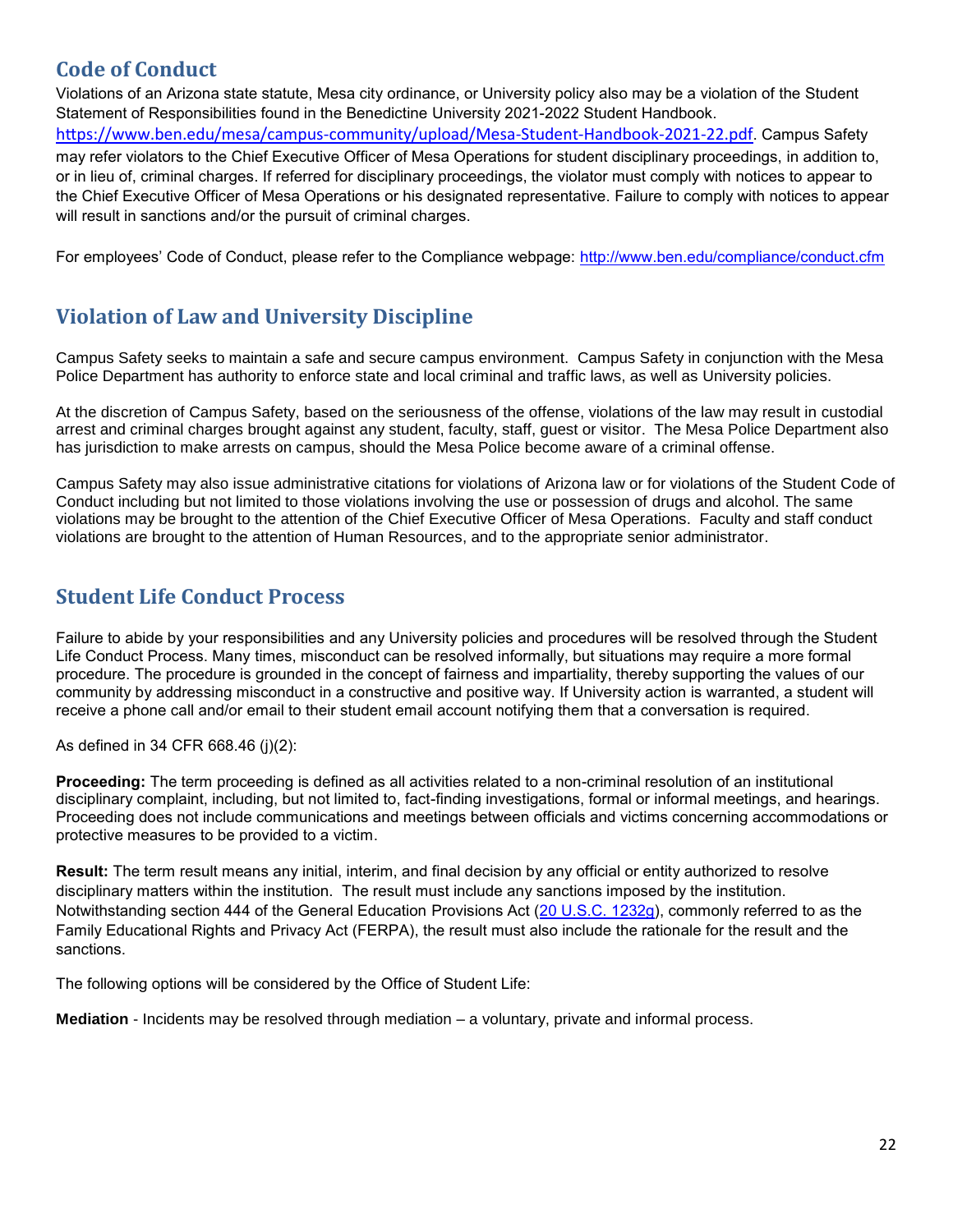**Hearings** - Two kinds of hearings are possible: an administrative hearing (appointed University officials) and panel hearing (representatives of the student body, faculty and administration act as panel hearing members). The purpose of the hearings is to come to an understanding of the misconduct by the student(s), determine responsibility and remedies. Hearings can be used to resolve minor disciplinary matters or more serious matters (not limited to theft, dangerous weapon possession, misuse of fire protection equipment, sexual assault, illicit use of drugs and repetitious misconduct) that may result in a student being suspended or dismissed from the University or residence hall. Hearings may be conducted by a designated hearing officer or board depending on the incident as determined by the Office of Student Life.

**Hearing Process** - Students are expected to obtain further details if they attend a hearing. The hearings will follow appropriate procedures to ensure a fair process, and parties will have the opportunity to present any facts to substantiate the claim, including witnesses.

Hearings will proceed in the absence of a respondent who was given proper notice, who does not request a postponement and who does not attend the hearing. No parent, guardian, legal counsel or person outside of the University community is allowed to appear at the hearing, except if criminal proceedings are occurring simultaneously.

To ensure a fair process, parties may request that community members assist and participate in the investigation and hearing process. Students, faculty or staff who agree to assist and/or attend the hearing with the party but do not speak at the hearing shall provide such assistance. In the event a party is unable to locate someone to act in this capacity, they may request the assistance from the Office of Student Life. The administrator or Hearing Panel will be responsible for assigning a remedy in the event it finds that a violation of the Statement of Responsibilities or University policy has taken place. Consideration of a student's entire disciplinary record at the University will be considered when designing an appropriate sanction.

**Appeal Process** - A student may appeal a decision made by a hearing concerning the finding of a violation or the remedy imposed within five (5) days of notification of a decision. To do so, the student must deliver a written explanation on the grounds upon which the appeal is made to the Office of Student Life. The burden of demonstrating an inequity in the hearing or remedy shall lie with the student. The responsibility of making a final decision will rest with the Office of Student Life.

#### **Sanctions**

The following sanctions may be imposed upon any student found to have violated the standards as defined in the Benedictine University Mesa 2021-2022 Student Handbook. This does not and cannot include all information that may lead to sanctions. Sanctions are defined and imposed as follows:

**A. Warning:** A written statement to the student indicating disapproval of their conduct or violation of regulations, and stipulating that continuation or repetition of such action may be cause for more severe action.

**B. Restitution:** Reimbursement for damage to or mishap of property. Restitution may take the form of monetary compensation or the appropriate service to repair damages and may be combined with another type of sanction.

**C. Monetary Fine:** Financial assessment imposed according to specific sums stipulated in published rules and regulations, or when no sum is so stipulated, according to the merits of the case and established precedents. Students may opt to take the alcohol and drug awareness course (first offense only) to have their fine removed from their account.

**D. Disciplinary Probation:** The student is informed in writing that any subsequent misconduct or violation of institutional regulations during a specified period will be evaluated within the context of their probationary status and may result in suspension or expulsion. The terms of probation apply during the period of probation and may include any of the following:

1. May not become an officer or student representative in any University organization or committee;

2. May not represent the University at any public function, including intercollegiate or co curricular activities; or

3. May not be eligible for scholastic honors or distinctions.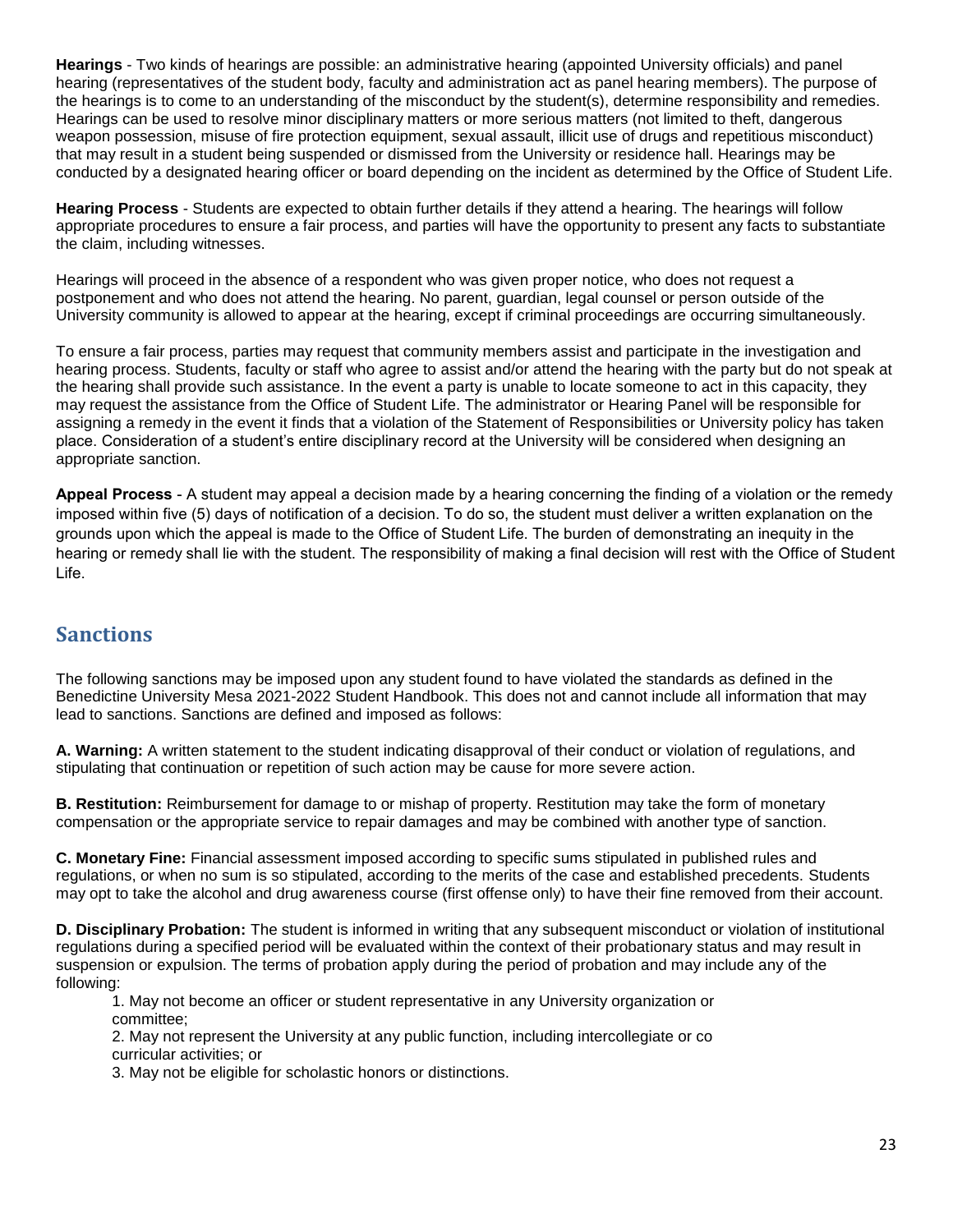**E. Counseling or Psychological Treatment Mandate:** If deemed necessary due to physical or psychological problems, a student can be required to provide a release of information form to verify psychological/substance abuse/evaluation and may have further treatment mandated as a condition of enrollment.

**F. Residency Probation:** The student is informed in writing that their general behavior in the residence hall indicates that they are not able to appropriately adjust to group living, and that any subsequent misconduct or violation of institutional regulations may result in the termination of their residence hall contract. In such cases, room and board charges will not be prorated or refunded.

**G. Community Service:** The student will be assigned a task to complete that will, on many occasions, relate to the inappropriate behavior. A time frame will be set up for the completion of this task and the student will be assigned a supervisor to whom to report.

**H. Behavioral Contract:** A contract between the student and the University that limits student activities and spells out specific consequences for violation of the contract may be issued.

**I. Special Projects:** An assignment relating to the offense may be issued as a possible sanction.

**J. Suspension:** The student is informed in writing they must leave the University community temporarily. Suspension shall be interpreted to include any or all of the following stipulations: the student may not attend classes, contact faculty, reside on campus or visit residence halls, cohort locations, and participate in campus activities or exercise student privileges. Suspension may be specified as follows:

**1. Terms:** suspension may be stipulated for a specified period of time. After the suspension period, the student is automatically eligible for readmission.

**2. Conditional:** suspension may be stipulated for an indefinite period of time premised on the

student's accomplishment of certain specified conditions.

**3. Interim:** The University reserves the right to suspend a student on an interim basis when circumstances and facts indicate the student's continued presence on the campus constitutes an unreasonable danger to institutional property, the student or others. Interim suspension may be interpreted to permit all of the stipulations stated above, or may permit students to continue attending classes while they are suspended from representing the University in extracurricular activities, including intercollegiate athletics.

**K. Expulsion:** The student is informed in writing that they are permanently separated from the University.

# **Non-Sanction Resolutions**

**Interim Intervention**: The University reserves the right to suspend a student on an interim basis when circumstances and facts indicate that the student's continued presence on the campus constitutes an unreasonable danger of harm or injury to institutional property, the student involved or others. Students may also be suspended on an interim basis while undergoing resolution by University or civil authorities.

**Involuntary Withdrawal**: A student may be subject to involuntary withdrawal from the University or from the residence halls if it is determined that the student is suffering from a mental illness and/or engages (or threatens to engage) in behavior which poses a danger of causing physical harm to self or others; engages in behavior which would cause property damage; impedes the lawful activities of others; or disrupts the community.

# **Student Off-Campus Criminal Conduct**

A student attending a University-sponsored function off campus is subject to the same standards of conduct as those expected on campus. Because the University is located within the Mesa downtown community, any University student who has violated criminal laws also may be subject to University judicial proceedings. Violations of local, state or federal laws on campus may also result in the filing of criminal charges.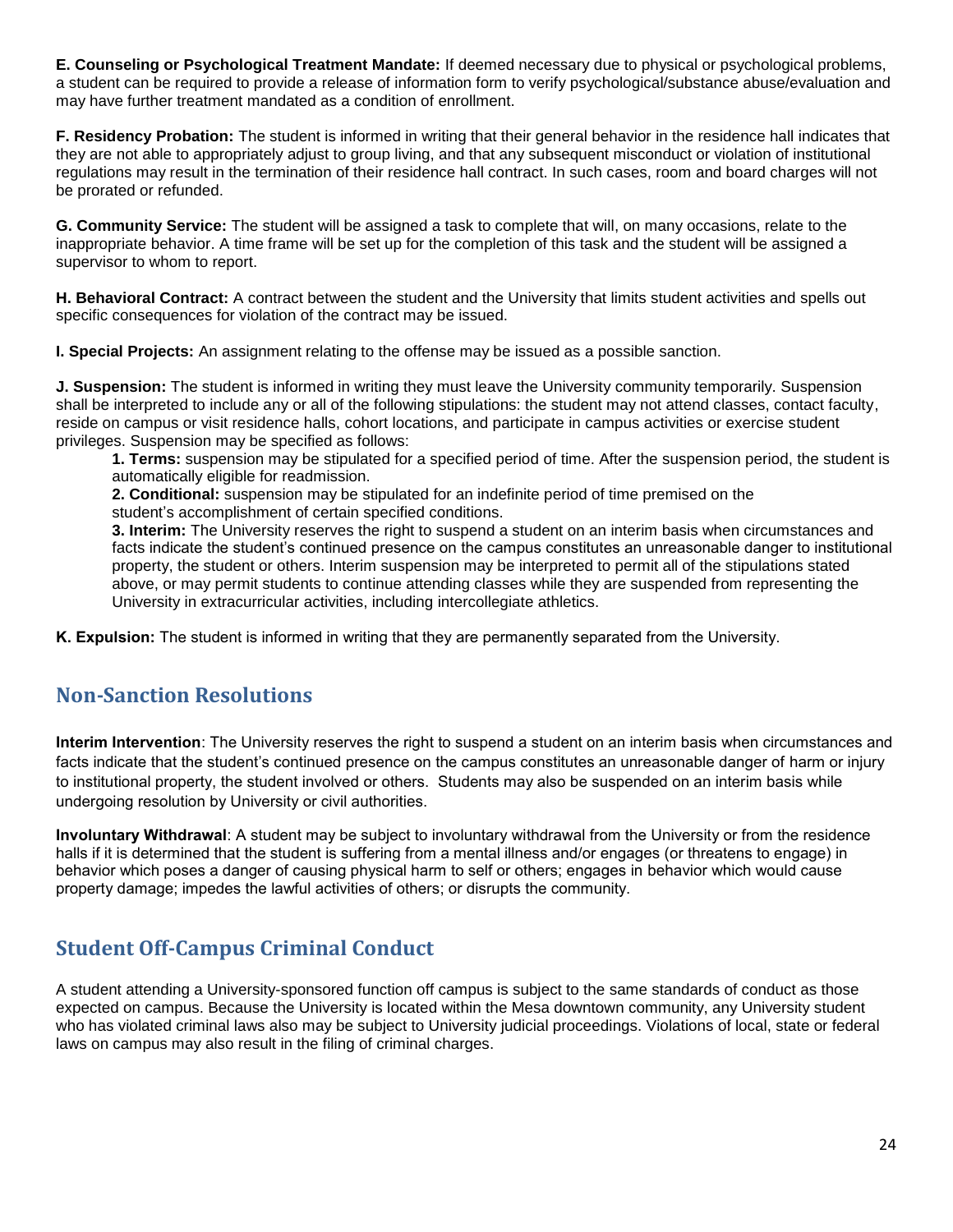# **Preponderance of the Evidence**

This standard of evidence means that a hearing must determine whether a complaint of sex discrimination is "more likely than not" to have occurred or 51% likely to have occurred. This standard applies for all complaints of sex discrimination, including sexual harassment and violence, because Title IX outlines standards for school disciplinary processes – not criminal complaints, which require the highest standard of evidence, "beyond a reasonable doubt."

# **Annual Fire Safety Report**

**Fire Log:**

- A fire log is maintained for public view with the Chief Executive Officer of Mesa Operations, located on the main floor of Gillett Hall (Room 120); or
- A request can be made by calling the Chief Executive Officer of Mesa Operations, at 602-888-5507; or
- A written request can be sent to the Chief Executive Officer of Mesa Operations, Benedictine University Mesa, 225 E. Main Street, Mesa, AZ 85201.

#### **Emergency Preparedness Overview**

Emergency Response and Recovery Team (ERRT) is responsible for numerous campus safety and violence prevention programming, to include the development and maintenance of the Emergency Procedures, the Emergency Operation and Business Continuity Plan, Campus Violence and Prevention Plan, mass emergency communications initiatives, and community training and awareness. The ERRT is charged with developing and updating plans to prepare the University community for the event of an emergency or disaster. Through consistent promotion, educational training, and awareness campaigns, the ERRT hopes to save lives, reduce injuries, minimize property damage, and assure and facilitate the restoration of essential operational and priority services. The keys to an effective Emergency Operations Plan are to communicate in a timely manner when an emergency or disaster is identified, and to train as many community members as feasible in the procedures for emergencies and disasters, and recovery.

The Emergency Procedures is presented in an easy to read single page document. Each box on the document identifies what to do in the event of a Medical Emergency, Fire, Severe Weather; Utility Failure; Hazardous Material Accidents; Suspicious Person, Suspicious Package, Sexual Misconduct and Active Shooter.

The Benedictine Emergency Procedures can be located at: [http://www.ben.edu/emergency-preparedness/upload/Mesa-](http://www.ben.edu/emergency-preparedness/upload/Mesa-Emergency-Procedures-one-page.pdf)[Emergency-Procedures-one-page.pdf](http://www.ben.edu/emergency-preparedness/upload/Mesa-Emergency-Procedures-one-page.pdf)

# **Emergency Warning**

The safety of all faculty, staff, students and visitors to our campus is important to the University. The University has developed a process to notify the campus community in cases of emergency. While it is impossible to predict every significant emergency or dangerous situation that may occur on campus, the following incidents are examples which would warrant an immediate emergency notification after confirmation. These incidents include, but are not limited to: active shooter; fire; structural damage; communicable disease outbreak; and significant flooding.

Any emergencies occurring on or within any of the University's Clery geography (see Geography Definitions) should be reported to Campus Safety by calling (602) 888-5516 or by calling 911 for outside emergency responders.

The emergency notification warning capability is designed to assist the University in immediately notifying the campus community upon confirmation of a significant emergency or dangerous situation occurring on or near the campus that involves an immediate threat to the health or safety of faculty, staff, students or visitors. A threat is imminent when the need for action is instant, overwhelming, and leaves no moment for deliberation.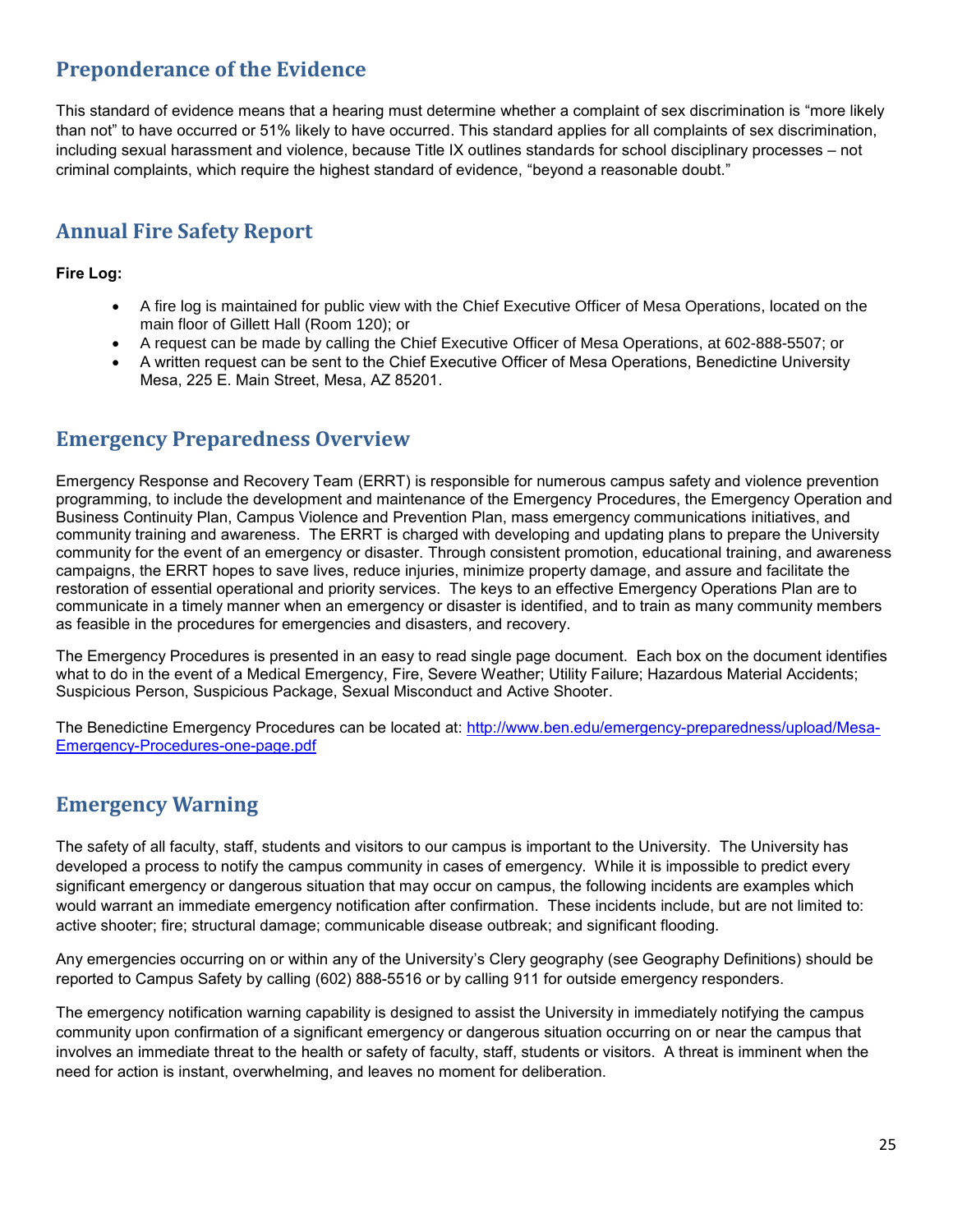The University will, without delay, and taking into account the safety of the community, determine the content of the notification and initiate the notification system to the appropriate segment or segments of the campus community, unless issuing a notification will, in the professional judgement of responsible authorities, compromise efforts to assist a victim or to contain, respond to, or otherwise mitigate the emergency.

Immediate notification to the campus can be accomplished through a variety of communications methods. Notification will be made by using some or all of the following multi-modal notification methods depending on the type of emergency:

- Fire alarms in the building are automatically activated in the event of a fire or can be manually activated by a pull station.
- BenAlert emergency notification system. These are a series of pre-scripted messages that provide instruction on what to do during a particular emergency and were developed by the Marketing and Communication department.
- Benedictine University at Mesa website notice<http://www.ben.edu/mesa/emergency/index.cfm> with emergency details posted.
- Benedictine University at Mesa main line at 602-888-5500 with emergency details recorded.
- Broadcast e-mail with the "Importance: High" option (message will appear with a red exclamation point in each user's inbox) and emergency details to #All Mesa Campus Adjunct Faculty; #All Mesa Campus Faculty; #All Mesa Campus Staff; #All Mesa Campus Student.
- The Mesa branch campus notification process. Each University office is responsible for creating and maintaining a notification process to ensure effective communication of emergency details.
- Campus closed circuit TV monitors.
- The Office of Student Life or his designee will post updates to Facebook and Twitter.
- Maricopa County Community Emergency Notification System (CENS) may provide telephone notification. For more information on how this system works, visit [https://www.maricopa.gov/1755/Community-Emergency-](https://www.maricopa.gov/1755/Community-Emergency-Notification-System-)[Notification-System-](https://www.maricopa.gov/1755/Community-Emergency-Notification-System-)
- The Office of Student Life or designee will update the [www.Cancellations.com](http://www.cancellations.com/) website.

These may be updated hourly or daily as needed as details develop. Details may include general information; warnings or notices to have awareness of particular items; the status of classes, activities, and/or the campus or specific buildings; and for health-related incidents, information about relevant signs and symptoms of a health condition, protection and prevention measures, suspected or confirmed cases, isolation or quarantine, areas, and other pertinent items.

When on-duty officers become aware of a situation that may warrant the issuing of an immediate notification, the on-duty officer confirms (through response, investigation, or collaboration with first responders) that there is a significant emergency and then immediately contacts the Chief Executive Office for Mesa, who quickly evaluates the situation to determine if an alert is warranted, develops the contact of the notification message, and then identifies the appropriate segment or segments of the campus community who will receive the notification. In some cases when there is no imminent threat, a conference call with the Emergency Response and Recovery Team (ERRT) to discuss issuing the emergency notification. An example of getting ERRT together would be a flood warning where the campus may need to closed or have a delayed opening.

Campus Security has the ability and authority to issue an alert without delay and without further consultation for an active shooter incident. Pre-scripted messages have been developed to aid in rapid communication which can be sent via BenAlert when immediate danger or threat to the campus community exists and the need to advise the campus community members to act.

Follow-up communications will be provided when a threat is neutralized or effectively removed. Additionally, updates regarding a prolonged and ongoing emergency situation such as a health emergency (communicable disease outbreak) can be provided by creating a banner at the top of the University's webpage that would contain specific status update information along with links to federal, state and local health departments or other relevant entities.

If there is an immediate threat to the health or safety of faculty, staff, students or visitors occurring on campus, the University must follow its emergency notification procedures. The University that follows its emergency notification procedures is not required to issue a timely warning based on the same circumstances; however, the University must provide adequate follow-up information to the community as needed.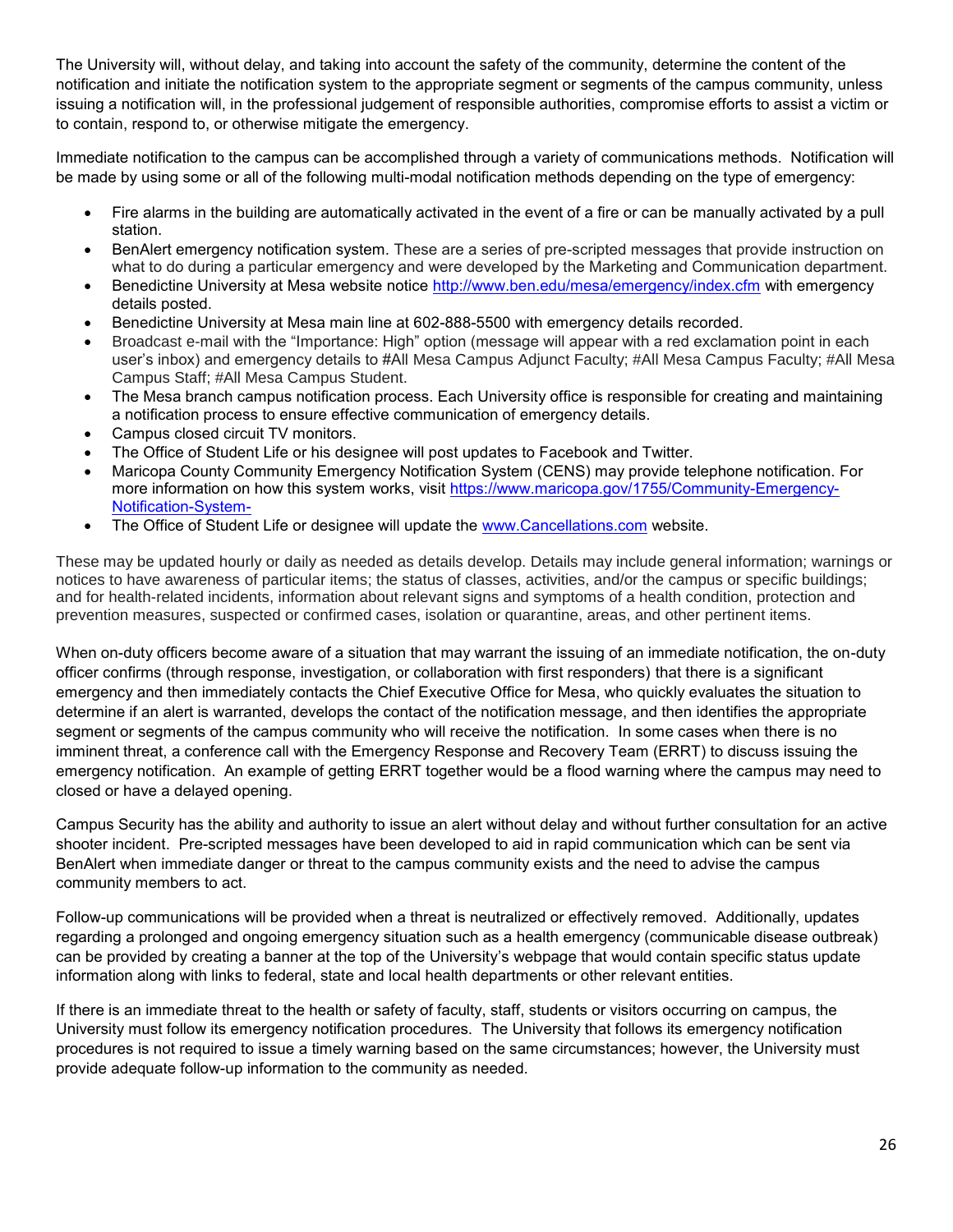The BenAlert system will be tested at least each academic semester to ensure that all systems are working properly and that all have a working knowledge of the system. These tests will also be educational moments for the campus community to remind them that this system does exist, and that it is a working and functioning system that they can rely upon. In conjunction with at least one of the annual test notifications, information is shared with the campus community on what to expect when the notification is sent.

Faculty, staff and students are automatically enrolled in the BenAlert system (opt-out) when they are hired or are enrolled for classes. The BenAlert system will send out a call, text and email to all available data in the University's PeopleSoft system. Faculty, staff, and students can go into PeopleSoft via MyBenU to update their phone numbers and email addresses.

# **Timely Warning Notice**

A Timely Warning Notice (TWN) is sent when a crime that poses a serious or continuing threat to members of the University community occurs within the Benedictine University Mesa Clery Geography (on campus, in the residence halls, public property near campus, non-campus property) and is reported to the University Police or other local law enforcement agencies. The University will immediately consider the safety of the community, determine the content of the notification and initiate the notification system. The TWN is sent primarily by blast email to all students and employees on campus. TWNs can also be sent/communicated via BenAlert and a variety of other notification methods, as outlines in the Emergency Warning section of this report. The Chief of Police distributes TWNs to the University community.

In general, University Police will issue TWN in the following circumstances:

- 1. It is a Clery-reportable crime or University Police determines that a TWN is otherwise appropriate;
- 2. The crime was reported to University Police either directly or through local law enforcement; and
- 3. There is a serious or continuing threat to the University community.

Decisions about whether to issue a TWN, the information to include, and the form in which it will be issued, will be made on a case-by-case basis by University Police, in light of the relevant circumstances. In addition to issuing TWNs for campus crimes, University Police will provide prevention strategies to inform the campus community of actions to take, to ensure a safe environment.

Below is a table identifying the difference between an Emergency Notification and a Timely Warning Notice and when it is necessary to send out messages.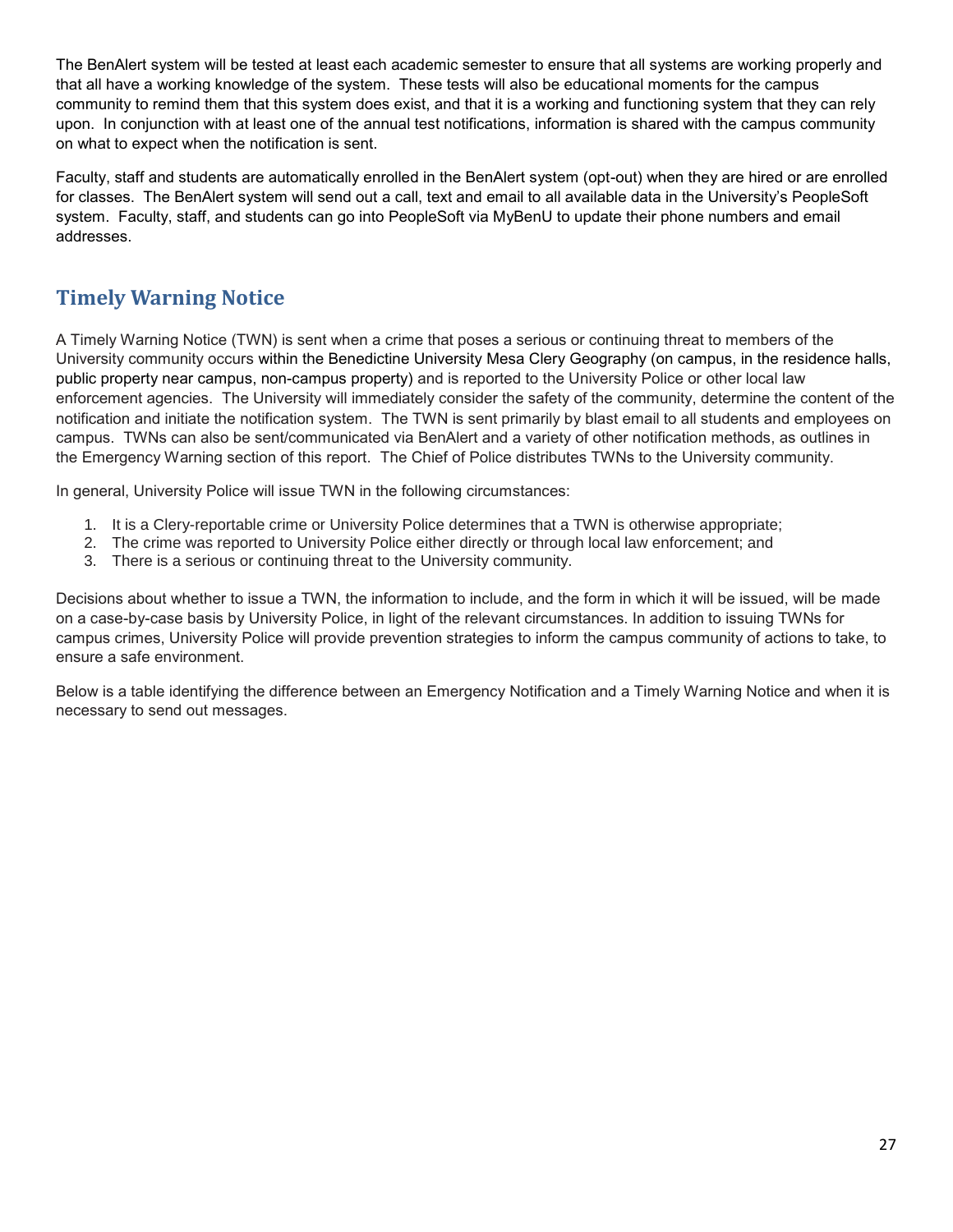|                       | <b>Timely Warning Notice</b><br>(TWN)                                    | <b>Emergency Notification</b><br>(EN)                                                                           |
|-----------------------|--------------------------------------------------------------------------|-----------------------------------------------------------------------------------------------------------------|
| <b>Legal Standard</b> | Potential ongoing or<br>serious threat                                   | Immediate threat to<br>health and safety                                                                        |
| <b>Circumstances</b>  | Clery-reportable crimes that<br>have been reported<br>(occurred in past) | Clery-reportable crimes as well<br>as other types of emergencies<br>(happening right now or<br>about to happen) |
| <b>Audience</b>       | Community-wide                                                           | Can send to a segment of the<br>community, if appropriate                                                       |
| <b>When Issued</b>    | As soon as pertinent<br>information is available                         | Upon confirmation of<br>emergency<br>(when possible)                                                            |
| <b>Follow-up</b>      | <b>Not Required</b>                                                      | Required                                                                                                        |

#### **Public Safety Notices**

A Public Safety Notice (PSN) may be sent to the University community for general crime prevention purposes, to inform the community of crimes and/or incidents that are not generally time sensitive or considered to be a continuing threat, but important to be aware of, and/or to inform the University of incidents occurring on, around, or even off campus that do not meet the requirements or specifications for distribution of a TWN, as outlined above.

A PSN may be sent via blast email to all students and employees on campus. A PSN is written and distributed to the University community by Campus Safety or designee, and the message is reviewed and approved by the Chief Executive Officer of Mesa Operations and/or the Chief Compliance Officer and Legal Counsel.

Updates to the University community about any particular case resulting in a PSN, when deemed necessary, may be distributed vial blast email, or posted on the University's website.

# **Access to and Security of Campus Facilities**

#### **Academic and Administrative Buildings:**

The Mesa campus is open to the public when academic classes are in session. After hours, buildings are secured and only persons with authorized access permission can enter or remain in the buildings. During holiday breaks all buildings are locked and if a staff member needs access to a building to get to their office they are instructed to pre-arrange a time with the Facilities Manager who will allow entry into the building.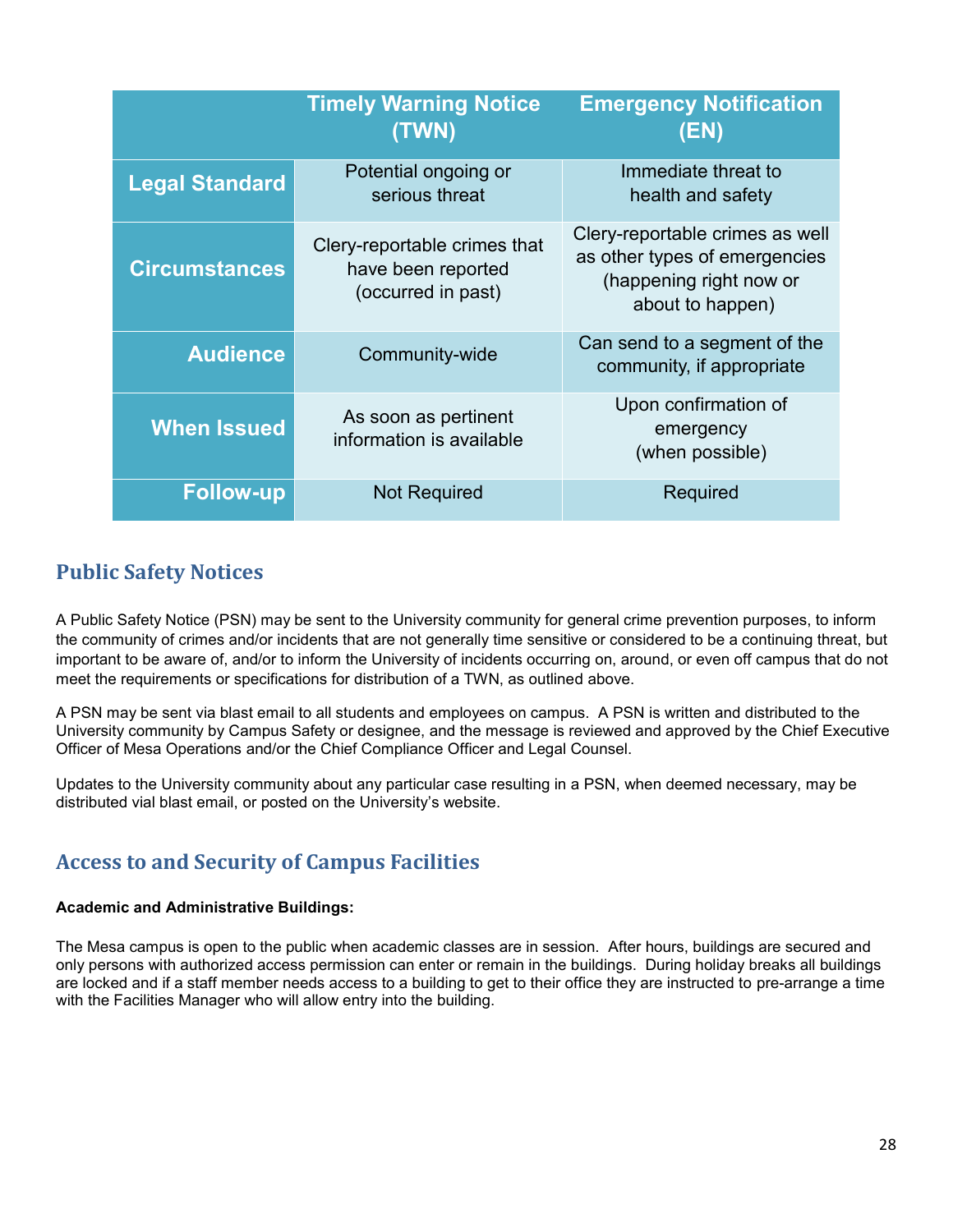#### **Residence Hall:**

Access to Alhambra is restricted to residents, their approved guests, and other approved members of the University community. Residents gain entry by swiping their student ID card at the card access readers and provide a safe and secure lodging environment with visitation restrictions. Visitors must be chaperoned at all times by a resident student while in the residence hall. Security measures shall include, but are not limited to; access control measures, and security cameras in the hallways. The campus is well-lit and inspected daily by the Facilities Manager to ensure buildings and grounds are safely maintained.

#### **Maintenance of Campus Facilities**

The Mesa campus facilities are maintained in a manner that minimizes hazardous conditions. Campus Safety regularly patrols campus and reports malfunctioned lights and other unsafe physical condition to the Facilities Manager for correction. Campus community members can additionally report hazards directly to the Facilities Manager.

The campus' overall safety and security is supplemented by a variety of technological systems including:

- a campus-wide master key system for all lockable doors;
- exterior building and parking lot lighting;
- a CCTV system in various campus buildings;
- residence hall card access control;
- fire alarm system;
- intrusion detection:
- radio communications between Campus Safety, Residence Life, Athletics and Facilities Management;
- written building access and room opening protocol; and
- photo ID cards for faculty, staff, students, contractors and visitors.

All systems are controlled and audited by the Facilities Manager and Campus Safety.

A map of the campus is available on the University's website at:<http://www.ben.edu/mesa/about/location.cfm>

# **Unlawful Entry and Trespassing**

Persons making or attempting to make unauthorized entry into property owned or controlled by the University or University events are subject to arrest. "No trespassing – official business only" signs are posted at all entrances to the campus and the University Police and/or Residence Life staff may issue "no trespass" notices verbally or in writing, delivered in-person or via postal mail. The following conduct is prohibited:

- Unauthorized possession or use of campus keys, access cards or identification cards.
- Violation of published University regulations including those relating to entry and use of University facilities, and any other regulations, which may from time to time be enacted.
- Violation of rules applicable to residence halls.
- Violation of local, state, or federal laws pertaining to unlawful entry and trespassing.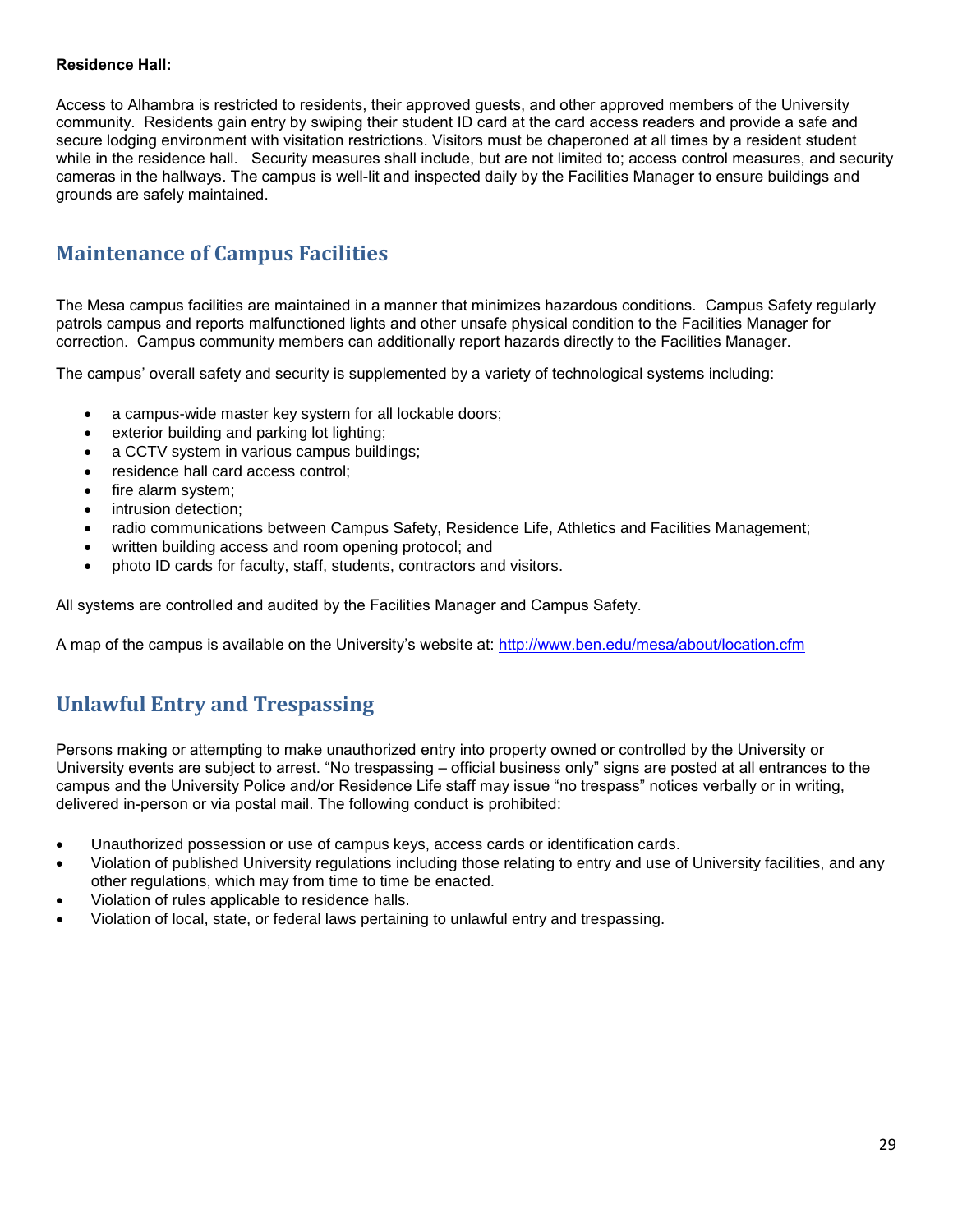# **Rules and Policies Regarding Possession, Use, and Sale of Alcohol**

The University seeks to encourage and sustain an academic environment that respects individual freedom and promotes the health, safety and welfare of all members of its community. In keeping with these objectives, the University has established the following policy governing the possession, sale and consumption of alcohol beverages by members of the University community, which conform to the laws of the State of Arizona. The University's alcohol policy and programs are intended to encourage its members to make responsible decisions about the use of alcoholic beverages, and promote safe, legal and healthy patterns of social interaction.The University prohibits the following on property owned or controlled by the University or as part of any on-campus or off-campus University activity.

- Possession and/or consumption of alcoholic beverages by persons less than 21 years of age;
- Selling, distributing or otherwise providing alcoholic beverages to and/or by anyone less than 21 years of age;
- Driving under the influence of alcohol;
- Consumption of alcoholic beverages by persons 21 years of age or older in any public area or outside of designated areas at authorized University events;
- Public intoxication of any person, regardless of age;
- Possession of containers that previously contained alcoholic beverages; and
- Possession of common source containers, of alcohol, whether full or empty, such as kegs, beer balls, or boxed wine.

Alcohol education programs are conducted routinely at the University. Students having trouble with alcohol or drug use are encouraged to talk with a staff member in the Office of Student Life, or other members of the University staff. External resources are also available.

Click the full version of the Alcohol and Drug Policy: [http://www.ben.edu/about/upload/Benedictine-University-Alcohol-and-](http://www.ben.edu/about/upload/Benedictine-University-Alcohol-and-Drug-Policy.pdf)[Drug-Policy.pdf](http://www.ben.edu/about/upload/Benedictine-University-Alcohol-and-Drug-Policy.pdf)

#### **Drug and Alcohol Abuse Prevention Program**

It is the policy of Benedictine University Mesa that the unlawful manufacture, distribution, dispensing, possession, or use of illicit drugs and alcohol is prohibited by students and employees on University property, as part of its activities or in facilities controlled by the University. The University has a vital interest in maintaining a safe and healthy learning environment for the benefit of all students, employees and guests. This information is in accordance with the Drug-Free Workplace Act of 1988 and the Drug-Free Schools and Communities Act Amendments of 1989 and at a minimum is required to be distributed annually in writing to each employee and student. On a semiannual basis, an e-mail notification is sent by the Emergency Preparedness Manager with website links to the Annual Security and Annual Fire Safety Reports, the Alcohol and Drug Policy and the Drug and Alcohol Abuse Prevention Program. The University provides information for students and employees regarding illicit drug and alcohol abuse, including standards of conduct, health risks, state and federal penalties, and available drug or alcohol counseling and rehabilitation services. This information can be found at:

[http://www.ben.edu/about/upload/Drug-and-Alcohol-Abuse-Prevention-Program.pdf.](http://www.ben.edu/about/upload/Drug-and-Alcohol-Abuse-Prevention-Program.pdf) Printed copies of this information are available for public view with the Chief Executive Officer of Mesa Operations, located at 225 E. Main Street, Mesa, AZ 85201 on the main floor of Gillett Hall (Room 120).

# **Illegal Drugs and Drug Paraphernalia**

The University prohibits the unlawful manufacture, distribution, dispensation, sale, possession or use of any illicit drug by any of its students, employees in its workplace, on its premises, or as any part of its activities. Illicit Drugs are defined as drugs that are illegal to use, possess or produce; and the unlawful possession, use and sharing of prescription drugs; as defined in Benedictine University's Drug and Alcohol Policy. Anyone violating the law may be turned over to civil authorities for prosecution and will be subject to all of the University's disciplinary procedures.

Criminal penalties include fines, imprisonment and, in certain cases, the seizure and forfeiture of the violator's property. In addition, federal and other forms of financial aid may be forfeited.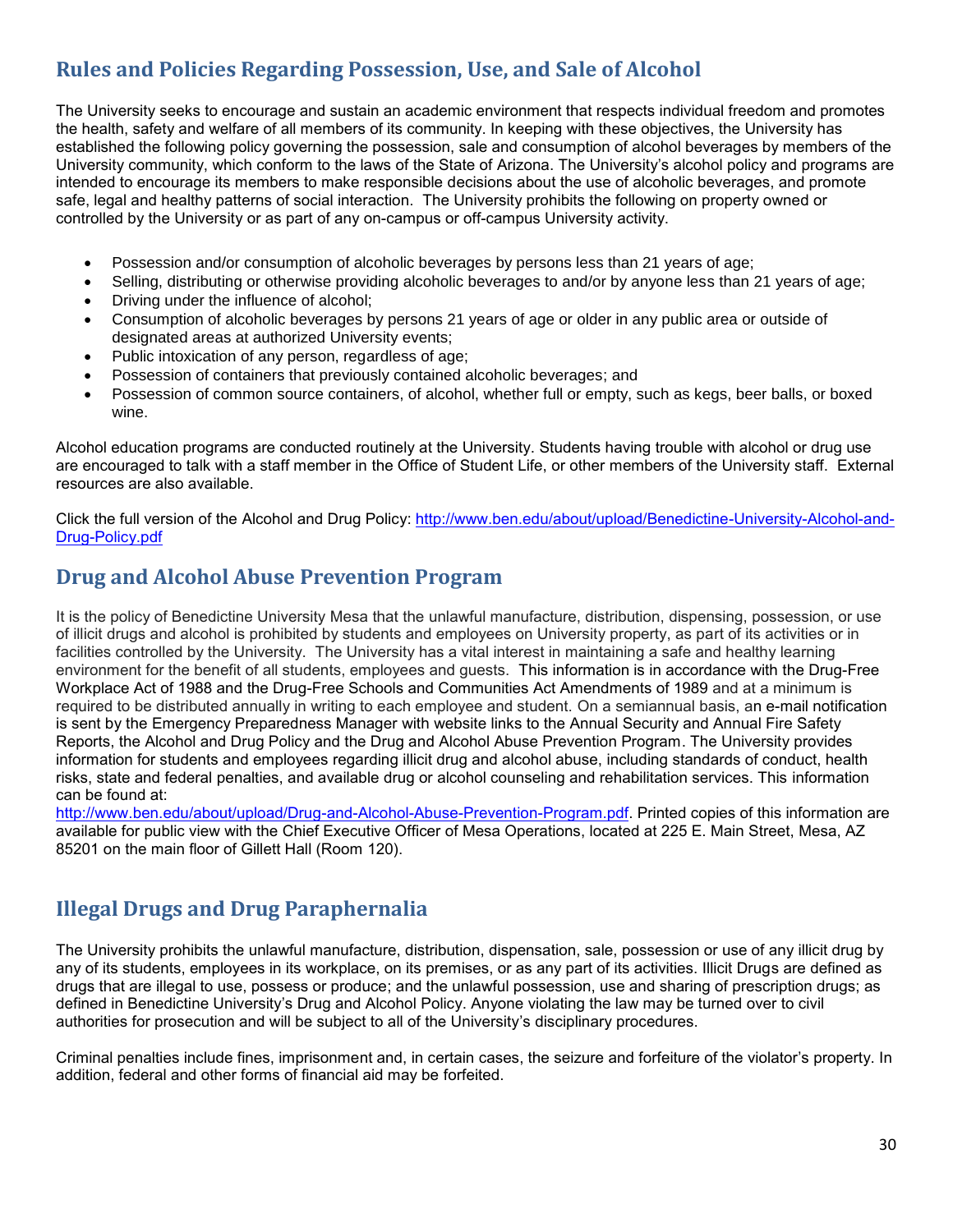Arizona law regarding cannabis changed on November, 2020. Benedictine University policy continues to prohibit students, employees and members of the general public from possessing, using or distributing marijuana in any form [\(by inhalation,](https://www.leafly.com/news/cannabis-101/the-complete-list-of-cannabis-delivery-methods)  [topically, or orally\)](https://www.leafly.com/news/cannabis-101/the-complete-list-of-cannabis-delivery-methods) on any of the University's campuses or facilities and during any University activities (on or off campus).

As a recipient of federal funding, such as financial aid and federal grants and contracts for research, the University is required to continue to prohibit the use, possession and distribution of all federally controlled substances – including marijuana. Consequently, such activity remains prohibited by University policy.

At the federal level, the Controlled Substances Act states that the growing and use of marijuana is a crime and federal enforcement agencies can prosecute users and growers of marijuana, regardless of state law. In addition to being a federal offense, the use of medical marijuana in the workplace and on campus is restricted by additional federal laws, such as the federal Drug Free Schools and Communities Act and the Drug-Free Workplace Act. Even in the absence of federal law, the possession, use and distribution of these substances would be inconsistent with Benedictine University's dedication to assuring the safety, security and well-being of everyone in the University community.

<http://www.ben.edu/about/upload/Benedictine-University-Alcohol-and-Drug-Policy.pdf>

Additional information is located in the Benedictine University Mesa 2021-2022 Student Handbook at: <https://www.ben.edu/mesa/campus-community/upload/Mesa-Student-Handbook-2021-22.pdf>

#### **Dangerous Weapons**

Benedictine University prohibits the possession or storage of a dangerous instrument or deadly weapon. Individuals found in possession of such will be subject to disciplinary action, including dismissal from the University and possible criminal prosecution.

Dangerous Instrument means anything that under the circumstances in which it is used, attempted to be used or threatened to be used is readily capable of causing death or serious physical injury.

Deadly Weapon means anything designed for lethal use, including a firearm.

Ammunition is defined as any material capable of being projected by a dangerous weapon and makes the dangerous weapon operational.

Dangerous instruments include but are not limited to:

- Guns and firearms, whether loaded or unloaded;
- Any carbon dioxide (CO2) or spring-propelled guns;
- Pellet, flare, tranquilizer, air, stun, spear, paintball, and dart guns;
- Hand instruments designed to cut or stab another by being thrown, including but not limited to: knives and epees (fencing swords), stilettos, bowie knives, switchblades, machetes and daggers;
- Striking instruments including clubs, truncheons, baseball bats, blackjacks, metal knuckles and sap gloves;
- Martial arts weapons including nunchakus, tonfas, staffs and throwing stars;
- Bow and arrow combinations;
- Slingshots;
- Destructive devices including hand grenades, explosives, incendiary and poison gas bombs, mines, rockets, missiles or similar devices and includes the unassembled components from which such a device can be made; or
- Any improvised item.

This policy does not apply to the possession and/or use of disabling chemical sprays when used for self-defense. These include such items as mace and pepper spray. (Training in the use of defensive sprays is strongly encouraged. Vendors should be able to provide this training as well as Safety Data Sheets.)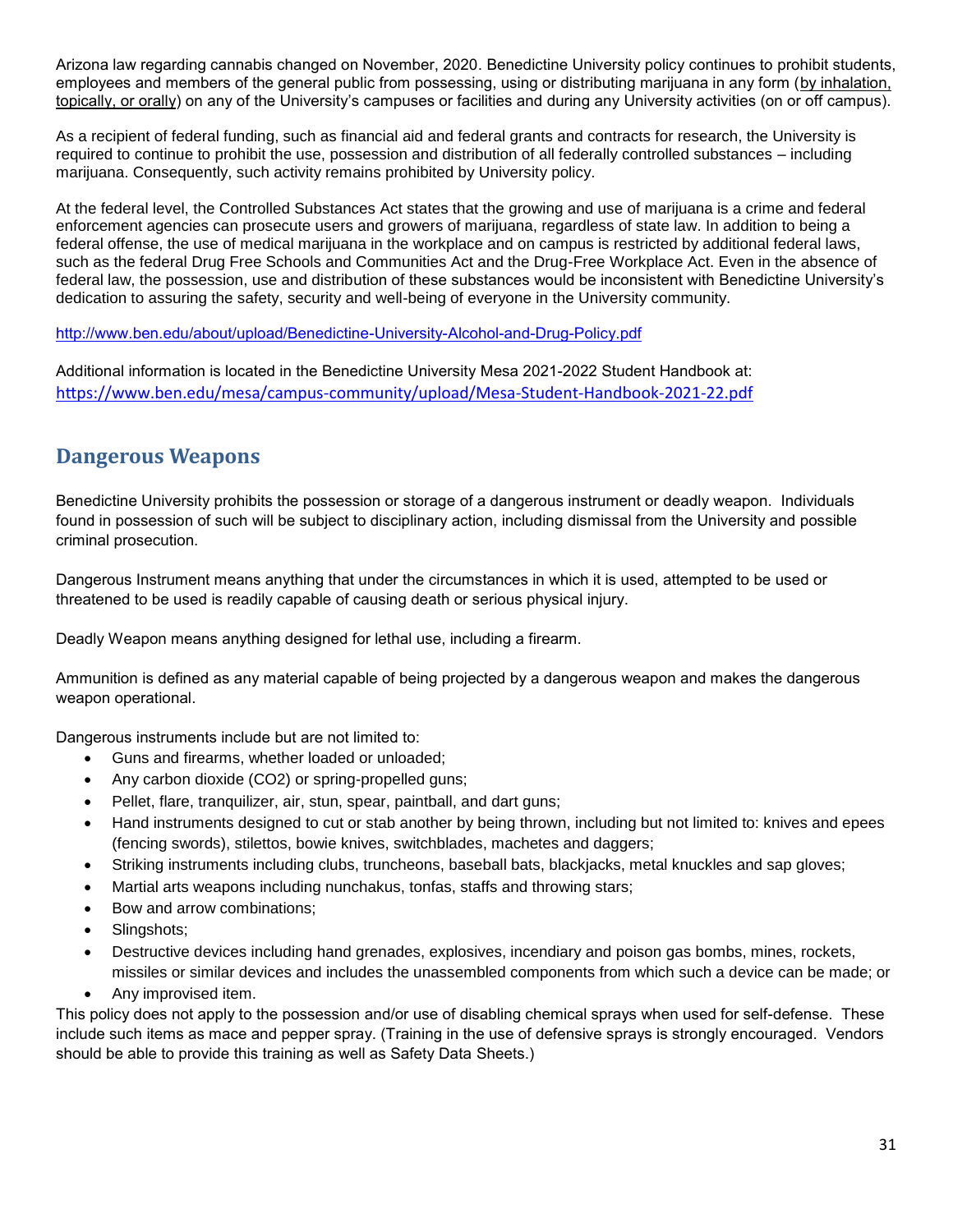#### **Exceptions**

The University recognizes that there may be activities related to education or research that may appear to be in violation of the policy (e.g., physical fitness activities and theatrical productions). In these cases, the department or organization coordinating the activity is then responsible for obtaining written approval (annually) from the Campus Safety in advance before following through with the activity.

Any non-resident invited to campus with an instructional purpose must obtain permission for weapon possession in writing from the University's chief of police while on camps.

#### **Violations**

Any person found in possession of dangerous weapons on campus in violation of this policy will be required to remove the weapon and/or themselves from University property. Any University student shall be subject to further disciplinary active in accordance with the University's disciplinary policies and procedures.

Any possession of a dangerous weapon in direct violation of federal, state or local laws will be referred to University Police (or any other appropriate law enforcement authority) and may result in legal sanctions.

Call Campus Safety for any violation or suspected violations of this policy at 602-888-5516.

#### **Registered Sex Offender Information**

A link to the Arizona Sex Offender Registry can be found on the Campus Safety page of the University web site at: [http://www.ben.edu/mesa/campus-community/public-safety.cfm.](http://www.ben.edu/mesa/campus-community/public-safety.cfm) This information can also be located through the Arizona Department of Public Safety web site at [https://www.azdps.gov/services/public/offender.](https://www.azdps.gov/services/public/offender) All registered sex offenders must register themselves with Campus Safety if they intend on becoming a student. Campus Safety frequently search the Arizona State Police web site for registered sex offenders living off campus, in the general vicinity of the University and as a matter of preemptive intelligence gathering.

# **Missing Student Notification Policy**

This policy contains the official notification procedures for the University concerning missing students who reside in oncampus housing, in accordance with the requirements of the Jeanne Clery Disclosure of Campus Security Policy and Campus Crime Statistics Act (20 USC § 1092 (f)) (or the "Clery Act", which previously was known as the Crime Awareness and Campus Security Act of 1990). The purpose of this policy is to promote the safety and welfare of students who reside in on-campus housing. This policy is mandatory and must be adhered to by all University faculty, staff, and students.

- 1. In the event that a member of the University community has reason to believe that a student who resides in oncampus housing is missing, he or she shall **immediately** call 9-1-1 or notify the Campus Safety at **602-888-5516.** Campus Safety will collaborate with the Mesa Police Department to generate a missing person report and initiate an investigation. In addition, Campus Safety will report the missing person to appropriate Student Life staff on campus.
- 2. Any missing student report must be referred immediately to Campus Safety and to the local law enforcement agency that has jurisdiction in the area. The local law enforcement agency for Benedictine University Mesa is the Mesa Police Department. The Mesa Police Department is located at 130 N. Robson, Mesa, Arizona 85201 and can be reached at 480-644-2211.
- 3. In addition to registering emergency contacts, students residing in on-campus housing have the option to identify confidentially an individual to be contacted by the University in the event the student is determined to be missing for more than 24 hours. Students who wish to identify a confidential contact can do so by completing [the Missing Student](https://benu.formstack.com/forms/missing_student_contact_information)  [Contact Information](https://benu.formstack.com/forms/missing_student_contact_information) form found on the Residence Life webpage under the Resources section.
- 4. The contact information will be confidential, accessible only by authorized Student Life staff and Campus Safety, and may not be disclosed outside a missing person investigation.
- 5. If the missing student is under the age of 18 and is not an emancipated individual, staff will notify the student's parent or legal guardian **immediately** after Campus Safety determine that the student has been missing for more than 24 hours.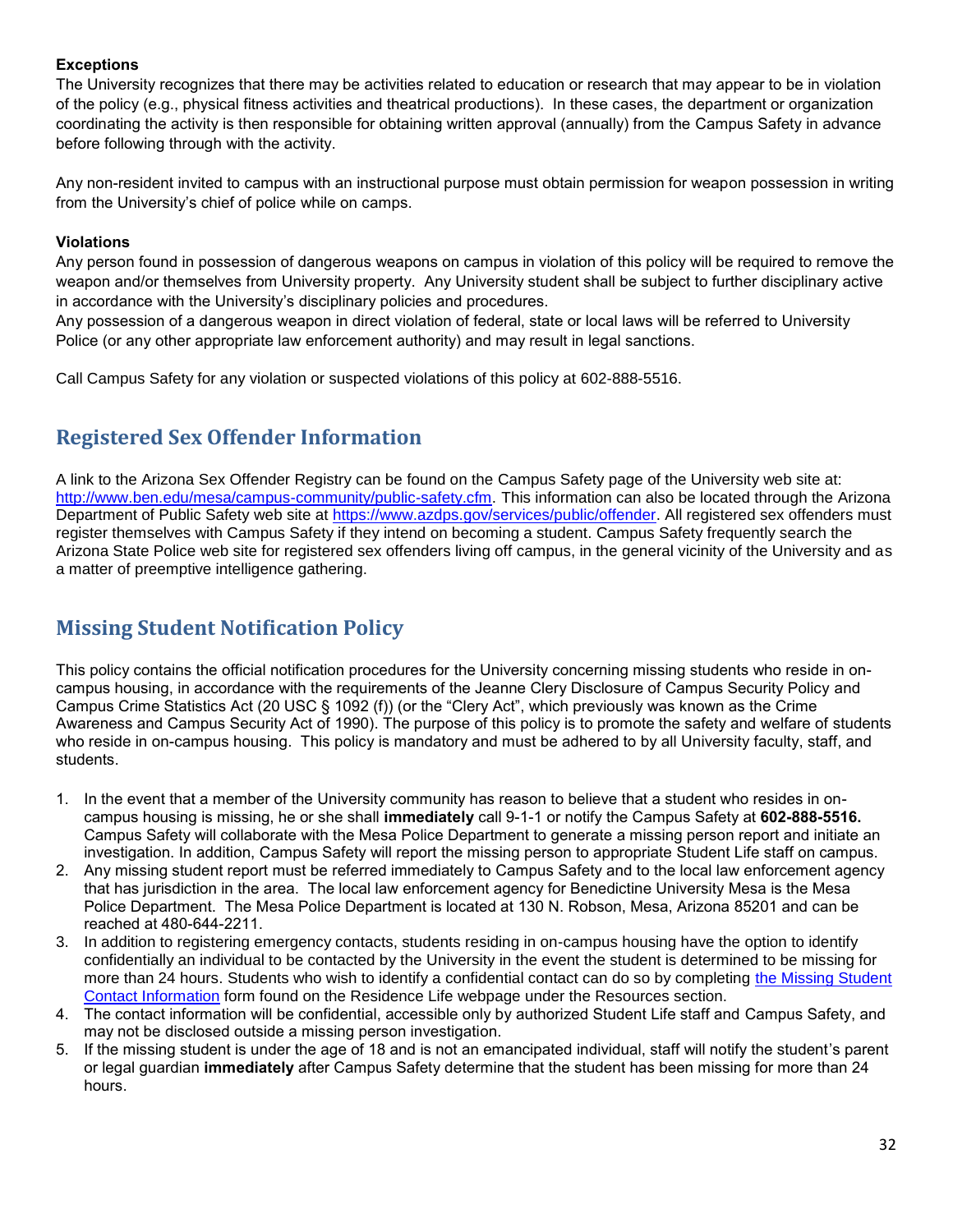- 6. After investigating the missing person report, should Campus Safety determine that the student is missing and has been missing for more than 24 hours (regardless of whether the student has identified a contact person, is above the age of 18, or is an emancipated minor). Campus Safety or a representative from Student Life will notify the Mesa Police Department. In addition, the student's emergency contact will be notified no later than 24 hours after the student is determined to be missing, unless the Mesa Police Department was the entity that made the determination that the student was missing.
- 7. If a student has been determined missing for more than 24 hours, in addition to the above notifications, specific procedures to follow include:
	- 1. If the student has designated a confidential contact, notifying that person within 24 hours that the student is determined to be missing.
	- 2. If the student is under 18 years of age and is not emancipated, notifying the student's custodial parent or guardian and any other designated contact person within 24 hours that the student is determined to be missing.
- 8. Regardless of whether the student has identified a contact person, is above the age of 18, or is an emancipated minor, informing the Mesa Police Department within 24 hours that the student is determined to be missing.

#### **Crime Prevention, Fire Safety, and Safety Awareness Programming**

The University offers many programs designed to inform students and employees about campus security procedures and practices and the prevention of crimes. A common theme of all awareness and crime prevention programs is to encourage students and employees to be responsible for their own safety and for the safety of others on campus. Various campus organizations and departments throughout the year sponsor crime prevention programs on personal safety and security. These programs include general crime prevention and security awareness programs, such as safety education programs and discussions about topics such as alcohol abuse, sexual assault awareness and prevention, relationship violence awareness and prevention, bystander intervention, fire safety emergency response and evacuation procedures, and theft prevention. Residence Life staff hold programs in residence halls to explain campus security and safety, campus policies, and expectations related to student conduct, behavior, fire safety measures, and procedures. During new student orientation, crime prevention and security awareness procedures are discussed. New employee orientation includes the distribution of crime prevention and fire safety materials to all new employees during scheduled orientation sessions throughout the year. Crime Prevention and security awareness presentations are conducted when requested by various groups, including students and employees of the University.

Several crime preventions, fire safety, and safety awareness events occur each year. In the fall semester, fire evacuation drills are conducted in each academic, administrative and resident hall building. These are live drills where students, faculty, staff and visitors all evacuate the buildings tested to assemble and get further instruction from the Campus Safety. In the spring semester, shelter in place drills are conducted. Emergency team members walk through each building checking to see if all students, faculty and staff are practicing the proper procedures, which are emailed prior to the drill. Any students, faculty, staff or visitors in open areas during the drill are gathered and get an explanation of what to expect and what they should do to protect themselves.

Additional safety awareness and crime prevention training/programming occurs throughout the year during October, January and April specifically for Domestic Violence Awareness month (October), Stalking Awareness Month (January) and Sexual Assault Awareness Month (April).

# **Collection of Crime Statistics/Crime Log**

The Chief of the Benedictine University Police or designee is responsible for the gathering of crime statistics annually from the Lisle and Mesa campuses. In addition, the Chief or designee is responsible for contacting the area municipalities where off-site class instruction takes place to retrieve any crime information, which would be part of our Annual Security Report.

Campus Safety, in accordance with the Clery Act, maintains a daily Crime Log, and prepares and distributes statistics annually on all reported occurrences. The Clery Act requires the annual publication of crime statistics for the previous three calendar years.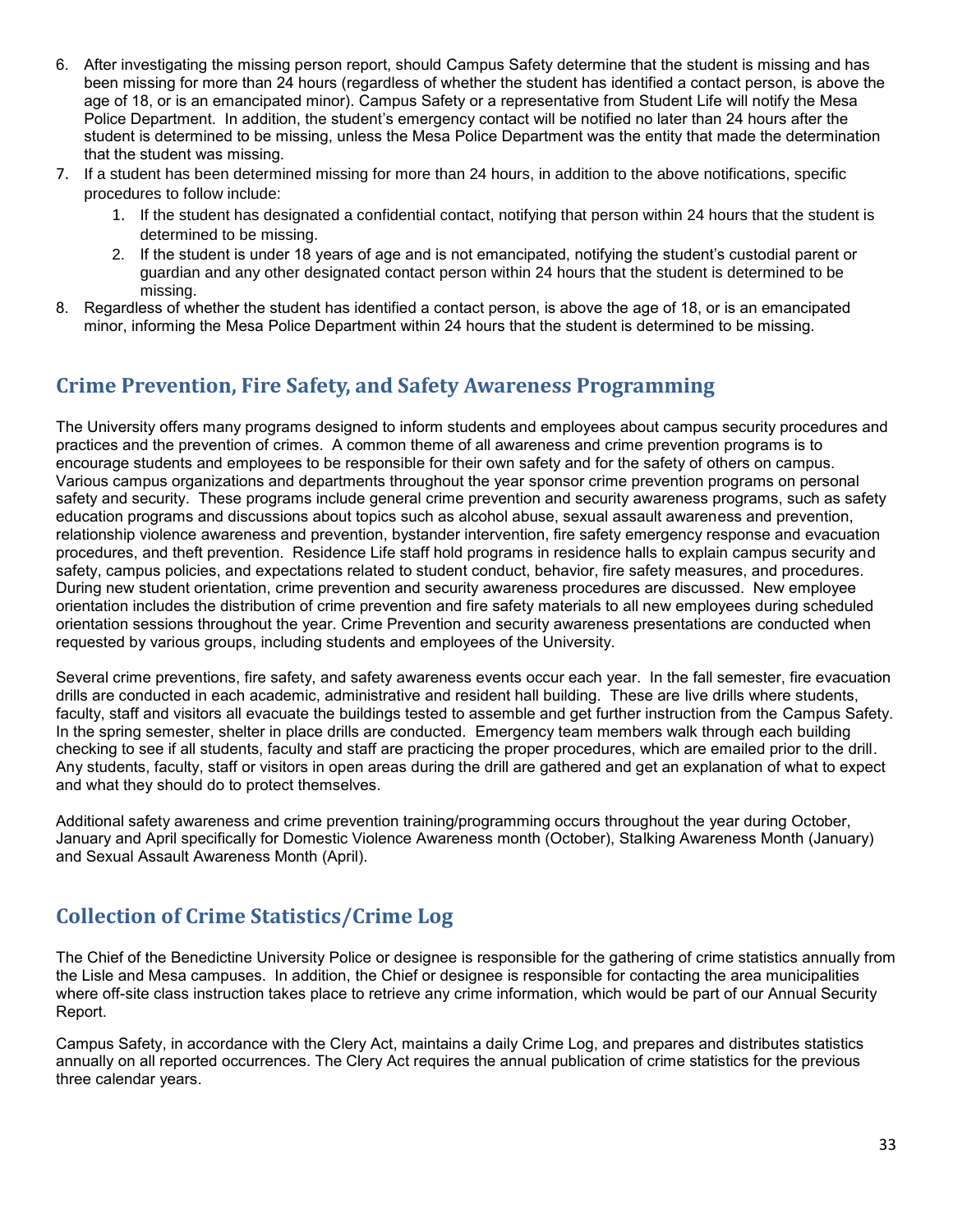Pursuant to the Clery Act, the crime statistics include reports of arrests for, and disciplinary actions arising from selected crimes. Crimes that occur on campus (including in residence halls), areas contiguous to University property (including on the public way), and hate crimes are included. Alcohol and drug incidents, and sexual assaults, are located in the report.

# **Geography Definitions**

**On-Campus** – (1) Any building or property owned or controlled by an institution within the same reasonably contiguous geographic area and used by the institution in direct support of, or in a manner related to, the institution's educational purposes, including residence halls; and (2) Any building or property that is within or reasonably contiguous to the area identified in (1) of this definition, that is owned by the institution but controlled by another person, is frequently used by students, and supports institutional purposes.

**On-Campus Student Housing Facility** – Any student housing facility that is owned or controlled by the institution, or is located on property that is owned or controlled by the institution, and is within the reasonably contiguous geographic area that makes up the campus is considered an on-campus student housing facility.

**Non-Campus Building or Property** – (1) Any building or property owned or controlled by a student organization that is officially recognized by the institution (i.e. privately-owned fraternity); or (2) Any building or property owned or controlled by an institution that is used in direct support of, or in relations to, the institution's educational purposes, is frequently used by students, and is not within the same reasonably contiguous geographic area of the institution.

**Public Property** – All public property, including thoroughfares, streets, sidewalks, and parking facilities, this is within the campus or immediately adjacent to and accessible from the campus or on-campus property/facilities.

**Reasonably Contiguous** – refers to a building or property an institution owns or controls that is in a location that students consider to be, and treat as, part of the "campus." The University will consider locations within one mile from the core or main campus border to be reasonably contiguous with the campus.

# **Federal Crime Definitions**

#### **Primary Crimes Definitions**

**Murder and Non-Negligent Manslaughter**: the willful (non-negligent) killing of one human being by another.

**Manslaughter by Negligence:** the killing of another person through gross negligence.

**Sexual Assault - Rape:** as defined by the Federal Bureau of Investigations (FBI) Uniform Crime Reporting Summary Reporting System: penetration, no matter how slight, of the vagina or anus with any body part or object, or oral penetration by a sex organ of another person, without consent of the victim.

**Sexual Assault - Forcible Fondling:** is the touching of the private body parts of another person for the purpose of sexual gratification, forcibly and/or against that person's will; or, not forcibly or against the person's will where the victim is incapable of giving consent because of his/her youth or because of his/her temporary or permanent mental incapacity.

**Sexual Assault - Incest:** is non-forcible sexual intercourse between persons who are related to each other within the degrees wherein marriage is prohibited by law.

**Sexual Assault - Statutory Rape:** is non-forcible sexual intercourse with a person who is under the statutory age of consent.

**Robbery:** the taking or attempting to take anything of value from the care, custody, or control of a person or persons by force or threat of force or violence and/or by putting the victim in fear.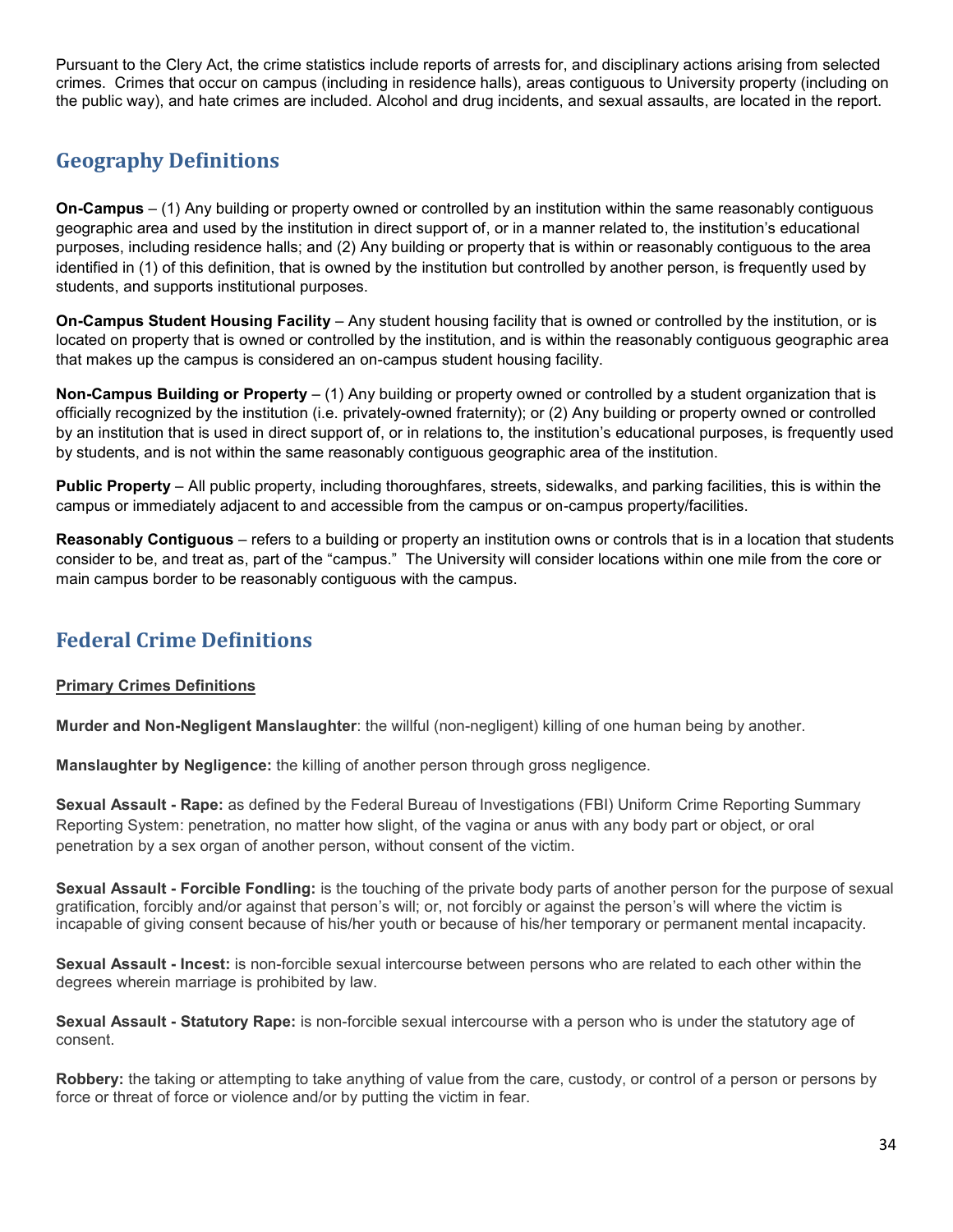**Aggravated Assault**: an unlawful attack by one person upon another for the purpose of inflicting severe or aggravated bodily injury. This type of assault is usually accompanied by the use of a weapon or by means likely to produce death or great bodily harm. It is not necessary for an injury to result when a gun, knife or other weapon is used in the commission of the crime.

**Burglary**: the unlawful entry of a structure to commit a felony or a theft. For reporting purposes this definition includes: unlawful entry with intent to commit a larceny or felony; breaking and entering with intent to commit a larceny; housebreaking; safecracking; and all attempts to commit any of the aforementioned.

**Motor Vehicle Theft**: the theft or attempted theft of a motor vehicle. (Classify as motor vehicle theft all cases where automobiles are taken by persons not having lawful access even though the vehicles are later abandoned-including joyriding.)

**Arson**: any willful or malicious burning or attempt to burn, with or without intent to defraud, a dwelling house, public building, motor vehicle or aircraft, personal property of another, etc.

#### **Hate Crimes Definitions**

**Hate Crime**: is a criminal offense that manifests evidence that the victim was intentionally selected because of the perpetrator's bias against the victim.

**Bias:** is a preformed negative opinion or attitude toward a group of persons based on their race, gender identity, religion, disability, sexual orientation, ethnicity and national origin*.*

#### **Bias Definitions**

**Race:** a preformed negative attitude toward a group of persons who possess common physical characteristics (e.g., color of skin, eyes, and/or hair; facial features, etc.) genetically transmitted by descent and heredity, which distinguish them as a distinct division of humankind (e.g., Asians, blacks, whites).

**Gender:** a preformed negative opinion or attitude toward a person or group of persons based on their actual or perceived gender, e.g., male or female.

**Gender identity:** one's innermost concept of self as male, female, a blend of both or neither – how individuals perceive themselves and what they call themselves. One's gender identity can be the same or different from their sex assigned at birth.

**Religion:** a preformed negative opinion or attitude toward a group of persons who share the same religious beliefs regarding the origin and purpose of the universe and the existence or nonexistence of a supreme being (e.g., Catholics, Jews, Protestants, atheists).

**Sexual orientation:** a preformed negative opinion or attitude toward a group of persons based on their sexual attraction toward, and responsiveness to, members of their own sex or members of the opposite sex (e.g., gays, lesbians, heterosexuals).

**Ethnicity:** the fact or state of belonging to a social group that has a common national or cultural tradition.

**National origin:** broadly as including, but not limited to, the denial of equal employment opportunity because of an individual, or his or her ancestor's, place of origin, or because an individual has the physical, cultural or linguistic characteristics of a national origin group.

**Disability:** a preformed negative opinion or attitude toward a group of persons based on their physical or mental impairments/challenges, whether such disability is temporary or permanent, congenital or acquired by heredity, accident, injury, advanced age or illness.

#### **Hate Crime Offenses Definitions**

**Larceny-Theft:** is the unlawful taking, carrying, leading, or riding away of property from the possession or constructive possession of another. (Larceny and theft mean the same thing in the UCR.) **Constructive possession** is the condition in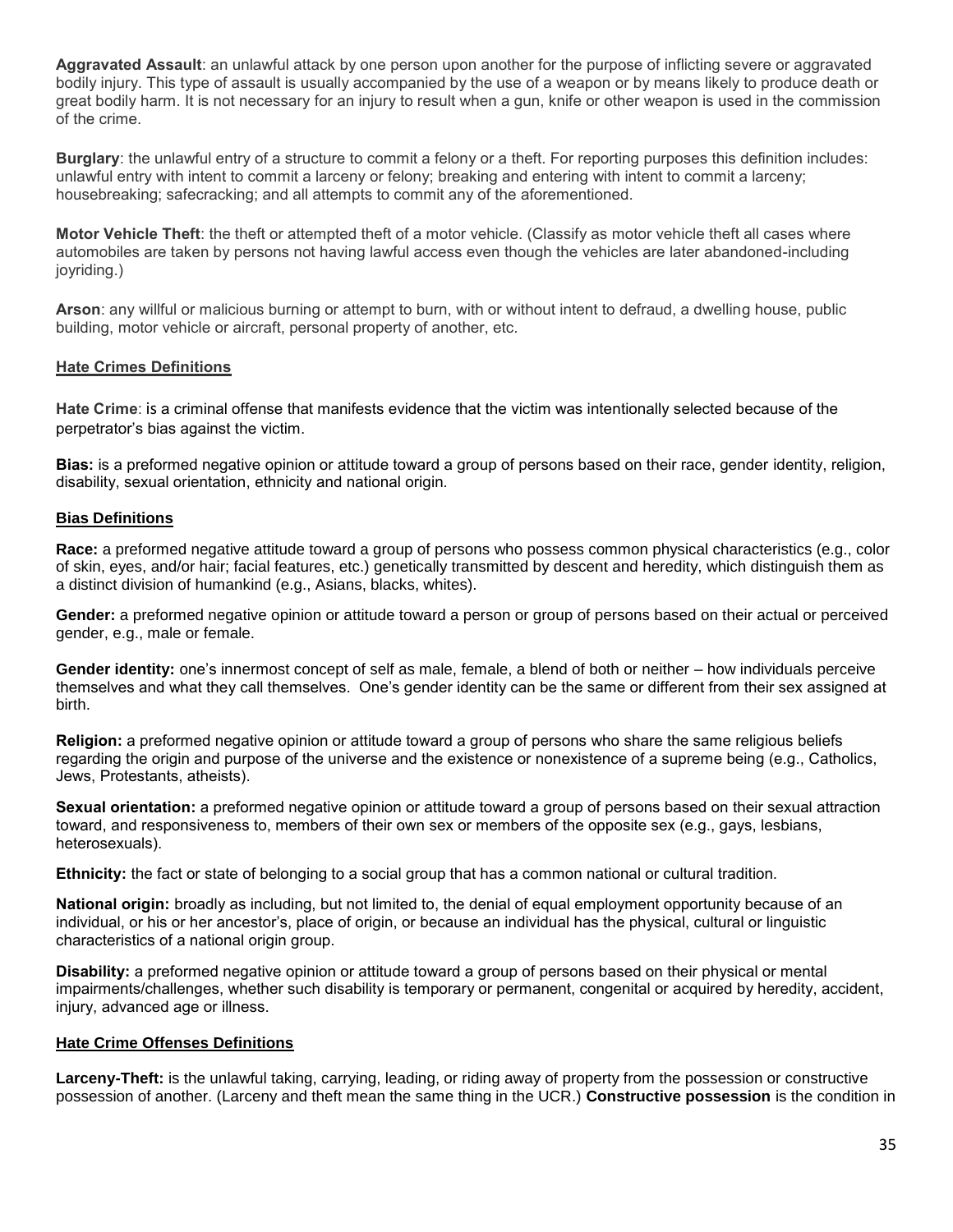which a person does not have physical custody or possession, but is in a position to exercise dominion or control over a thing.

**Simple Assault**: assaults and attempted assaults where no weapon was used and which did not result in a serious or aggravated injury to the victim. (Currently, this crime category only applies to hate crimes.)

**Intimidation:** unlawfully placing another person in reasonable fear of bodily hard using threatening words and/or other conduct, but without displaying a weapon or subjecting the victim to actual physical attack.

**Destruction/Damage/Vandalism of Property:** is to willfully or maliciously destroy, damage, deface, or otherwise injure real or personal property without the consent of the owner or the person having custody or control of it.

#### **Arrests and Referrals for Disciplinary Action**

**Weapon Law Violation**: The violation of laws or ordinances regulating weapons.

**Drug Law Violation:** violations of State and local laws related to the possession, sale, use, growing, manufacturing, and making of narcotic drugs. The relevant substances include; opium or cocaine and their derivatives (morphine, heroin, codeine); marijuana; synthetic narcotics (Demerol, methadone(s); and dangerous non-narcotic drugs (barbiturates, Benzedrine).

**Liquor Law Violation:** the violation of laws or ordinances prohibiting: the manufacture, sale, transporting, furnishing, possessing of intoxicating liquor; maintaining unlawful drinking places; bootlegging; operating a still, furnishing liquor to a minor or intemperate person; using a vehicle for illegal transportation of liquor; drinking on a train or public conveyance; or any attempts to commit any of the foregoing violations. **Note: this list does not include public drunkenness and driving under the influence.** 

**Disciplinary Referrals**: incidents in which a student was not arrested but was referred for campus disciplinary action for liquor law violations, drug law violations, and illegal weapons possession.

**Unfounded:** The term unfounded refers to where sworn or commissioned law enforcement personnel have fully investigated the reported crime and have made a determination that the crime report is false or baseless and therefore "unfounded."

#### **VAWA Act Crimes**

**Dating Violence:** dating violence means violence committed by a person:

- 1. Who is or has been in a social relationship of a romantic or intimate nature with the victim;
- 2. Where the existence of such a relationship shall be determined on a consideration of the following factors:
	- a. The length of the relationship,
	- b. The type of relationship,
	- c. The frequency of the interaction between the persons involved in the relationship.

**Domestic Violence:** domestic violence includes felony or misdemeanor crimes of violence committed by current or former spouse of the victim, by a person with whom the victim shares a child in common, by a person who is cohabitating with or who has cohabitated with the victim as a spouse, by a person similarly situated to a spouse of the victim under the domestic or family violence laws of the jurisdiction receiving grant monies, or by any other person against a youth or adult victim who is protected from that person's acts under the domestic or family violence laws of the jurisdiction.

**Stalking:** engaging in a course of conduct directed at a specific person but is not limited to following, lying in wait, or harassment, when such conduct:

- 1. Would cause a reasonable person to feel fear for his or her physical safety or health or that of others, including fear of sexual conduct, unlawful restraint, bodily injury, or death, or would cause a reasonable person to suffer emotional distress; and
- 2. Serves no legitimate purpose.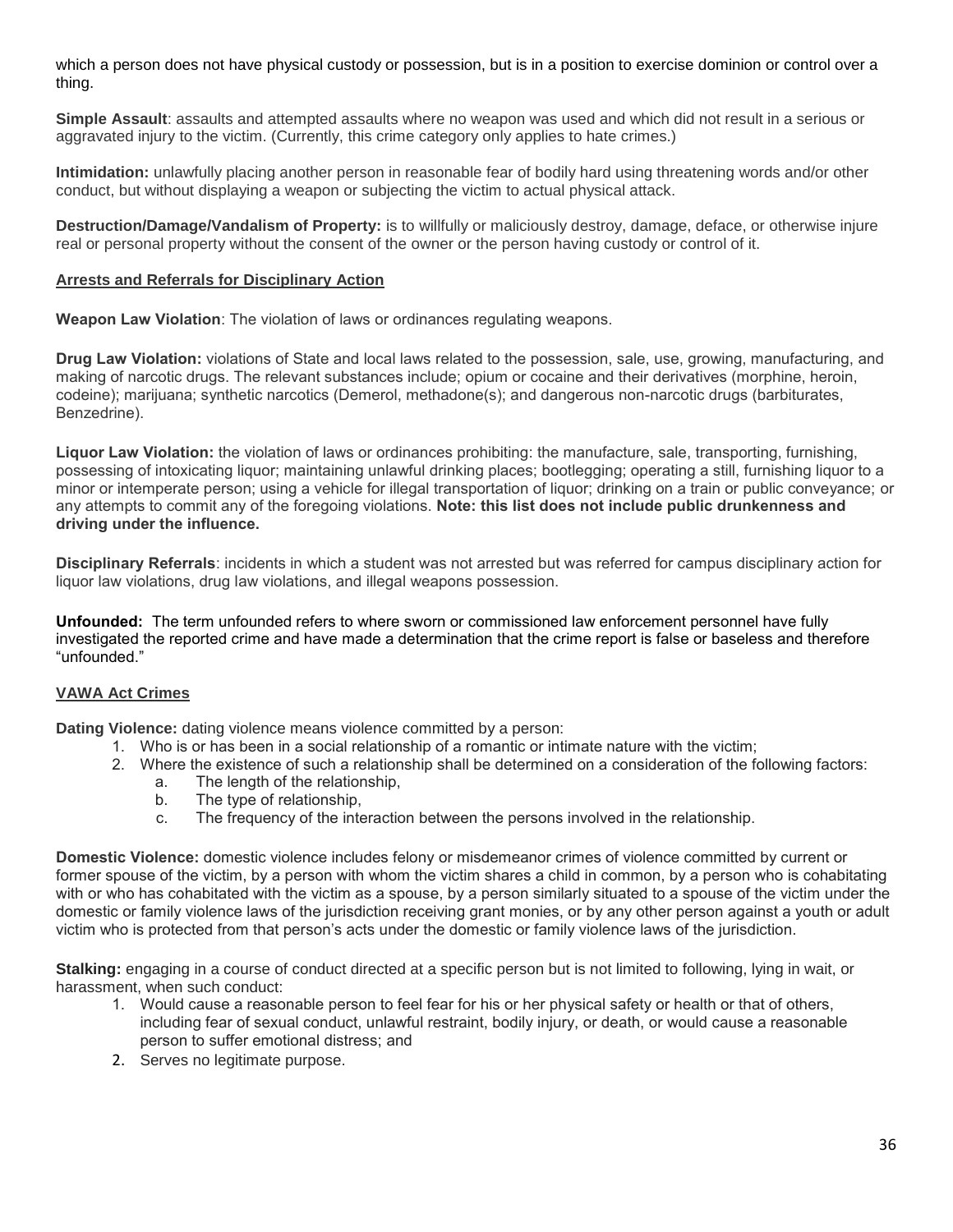|                                             |                       | 2018                                                     |                        |                 | 2020<br>2019                  |                                            |                        |                 |                       |                                                   |                        |                 |
|---------------------------------------------|-----------------------|----------------------------------------------------------|------------------------|-----------------|-------------------------------|--------------------------------------------|------------------------|-----------------|-----------------------|---------------------------------------------------|------------------------|-----------------|
| <b>Primary</b><br><b>Crimes</b>             | On Campus<br>Property | Student Housing<br><b>On Campus</b><br><b>Facilities</b> | Non-Campus<br>Property | Public Property | On Campus<br>Property         | Student Housing<br>On Campus<br>Facilities | Non-Campus<br>Property | Public Property | On Campus<br>Property | Student Housing<br>On Campus<br><b>Facilities</b> | Non-Campus<br>Property | Public Property |
| Murder/Non-<br>Negligent<br>Manslaughter    | $\mathbf 0$           | 0                                                        | 0                      | 0               | $\pmb{0}$                     | 0                                          | $\pmb{0}$              | $\pmb{0}$       | 0                     | 0                                                 | $\pmb{0}$              | 0               |
| Manslaughter by<br>Negligence               | $\mathbf 0$           | $\mathbf 0$                                              | $\mathbf 0$            | $\mathbf{0}$    | $\mathbf 0$                   | $\mathbf 0$                                | $\mathbf 0$            | $\mathbf 0$     | $\mathbf{0}$          | $\mathbf 0$                                       | 0                      | 0               |
| Sexual Assault - Rape                       | 0                     | 0                                                        | 0                      | 0               | 0                             | 0                                          | 0                      | 0               | 0                     | 0                                                 | 0                      | 0               |
| Sexual Assault-<br><b>Forcible Fondling</b> | $\pmb{0}$             | $\mathbf 0$                                              | $\mathbf 0$            | 0               | $\mathbf 0$                   | 0                                          | $\mathbf 0$            | 0               | 0                     | $\mathbf 0$                                       | 0                      | 0               |
| Sexual Assault-<br>Incest                   | $\mathbf 0$           | 0                                                        | 0                      | 0               | 0                             | 0                                          | 0                      | 0               | 0                     | 0                                                 | 0                      | 0               |
| Sexual Assault-<br><b>Statutory Rape</b>    | $\mathbf 0$           | 0                                                        | $\mathbf{0}$           | $\mathbf{0}$    | $\mathbf 0$                   | $\mathbf{0}$                               | $\mathbf{0}$           | $\mathbf 0$     | $\mathbf 0$           | $\mathbf{0}$                                      | 0                      | 0               |
| Robbery                                     | $\mathsf{O}\xspace$   | 0                                                        | 0                      | 0               | $\mathbf 0$                   | 0                                          | 0                      | 0               | 0                     | 0                                                 | 0                      | 0               |
| <b>Aggravated Assault</b>                   | $\mathbf{0}$          | $\mathbf{0}$                                             | $\mathbf{0}$           | $\mathbf{0}$    | $\mathbf 0$                   | $\mathbf{0}$                               | $\mathbf 0$            | $\mathbf 0$     | $\mathbf 0$           | $\mathbf{0}$                                      | $\mathbf{1}$           | $\mathbf{0}$    |
| Burglary                                    | 0                     | 0                                                        | 0                      | 0               | $\mathbf 0$                   | 0                                          | 0                      | 0               | 0                     | 0                                                 | $\mathbf{1}$           | 0               |
| <b>Motor Vehicle Theft</b>                  | $\overline{2}$        | $\mathbf 0$                                              | $\mathbf 0$            | 0               | $\mathbf 0$                   | $\mathbf 0$                                | $\mathbf 0$            | 0               | 0                     | $\mathbf 0$                                       | 0                      | 0               |
| Arson                                       | 0                     | 0                                                        | 0                      | 0               | $\pmb{0}$                     | 0                                          | 0                      | 0               | 0                     | 0                                                 | 0                      | 0               |
|                                             |                       |                                                          |                        |                 |                               | <b>Arrests</b>                             |                        |                 |                       |                                                   |                        |                 |
| <b>Illegal Weapons</b><br>Possession        | 0                     | 0                                                        | 0                      | 0               | 0                             | 0                                          | 0                      | 0               | 0                     | 0                                                 | 0                      | 0               |
| Drug Law Violations                         | $\pmb{0}$             | 0                                                        | $\mathbf{1}$           | 0               | $\mathbf 0$                   | $\pmb{0}$                                  | $\overline{2}$         | $\mathbf 0$     | $\mathbf{1}$          | $\pmb{0}$                                         | $\overline{2}$         | 0               |
| Liquor Law Violations                       | $\pmb{0}$             | 0                                                        | 0                      | 0               | $\pmb{0}$                     | 0                                          | 0                      | $\pmb{0}$       | 0                     | 0                                                 | 0                      | 0               |
|                                             |                       |                                                          |                        |                 | <b>Disciplinary Referrals</b> |                                            |                        |                 |                       |                                                   |                        |                 |
| Illegal Weapons<br>Possession               | $\pmb{0}$             | 0                                                        | 0                      | 0               | $\pmb{0}$                     | 0                                          | 0                      | $\mathsf 0$     | 0                     | 0                                                 | $\pmb{0}$              | 0               |
| Drug Law Violations                         | $\pmb{0}$             | $\pmb{0}$                                                | $\mathbf 0$            | $\mathbf 0$     | $\mathbf 0$                   | $\pmb{0}$                                  | $\mathbf 0$            | $\pmb{0}$       | 0                     | $\pmb{0}$                                         | 0                      | 0               |
| Liquor Law Violations                       | $\pmb{0}$             | $\pmb{0}$                                                | 0                      | 0               | 0                             | 0                                          | $\mathsf{O}\xspace$    | $\pmb{0}$       | 0                     | 0                                                 | 0                      | 0               |
|                                             |                       |                                                          |                        |                 | <b>VAWA Offenses</b>          |                                            |                        |                 |                       |                                                   |                        |                 |
| Domestic Violence                           | $\pmb{0}$             | $\pmb{0}$                                                | 0                      | 0               | $\pmb{0}$                     | 0                                          | 0                      | $\mathsf 0$     | 0                     | 0                                                 | 0                      | 0               |
| <b>Dating Violence</b>                      | $\mathsf{O}$          | 0                                                        | $\mathbf 0$            | $\mathbf{0}$    | $\mathbf 0$                   | 0                                          | $\mathbf 0$            | $\mathbf 0$     | $\mathbf 0$           | $\mathbf 0$                                       | 0                      | 0               |
| Stalking                                    | 0                     | 0                                                        | 0                      | 0               | 0                             | 0                                          | 0                      | 0               | 0                     | 0                                                 | 0                      | 0               |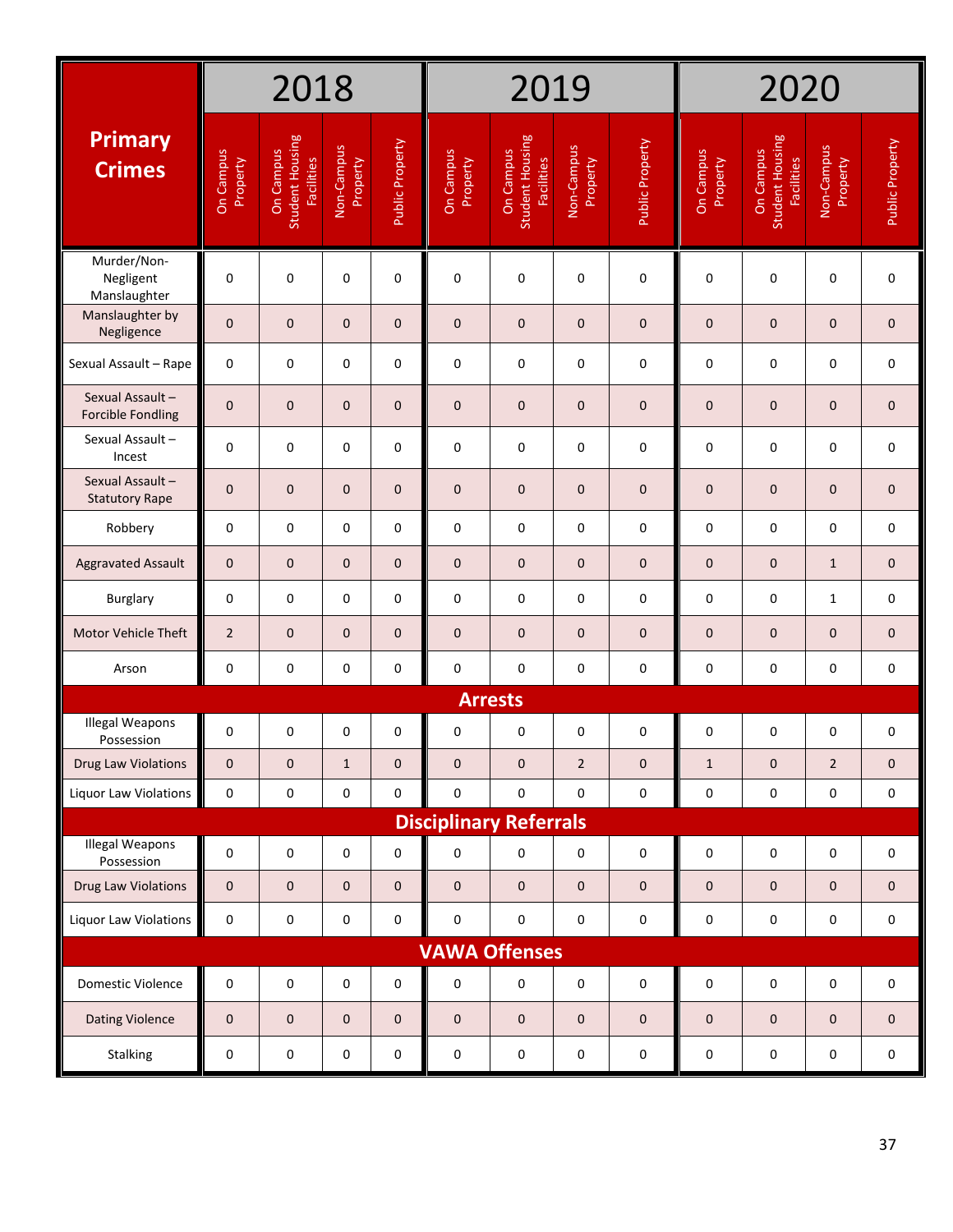|      | <b>Hate Crimes</b>                                                     |  |  |  |  |  |  |  |  |  |
|------|------------------------------------------------------------------------|--|--|--|--|--|--|--|--|--|
| 2018 | Zero (0) hate crimes or bias incidents reported in calendar year 2018. |  |  |  |  |  |  |  |  |  |
| 2019 | Zero (0) hate crimes or bias incidents reported in calendar year 2019. |  |  |  |  |  |  |  |  |  |
| 2020 | Zero (0) hate crimes or bias incidents reported in calendar year 2020. |  |  |  |  |  |  |  |  |  |
|      | <b>Unfounded Crimes</b>                                                |  |  |  |  |  |  |  |  |  |
| 2018 | Zero (0) unfounded crimes in calendar year 2018.                       |  |  |  |  |  |  |  |  |  |
| 2019 | Zero (0) unfounded crimes in calendar year 2019.                       |  |  |  |  |  |  |  |  |  |
| 2020 | Zero (0) unfounded crimes in calendar year 2020.                       |  |  |  |  |  |  |  |  |  |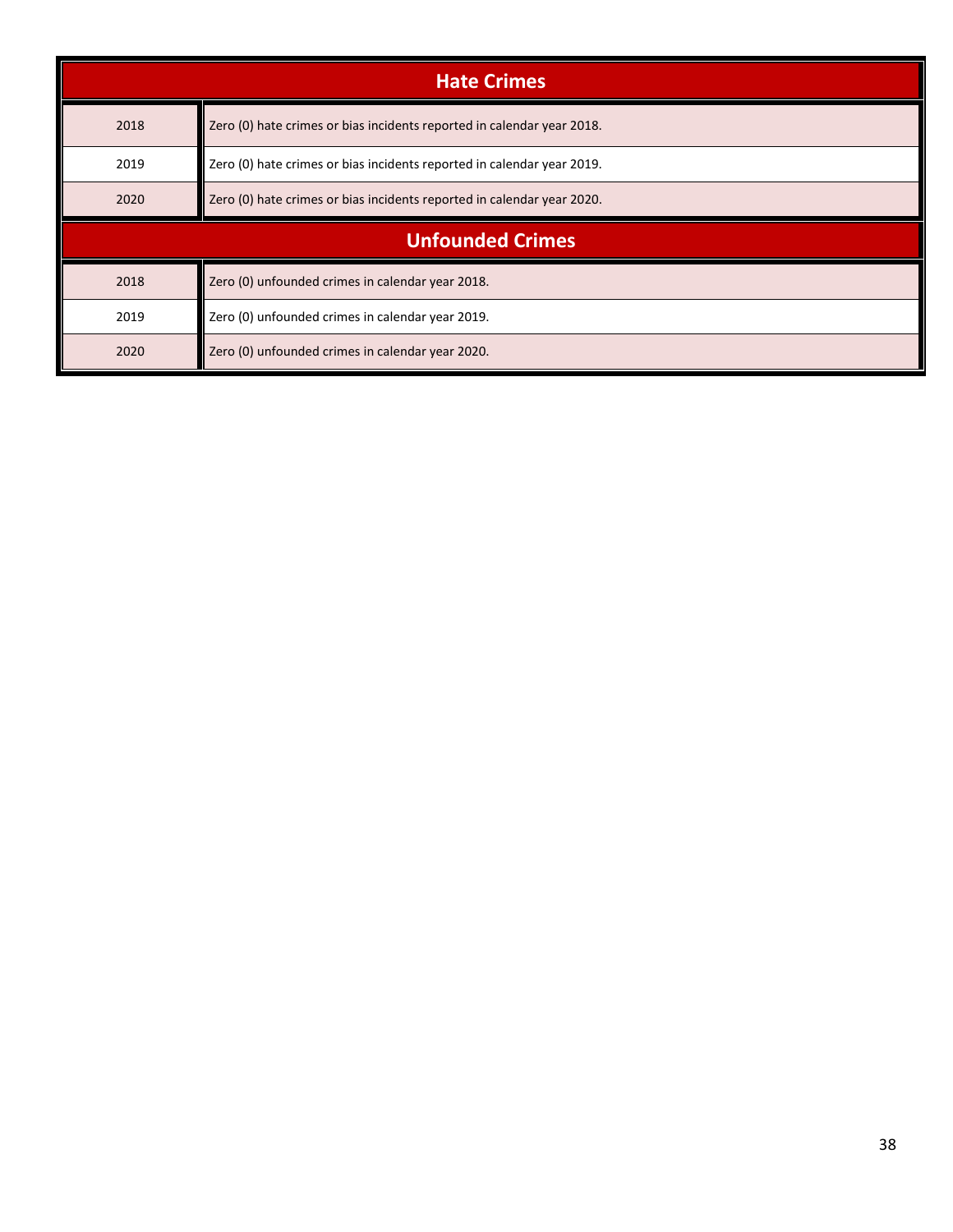# Annual Fire Safety Report

The Annual Fire Safety Report is required by (HEOA of 2008) for any Title IV institution that maintains an on-campus student housing facility. Per HEOA, an institution that maintains an on-campus student housing facility must collect fire statistics, publish an Annual Fire Safety Report, and keep a fire log.

# **Procedures for Preparing and Distributing the Annual Fire Safety Report**

BUPD in Lisle collects fire statistics, composes the Annual Fire Safety Report for the Mesa campus. The Chief Executive Officer of Mesa Operations maintains a log of fire statistics. The Annual Fire Safety Report is published annually by October 1 and contains three years of fire statistics in accordance with (HEOA). This is the 2021 Annual Fire Safety Report, which contains the statistics for calendar years 2018-2020.

# **Distribution and Notification of Annual Fire Safety Report**

**The Annual Security and Fire Safety Reports are sent twice during the academic school year, once by October 1 and by January 31.** An e-mail notification is sent to all current students, faculty, and staff providing the website <http://www.ben.edu/mesa/campus-community/public-safety.cfm> to access to this report. Upon request:

- A written paper copy of the report is also available for public view with the Chief Executive Officer of Mesa Operations, located on the main floor of Gillette Hall (Room 120); or
- By calling the Chief Executive Officer of Mesa Operations, at 602-888-5507.

**Newly enrolled students** receive written notification providing the website [http://www.ben.edu/mesa/campus](http://www.ben.edu/mesa/campus-community/public-safety.cfm)[community/public-safety.cfm](http://www.ben.edu/mesa/campus-community/public-safety.cfm) to access this report.

- Notification will be provided to newly enrolled students in their Admitted Students Packet during their initial advising.
- A link to the report is also available at Office of Admissions webpage at<http://www.ben.edu/mesa/admissions/> for students enrolled in the traditional undergraduate programs (for both freshmen and transfer), Mesa Graduate programs, Mesa Scholl of Graduate, Adult and Professional Education.

#### **Upon request, prospective students and employees:**

- May obtain a written paper copy of the Annual Fire Safety Report from the Chief Executive Officer of Mesa Operations, Benedictine University Mesa, 225 E. Main Street, Mesa, AZ 85201; or
- By calling the Chief Executive Officer of Mesa Operations, at 602-888-5507; or
- By visiting Benedictine University's, web site at:<http://www.ben.edu/mesa/campus-community/public-safety.cfm> or [http://www.ben.edu/about/consumerinfo.cfm.](http://www.ben.edu/about/consumerinfo.cfm)

**Prospective employees** are notified about this report via Benedictine University's Human Resources jobs website at: <http://www.ben.edu/human-resources/> or <http://www.ben.edu/human-resources/employment-opportunities.cfm>

**New employees** are provided a document containing a link to the Annual Security and Fire Safety Reports in their new hire training materials during new hire orientation. Each new employee certifies that they have knowledge as to where the Annual Fire Safety Report is located.

**Prospective students and parents of students** can also read about and reference Clery Act information on the Office of Admissions webpage at<http://www.ben.edu/mesa/admissions/>; or the office of the Chief Executive Officer of Mesa Operations, Gillette Hall (Room 120) <http://www.ben.edu/mesa/campus-community/public-safety.cfm> and [http://www.ben.edu/about/consumerinfo.cfm.](http://www.ben.edu/about/consumerinfo.cfm)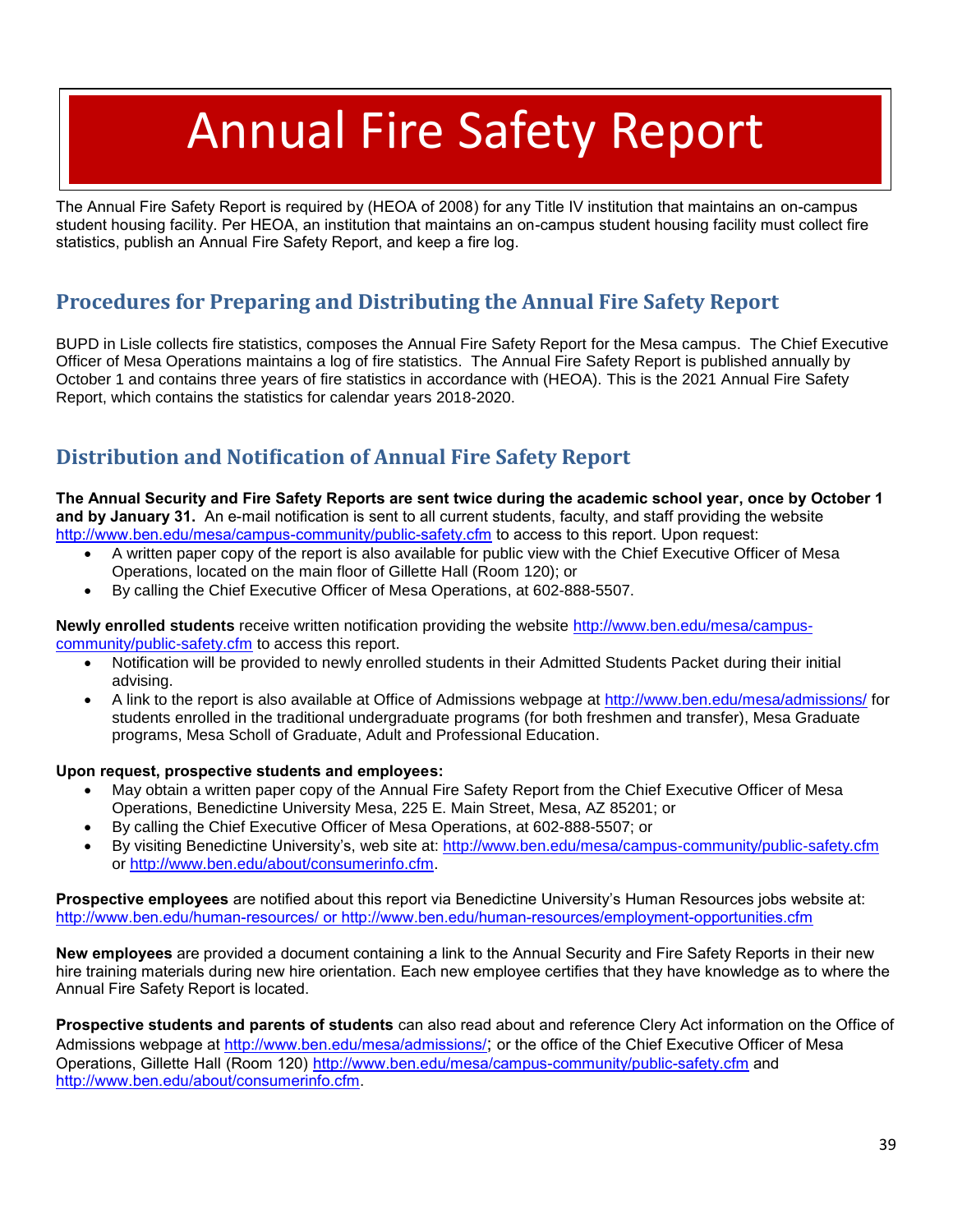**Current Employees** can find the Annual Security Report and Annual Fire Safety Report by clicking the link to University Police: [http://www.ben.edu/mesa/campus-community/public-safety.cfm.](http://www.ben.edu/mesa/campus-community/public-safety.cfm)

# **Annual Security Report**

Benedictine University - Mesa Campus has a separate Annual Security Report for Year 2020, which may be viewed at: [http://www.ben.edu/mesa/campus-community/public-safety.cfm.](http://www.ben.edu/mesa/campus-community/public-safety.cfm)

#### **Fire Log**

- A fire log is maintained for public view with the Chief Executive Officer of Mesa Operations, located on the main floor of Gillett Hall (Room 120); or
- A request can be made by calling the Chief Executive Officer of Mesa Operations, at 602-888-5507; or
- A written request can be sent to the Chief Executive Officer of Mesa Operations, Benedictine University Mesa, 225 E. Main Street, Mesa, AZ 85201.

#### **Residence Life - Safety Brochure**

The Mesa Campus provides its students with a brochure entitled *Resident [Fire Safety Brochure](http://www.ben.edu/emergency-preparedness/upload/Mesa_ResLifeSafety_2018.pdf)* detailing fire safety tips, which also are addressed in this Report.

#### **On-campus Student Housing Fire Safety Systems**

The on-campus student housing facility is the Alhambra Hall. The facility is equipped with modern, interior fire alarm systems with horns and strobe lights, which are monitored 24 hours per day, 7 days per week. The building is equipped with automatic full sprinkler and smoke detection systems, fire extinguishers, and evacuation placards. These systems are tested at least once per year.

#### **Policy on Portable Electrical Appliances and Open Flames**

**Portable Electrical Appliances** - The following items are not allowed:space heaters, cooking appliances with heating elements, toaster ovens, outside antennas, halogen lamps, open-coil devices or satellite dishes.

**Open Flames –** The following items are not allowed: incense and candles.

#### **Benedictine University Smoking/Tobacco Policy**

The Benedictine University Smoking/Tobacco Policy is in consideration of the health risks to community members, environmental impact and community member feedback with the prohibition of tobacco products, smoking and vaping use.

The University prohibits the use of all tobacco products, including cigarettes, cigars, pipes, smokeless tobacco and electronic cigarettes on all our campuses. In addition to all buildings, it applies to all outside property and grounds. In a kind and courteous manner, each community member will be responsible to remind individuals of the University policy. This policy will be enforced like any other student conduct/employee violation. Individuals desiring to smoke may do so in their car.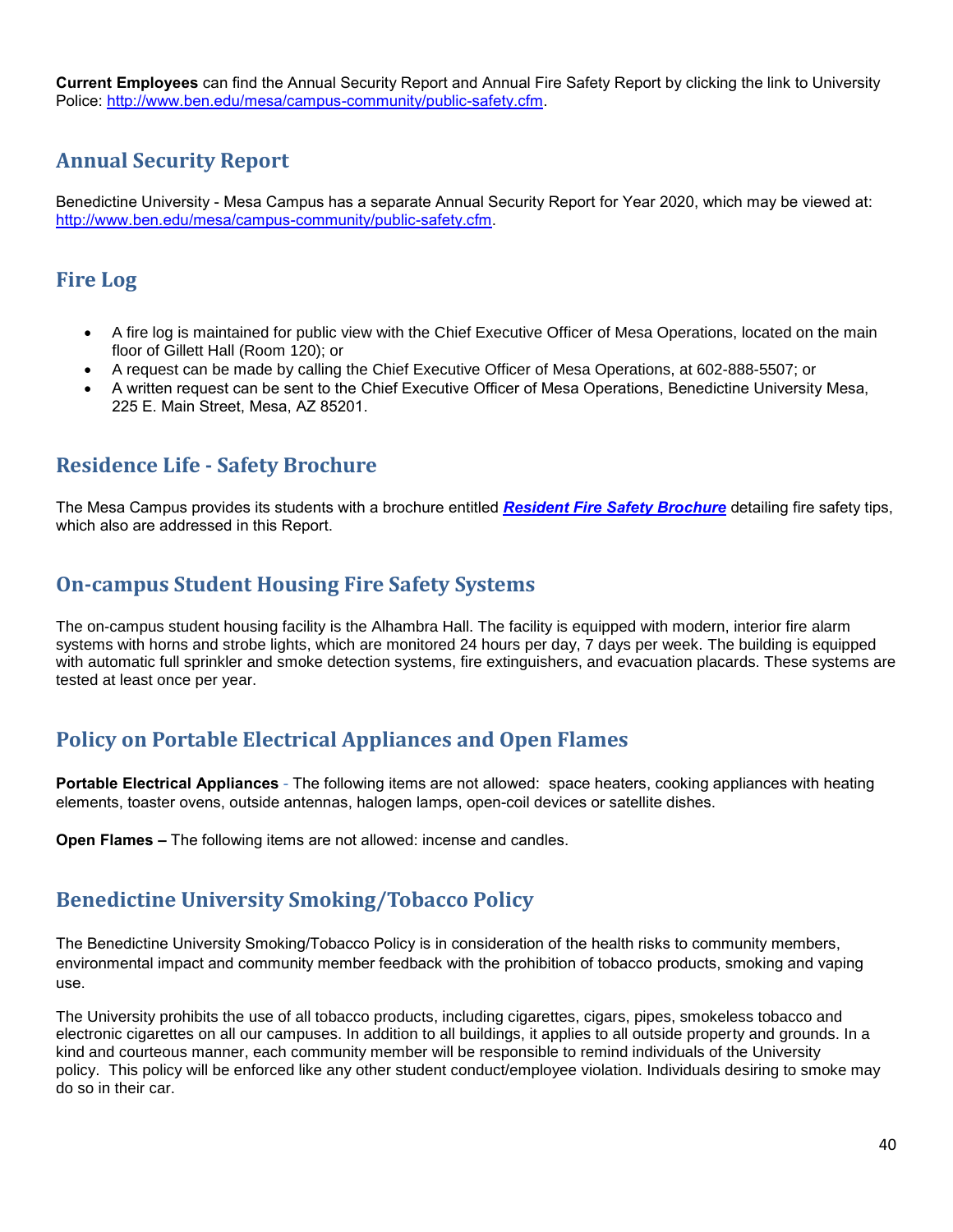This policy change reinforces our commitment to preserving and improving the health of our students, faculty, staff and guests. The commitment to a tobacco-free campus is a responsibility we all share together, whether you are a tobacco user or not. In making this decision, we reflected on our Benedictine roots of addressing the common good of the community and also listening to the community.

# **General Residence Hall Fire Safety**

All of the University's on-campus residential student housing facilities are completely covered by integrated automatic sprinkler and hard-wired addressable fire alarm systems.

In addition, on-campus residential facilities have the following life safety systems: portable fire extinguishers, emergency lighting, emergency exit signs and doors, and emergency phones. A quality control program ensures that each building is inspected by trained building inspectors on a regular basis to ensure that these systems are in working condition, and includes a yearly fire alarm system test and inspection.

Each resident is given a copy of the Resident Fire Safety Brochure, which includes information on fire safety and what appropriate action to take during a fire alarm or fire emergency. The Emergency Response and Recovery Team, Campus Safety, Mesa Fire Department and Facility Operations conduct fire drills in the fall semester. Due to the COVID pandemic, in-person fire drills were not conducted. The fire alarms and sprinkler systems were tested for 2020.

If a fire occurs in a University building, community members should immediately notify the local fire department by dialing 9-1-1. During business hours, Campus Safety along with Mesa Fire Department will initiate a response to all fire alarms or reports it receives. After hours, Mesa Fire Department will respond to all fire alarm calls.

Fires should immediately be reported to 9-1-1. If a member of the University community finds evidence of a fire that has been extinguished, and the person is not sure whether Campus Safety has already responded, the community member should immediately notify Campus Safety to investigate and document the incident. Fire alarms alert community members of potential hazards, and community members are required to heed their warning and evacuate buildings immediately upon hearing a fire alarm in a facility. Use the nearest stairwell and/or exit to leave the building. Do not use the elevator. Community members should familiarize themselves with at least two ways out of each building.

# **Evacuation Procedure for Students and Employees in the Case of a Fire**

Should you discover a fire, remember **RACE**:

- **R** emove anyone from immediate danger.
- **A** ctivate the fire alarm system by pulling the nearest fire alarm pull station, call 9-1-1 and then the Campus Safety at 602-888-5516.
- **C** ontain the fire by closing doors.
- **E** vacuate the building.

All buildings are equipped with fire alarm systems, which activate at certain temperature levels or smoke conditions. However, many small fires will require a fire alarm pull station to be manually activated.

Should you be in a building when an alarm is activated, take the following actions:

- Evacuate IMMEDIATELY in a calm, orderly manner closing doors.
- Assist those with disabilities in exiting the building and ensure, to the extent possible, that other occupants know to evacuate.
- After evacuating the building, proceed to the evacuation assembly area for that particular building. Supervisors, faculty and resident assistants will take a head count at the evacuation area and notify the Mesa Fire Department if anyone is unaccounted for. Be prepared to move to another location if the evacuation assembly area is deemed to be too close to the building. Help keep roads, fire lanes, hydrants and walkways clear for emergency vehicles and crews.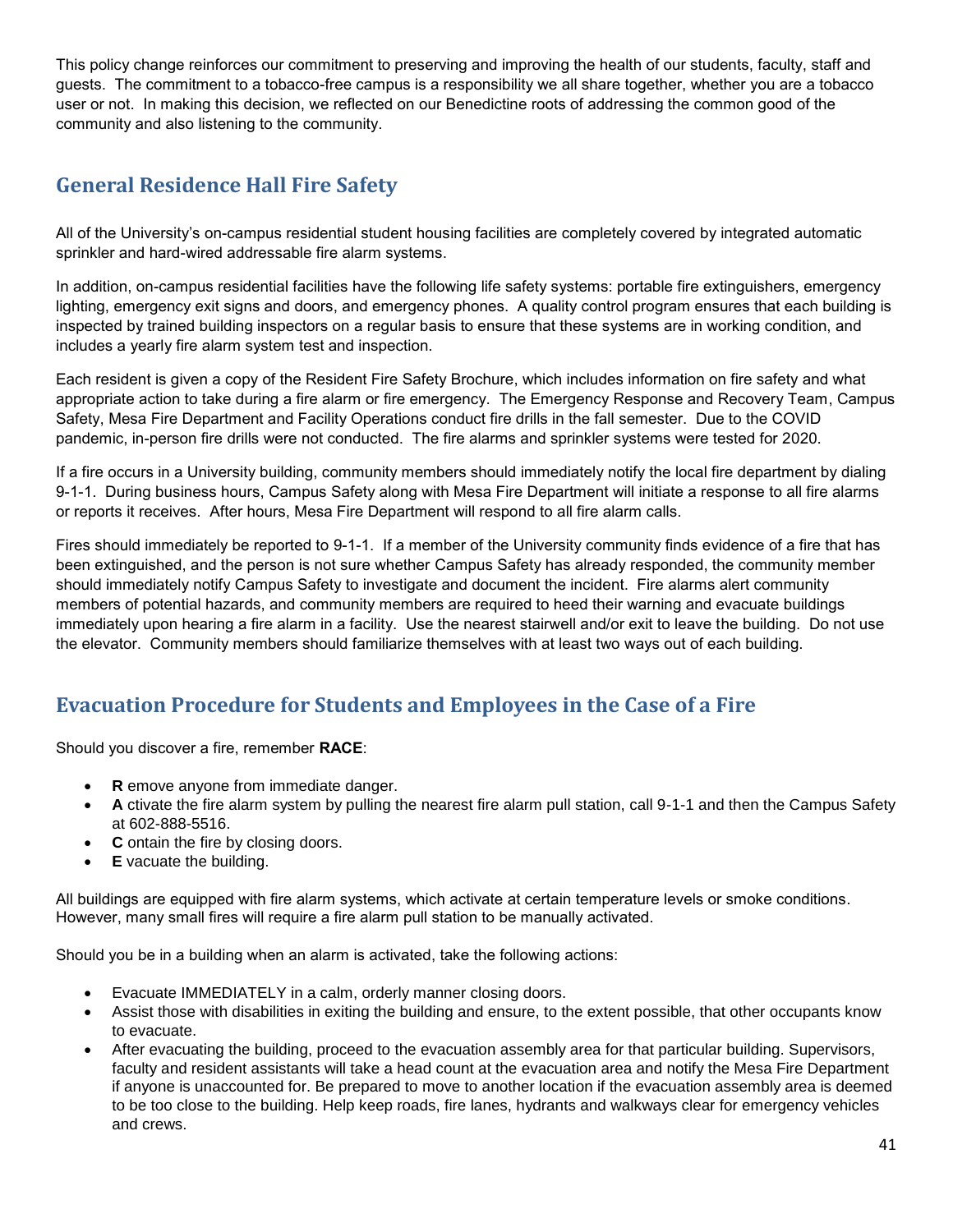- If you become trapped in a building during a fire, stay near the floor where the air will be less toxic. Shout for help at regular intervals to alert emergency rescue crews of your location. Remain calm and do not panic.
- Do not use the elevators;
- Exit by nearest safe stairway:
- Try to exit the room, feel the doorknob
	- $\circ$  If it is hot, do not open the door
	- $\circ$  If the doorknob is not hot, brace yourself against the door and crack it open
	- o If there is heat or heavy smoke, close the door and stay in your room;
- Don't panic;
- Close all doors;
- If trapped in a room or office, keep the door closed and be prepared to signal your presence from a window;
- If you are on fire, stop, drop and roll, wherever you are. Rolling smothers fire;
- Cool burns. Use cool tap water on burns immediately. Do not use ointments. If skin is blistered or charred, call for an ambulance; and
- Be aware of obstacles that may be in corridors or blocking exits. Storage of any items in these locations is strictly prohibited. Blocked exits and obstacles impede evacuation, especially during dark and smoky conditions.

A person's first action should be to evacuate the building. If a fire is small and appears controllable, use a nearby fire extinguisher to combat the fire.

#### Remember **PASS**:

- **P** ull the pin from the fire extinguisher.
- **A** im the fire extinguisher at the base of the fire.
- **S** queeze the handles together.
- **S** weep the spray from side to side across the base of the flames

If the first fire extinguisher used does not put out the fire, EVACUATE the building. DO NOT attempt to use a second fire extinguisher.

It is the policy of Benedictine University Mesa to have defined procedures to protect the life and safety of students, staff and guests should there be a hazard that causes the University to decide to evacuate.

If you hear the direction to "EVACUATE" over the classroom telephones, or an administrator announces the evacuation in person, or by any other means of communication, you are to follow the procedures provided by the evacuation announcement.

#### **What to do if outside during a building evacuation:**

- 1. Do not enter any building being evacuated.
- 2. Get to the Evacuation Assembly Area for the building being evacuated (if you are near a building).
- 3. Listen for specific directions.
- 4. An authorized person will announce via campus communication system or bullhorn when the building is safe to reenter.

#### **Evacuation of the Mobility Restricted and Mobility Impaired**

#### **Mobility Restricted Individuals**

Mobility restricted individuals are those with disabilities which might impede rapid building evacuation. Examples include those who are blind or deaf, or whose mobility is restricted by use of walkers or crutches. Assistance can be provided by guiding them to a stairwell, waiting until a clear passage is established and helping them down or up the stairs to a designated meeting area.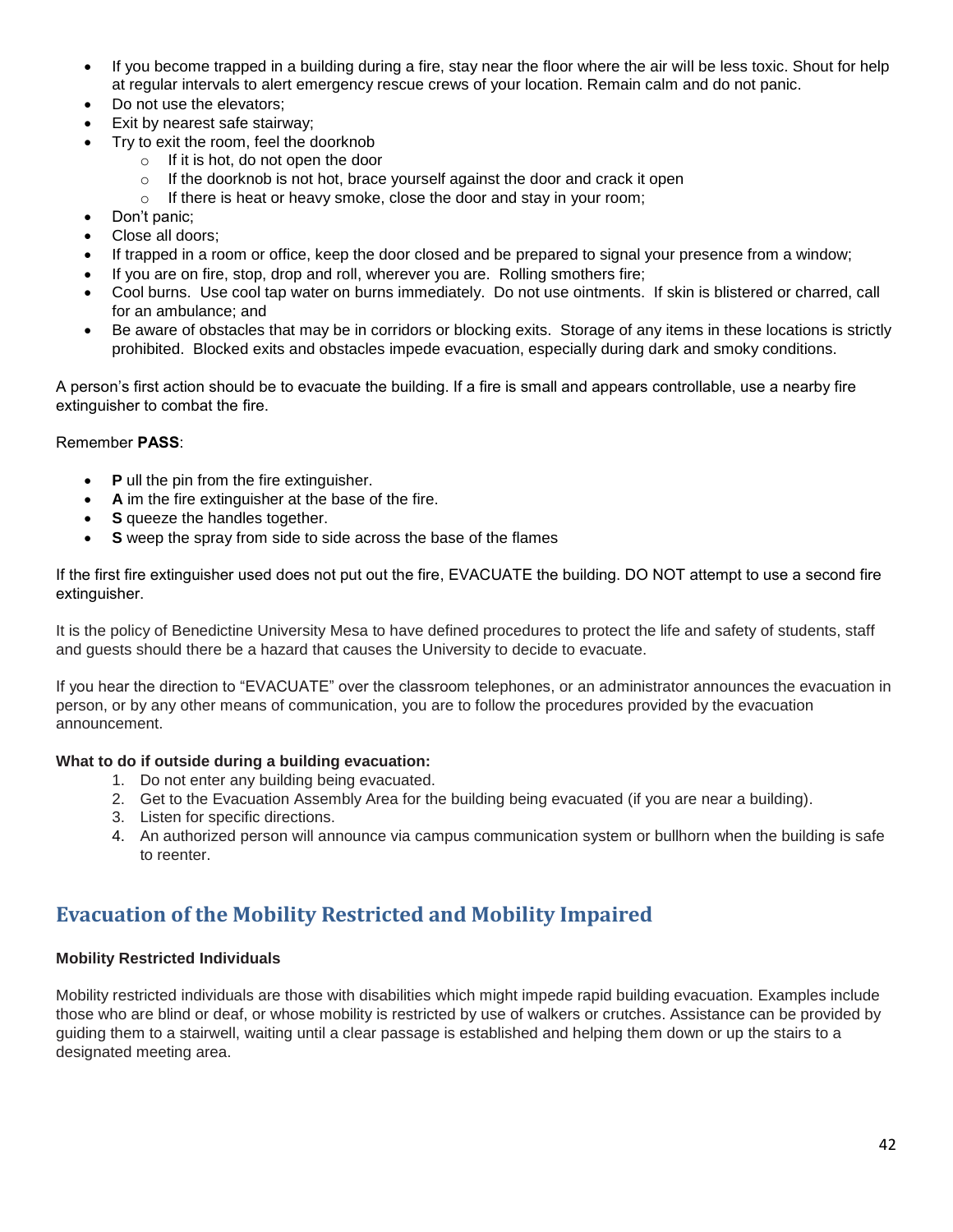#### **Mobility Impaired Individuals**

Mobility impaired individuals are those with disabilities which require the use of wheelchairs or other mobility devices. To assist those individuals, proceed as follows:

- 1. Call Campus Safety at 602-888-5516. Provide as much information as possible. Most importantly, provide the individual's location.
- 2. Move the impaired individual near the stairwell and await assistance if there is no immediate danger within the vicinity of the stairs.
- 3. If the hazard becomes life threatening, move the individual into a room and close the door. If evacuation is deemed necessary, attempt to gain volunteer assistance and proceed to evacuate by way of the established route. Inform Campus Safety of the individual's new location.

# **Campus Evacuation**

Should it become necessary to evacuate the entire campus, the decision to implement these procedures rests with the Chief Executive Officer of Mesa Operations. In situations requiring immediate action, the Mesa Police or Fire Department also can order a local area evacuation. When evaluating possible evacuation, consideration will be given to the following:

- Specific threat Bomb, fire, storm, earthquake, explosion, hazardous materials incident
- Context Time of day, likelihood
- Recommendations of the first responder officials

In all cases when the decision has been made to evacuate the following basic procedures will be used.

- 1. The campus will be evacuated in stages, beginning with the areas that are in the immediate vicinity of the threat.
- 2. Other areas may then be evacuated, depending on the nature of the threat.
- 3. A gradual evacuation is preferable to a total, immediate evacuation, if possible, as it triages the populations most in danger, minimizes the likelihood of gridlock and congestion, and provides for ingress of emergency vehicles and personnel.
- 4. In all cases, evacuees would be directed away from the vicinity of the threat.

#### **Policy on Fire Safety Education and Training Programs for Students and Employees**

Fire safety education programs for all students in on-campus housing and all employees that have an association with oncampus housing are held at the beginning of each academic year and throughout the calendar year. The Emergency Preparedness Manager provides a Residence Life Safety brochure, which is distributed, to student residents. Campus Safety evaluates the effectiveness of the fire evacuation drills, and makes recommendations for improvement to University employees including the Residence Life Staff. If it is determined additional training of employees is needed, Campus Safety will coordinate the training.

The Mesa Fire Department is present during all evacuation drills. The Chief Executive Officer of Mesa Operations, working with Campus Safety, conducts training sessions, which include fire extinguisher training, evacuation planning and execution, educational materials, informational displays/booths, new employee orientation, publishing and posting of the University's Emergency Response and Recovery Plan annually, investigations, and referrals regarding fire safety issues. Training of Student Life Staff is conducted each semester for new members. The Mesa Fire Department also may provide awareness and educational programming. If a fire occurs, students are instructed to leave hazardous areas via the evacuation routes and get to a predetermined location before calling 9-1-1 for help. They are to remain in that location so First Responders can determine whether all students have left the building. This information also is provided in the University's Emergency Response and Recovery Plan, which is updated and published annually.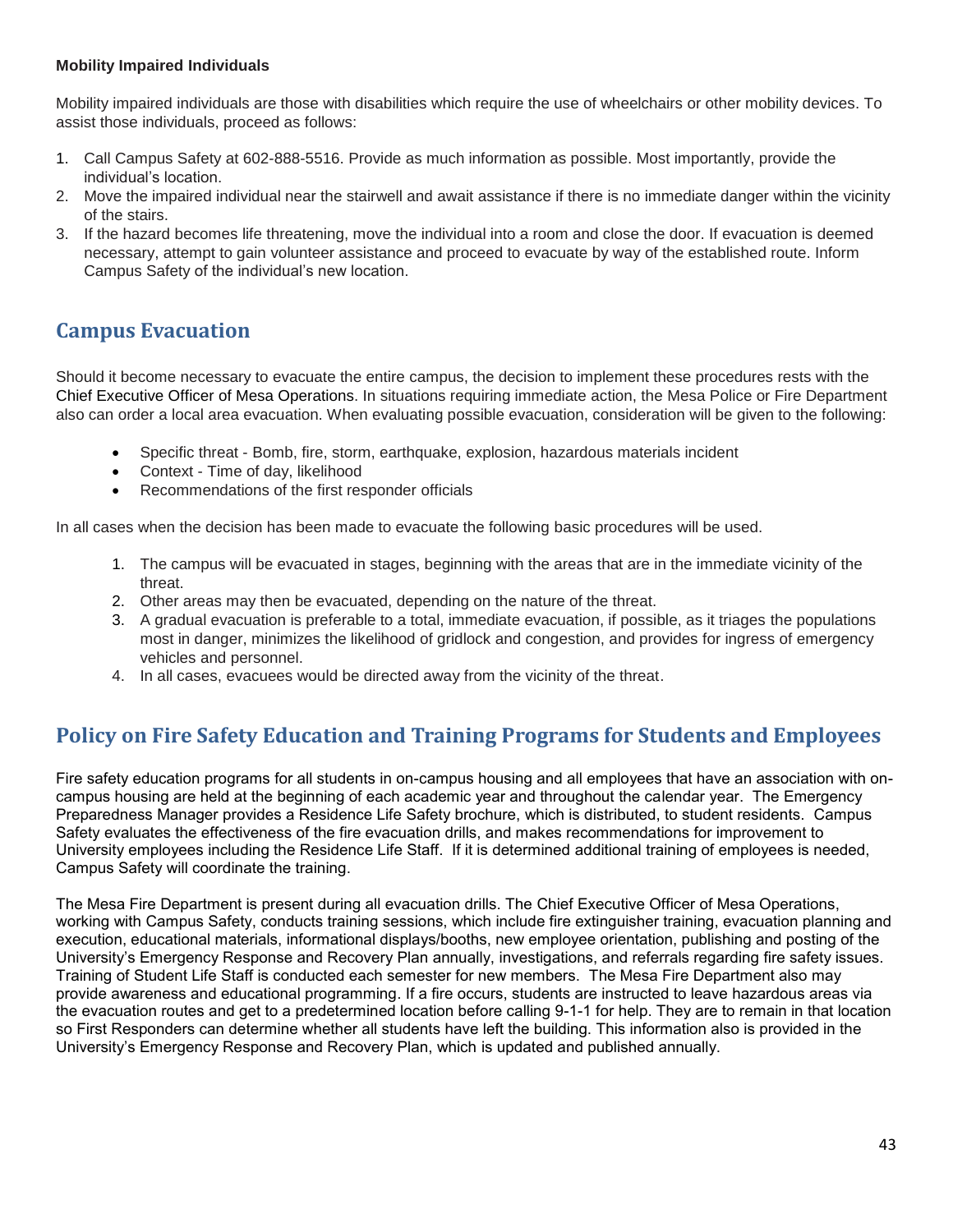#### **Who should students and employees notify in the event of a fire?**

- Dial 9-1-1 Mesa Fire Department
- Activate fire pull-station
- Dial 602-888-5516, Campus Safety
- Chief Executive Officer of Mesa Operations 602-888-5507

#### **Future Improvements in Fire Safety**

The University has adopted the National Incident Management System (NIMS) and continues to train students, employees and campus first responders in fire/disaster response and recovery. The University plans to continue student and employee training provided by the Federal Emergency Management Agency (FEMA), and emergency/disaster response and recovery. Fire evacuation drills in the residence facility will be enhanced by utilizing trained Resident Assistants.

#### **Definitions**

**Cause of Fire –** The factor or factors that give rise to a fire. The causal factor may be, but is not limited to, the result of an intentional or unintentional action, mechanical failure or act of nature.

**Evacuate -** Is a temporary and controlled rapid removal of people from a building, disaster area or campus as a rescue or precautionary measure. If the removal extends to more than a few months or becomes permanent, it is called "relocation." **Fire** - Any instance of open flame or other burning in a place not intended to contain the burning or in an uncontrolled manner.

**Fire-related Death –** Any instance in which a person:

- 1. Is killed as a result of a fire, including death resulting from a natural or accidental cause while involved in fire control, attempting rescue, or escaping from the dangers of a fire; or
- 2. Dies within 1 year of injuries sustained as a result of the fire.

Examples of fire-related deaths:

- Lung damage due to smoke inhalation
- Heart problems due to stress or exertion
- Getting struck by a falling object
- Getting burned by fallen wires
- Being killed by jumping out a window

**Fire-related Injury –** Any instance in which a person is injured as a result of a fire, including an injury sustained from a natural or accidental cause while involved in fire control, attempting rescue, or escaping from the dangers of the fire. Include as a fire-related injury if treated at a medical facility, including Student Health Services, individuals who are transported to a medical facility (even if they refuse treatment at the facility), individuals who are treated at a temporary medical facility that is set up at the fire site and individuals who are treated in an ambulance. Do not include as a firerelated injury if individuals who appear to be injured but refuse to be transferred to a medical facility and individuals more than one time for a single fire. If an individual is treated at a medical facility, and is later transferred to a different medical facility, count this as one person with fire-related injuries.

**Fire Log** - Contains the date the fire was reported; the nature of the fire; the date and time of the fire; and the general location of the fire.

**Intentional Fire –** A fire that is ignited, or that results from the deliberate action, in circumstances where the person knows there should not be a fire. Example – fire in a dorm restroom has been investigated by fire authorizes and determines to be arson. Perpetrator used matches to ignite paper towels.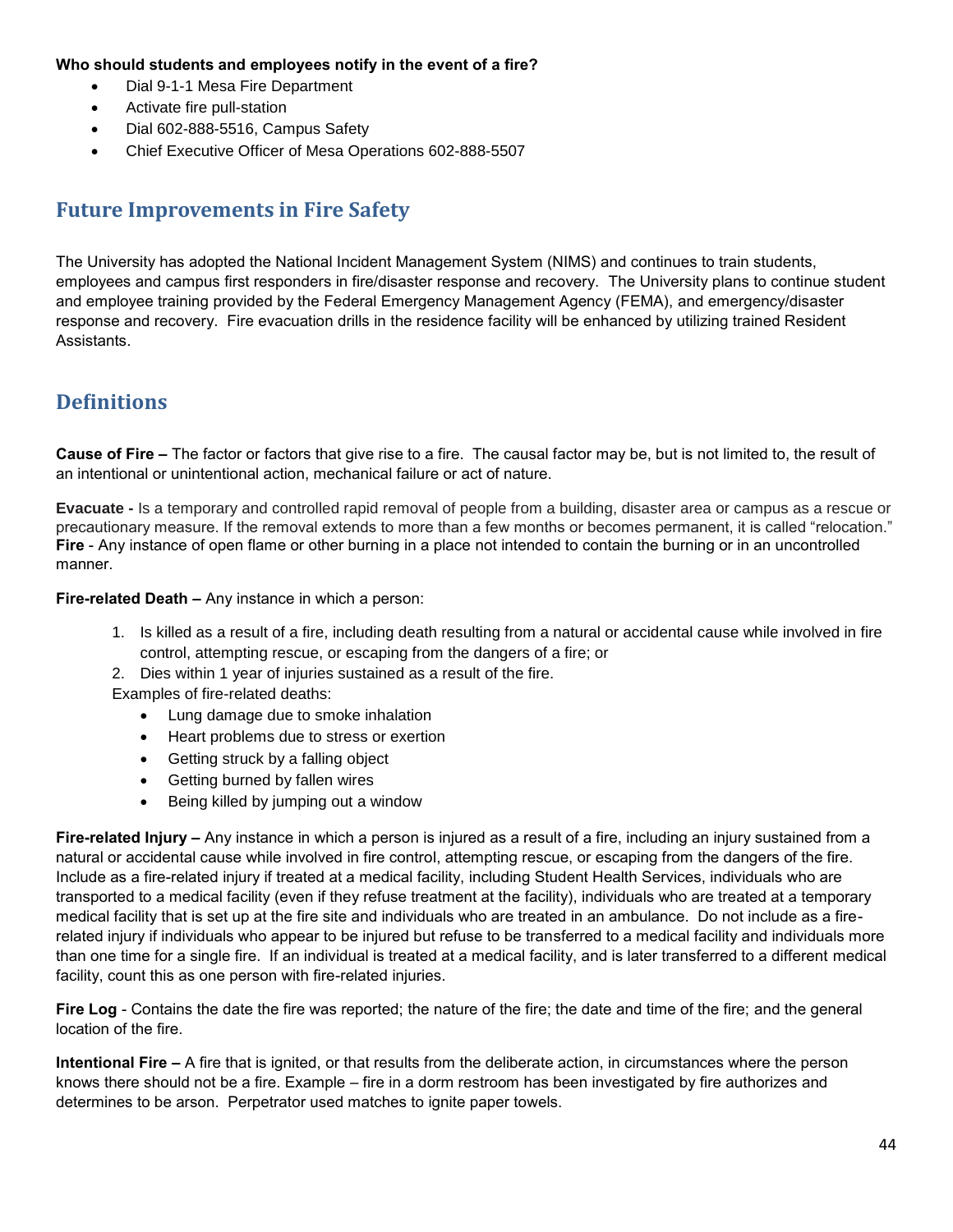**Official** - An official is any person who has the authority and the duty to take action or respond to particular issues on behalf of the institution.

**Overhaul –** Is the practice of searching a fire scene to detect hidden fires or sparks which may rekindle, and to note the possible point of origin and cause of ignition.

**Public** - Any university student, employee or, any person not associated with the institution.

**Undetermined Fire –** A fire in which the cause cannot be determined.

**Unintentional Fire** – A fire that does not involve an intentional human act to ignite or spread into an area where the fire should not be.

**Value of Property Damage** – The estimated value of the loss of the structure and contents, in terms of the cost of replacement in like kind and quantity (replacement value, not market value). This estimate should include contents damaged by fire, and related damages caused by smoke, water, and overhaul; however, it does not include indirect loss, such as business interruption.

# **Emergency Building Evacuation Drills**

Fire/emergency building evacuation drills are conducted annually in the fall semester in our residence halls, academic and administrative facilities. **In 2020, due to the COVID pandemic fire drills were not conducted in the residence hall or academic facilities.** Drills are conducted to familiarize occupants with emergency egress from a building and to establish conduct of the drill to a matter of routine. Drills will include suitable procedures, such as potential room-to-room checks, to ensure that all person's subject to the drill participate. Any person who fails to participate in a drill may be subject to disciplinary action by the appropriate authority. In the conduct of drills, emphasis shall be placed on orderly evacuation rather than speed.

Drill shall be held at expected and unexpected times, and under varying conditions to simulate the unusual conditions that can occur in an actual emergency. Participants shall relocate to the evacuation assembly area located outside the building and remain in that location until the all-clear signal Campus Safety, Mesa Fire or University authority, give further instruction.

# **Fire Investigations**

Trained University personnel or the fire investigation officer within the Mesa Fire Department investigates every fire that is not known to be accidental (such as a cooking fire). Fires determined through investigation to be willfully or maliciously set are classified as arsons for Clery reporting purposes.

#### **Evacuation Assembly Areas for Campus Buildings**

- **Alhambra Hall**  Parking lot on north side of building
- **Gillett Hall**  Southside parking lot or parking garage